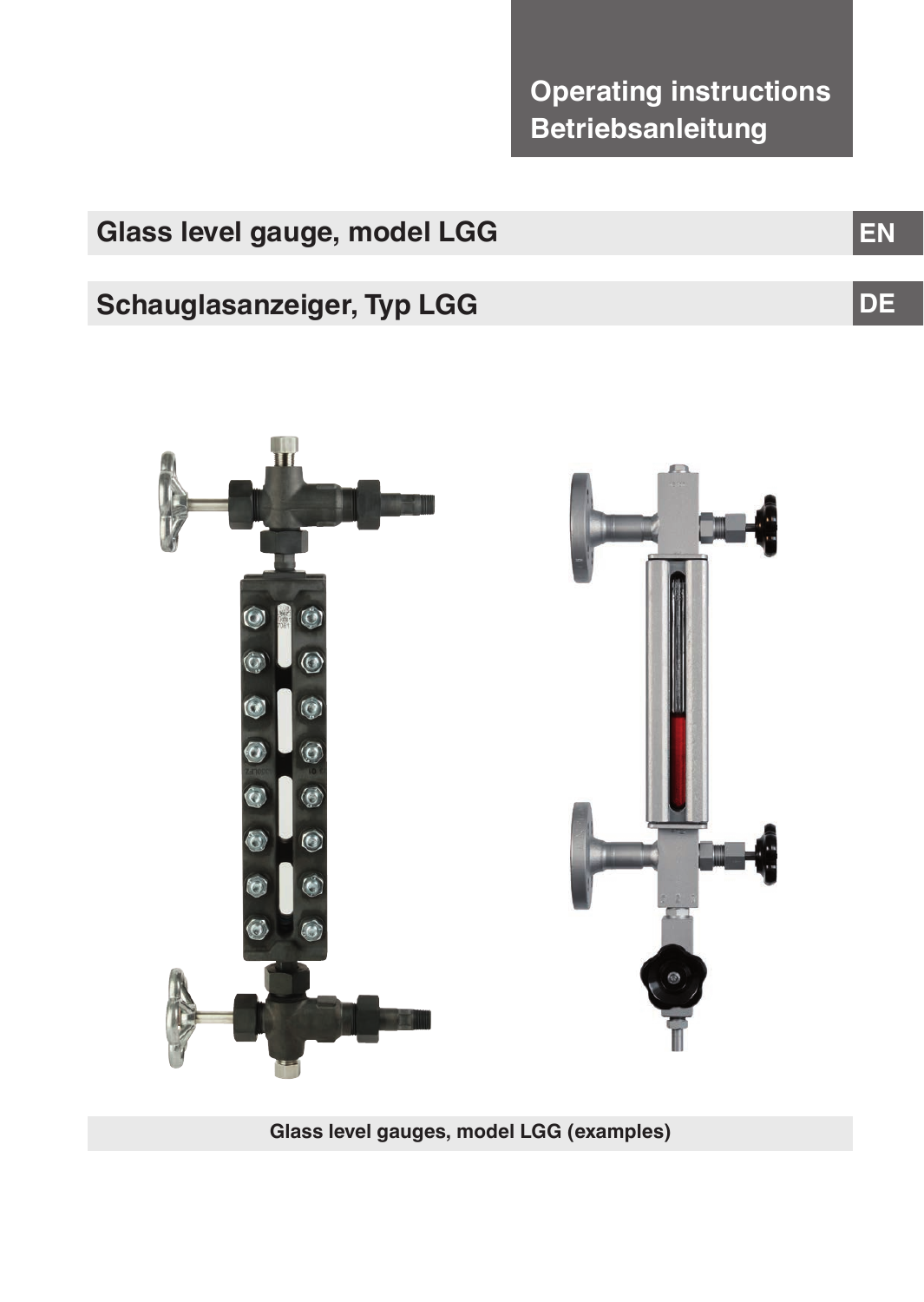| <b>EN</b> Operating instructions model LGG | Page | $3 - 30$      |
|--------------------------------------------|------|---------------|
|                                            |      |               |
| <b>DE Betriebsanleitung Typ LGG</b>        |      | Seite 31 - 57 |

© 09/2016 WIKA Alexander Wiegand SE & Co. KG All rights reserved. / Alle Rechte vorbehalten. WIKA® and KSR® are registered trademarks in various countries. WIKA® and KSR® sind geschützte Marken in verschiedenen Ländern.

Prior to starting any work, read the operating instructions! Keep for later use!

Vor Beginn aller Arbeiten Betriebsanleitung lesen! Zum späteren Gebrauch aufbewahren!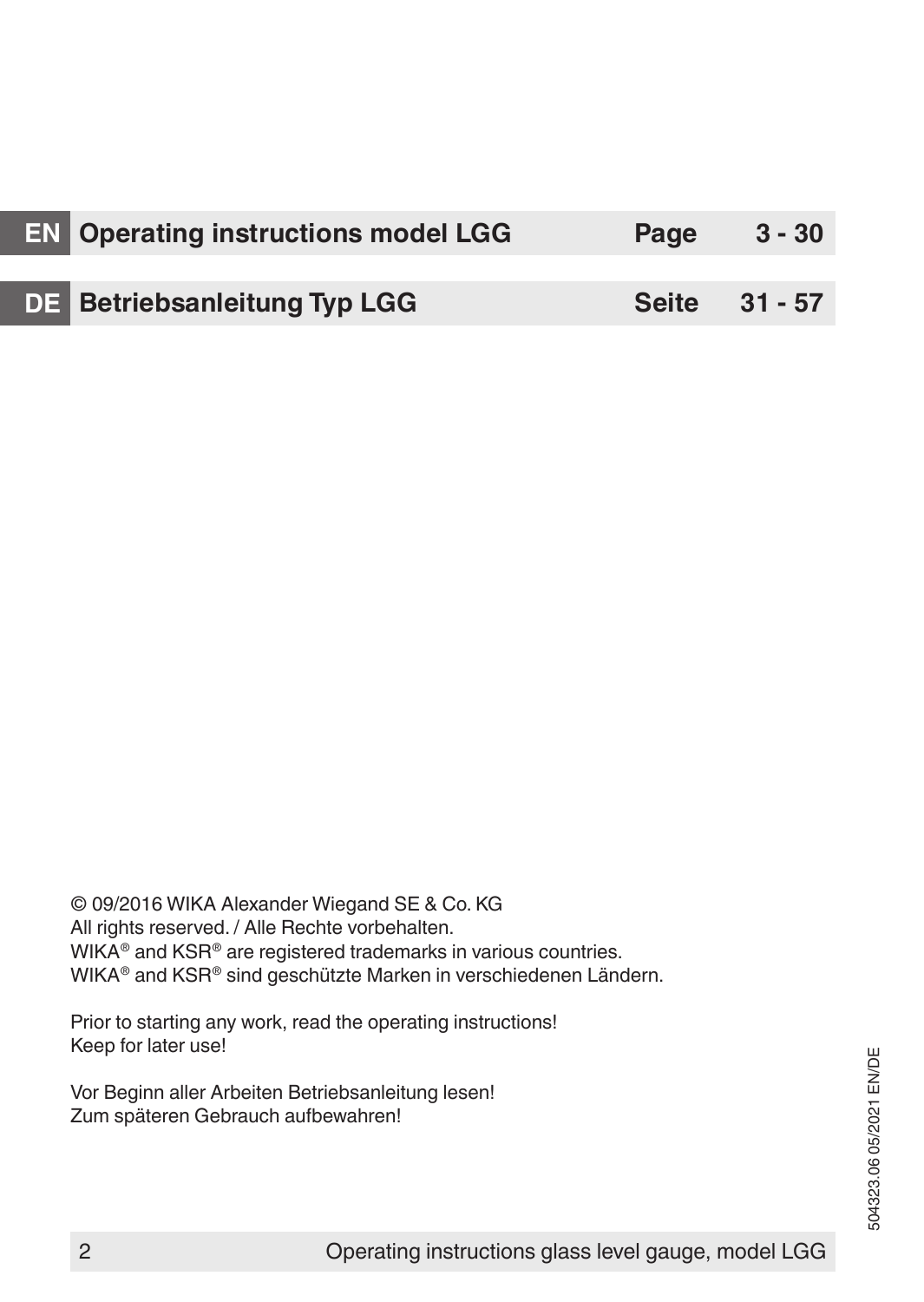# **Contents**

|    | 1. General information 5                               |
|----|--------------------------------------------------------|
| 2. | Design and function 6                                  |
|    | 2.1 Functional description 6                           |
|    | 2.2 Construction of the glass level gauge 6            |
|    | 2.3 Functional principle of the sight glass versions 6 |
|    | 2.3.1 Model LGG-R 6                                    |
|    | 2.3.2 Model LGG-T 7                                    |
|    | 2.3.3 Model LGG-M. 7                                   |
|    | 2.3.4 Model LGG-G. 7                                   |
|    | 2.4 Valve heads 8                                      |
|    | 2.5 Illustration of the ball-check valve principle 8   |
|    | 2.6 Scope of delivery. 8                               |
| 3. | Safety 9                                               |
|    | 3.1 Explanation of symbols. 9                          |
|    | 3.2 Intended use 9                                     |
|    | 3.3 Improper use 11                                    |
|    | 3.4 Responsibility of the operator 11                  |
|    | 3.5 Personnel qualification 12                         |
|    | 3.6 Personal protective equipment 12                   |
|    | 3.7 Labelling, safety marks 13                         |
| 4  | Transport, packaging and storage. 13                   |
|    | 4.1 Transport 13                                       |
|    | 4.2 Packaging and storage. 13                          |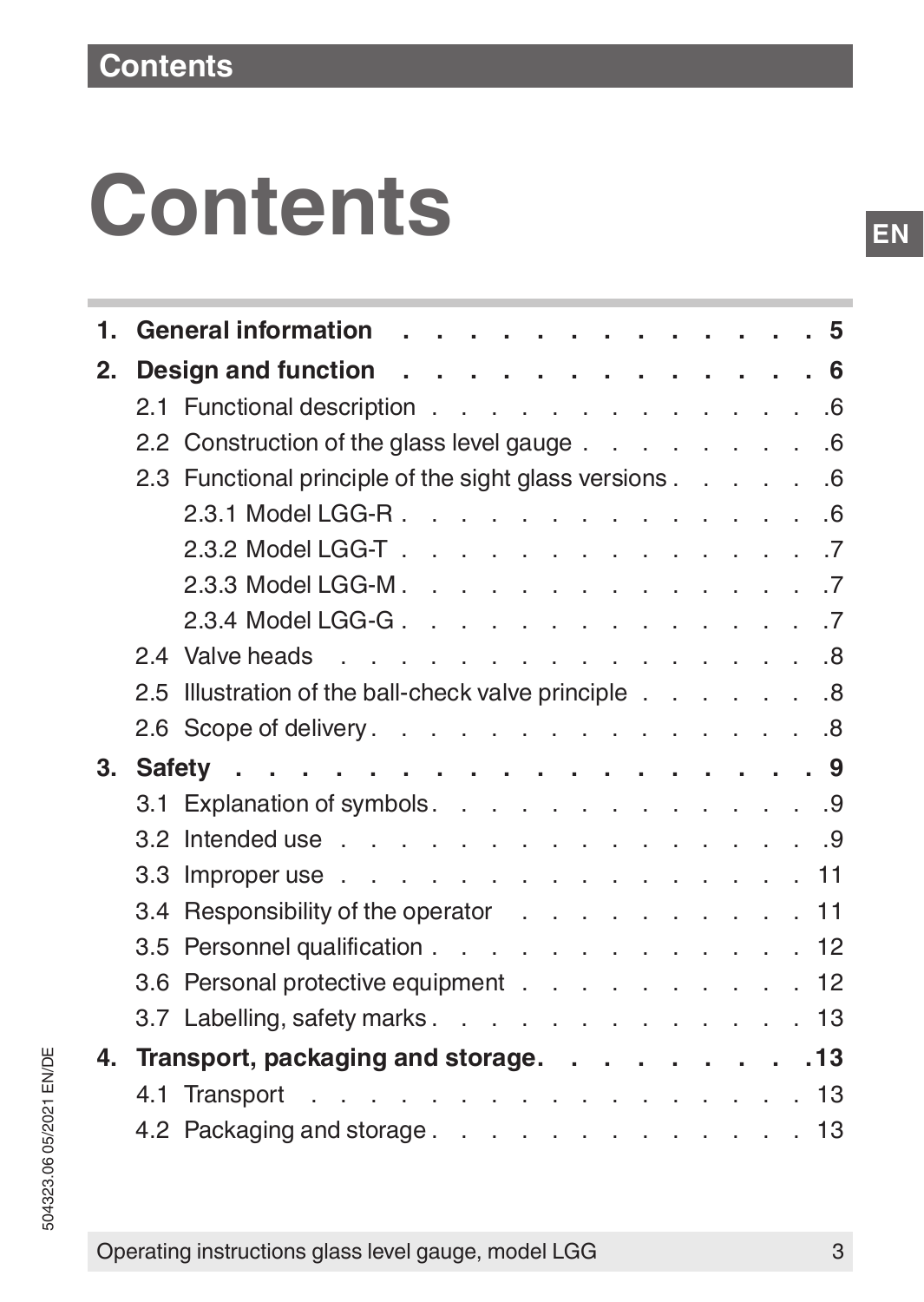# **Contents**

| 5. |     | Commissioning, operation 14                                               |
|----|-----|---------------------------------------------------------------------------|
|    |     | 5.1 Preparation. 14                                                       |
|    |     | 5.2 Mounting<br>14                                                        |
|    |     | 5.2.1 Models LGG-R, LGG-T, LGG-M.<br>14                                   |
|    |     | 5.2.2 Model LGG-G<br>17                                                   |
|    |     | 5.3 Commissioning<br>18                                                   |
|    |     | 5.3.1 Valves with ball-check valve<br>18                                  |
|    |     | 5.3.2 Adjustment to the medium temperature 19                             |
|    |     | 5.3.3 Commissioning of glass level gauge 19                               |
| 6. |     | Faults 19                                                                 |
| 7. |     | Maintenance, repair and cleaning 20                                       |
|    | 7.1 | Maintenance, 20                                                           |
|    |     | 7.2 Repair of leakages 21                                                 |
|    |     | 7.2.1 Replacing the glasses for models LGG-T, LGG-R, LGG-E 21             |
|    |     | 7.2.2 Replacing mica shields with model LGG-M 22                          |
|    |     | 7.2.3 Replacing the glass tube with model LGG-G 23                        |
|    |     | 7.2.4 Replacing the valve head $\ldots$ $\ldots$ $\ldots$ $\ldots$<br>.24 |
|    |     | 7.3 Cleaning.<br>24                                                       |
|    |     | 7.3.1 Cleaning with jetting liquid. 24                                    |
|    |     | 7.3.2 Blow through with vapour (vapour applications) 25                   |
|    |     | 7.3.3 Cleaning with medium (vapour applications) 25                       |
| 8. |     | Dismounting, return and disposal. 25                                      |
|    |     | 8.1 Dismounting 26                                                        |
|    |     | 8.2 Return 26                                                             |
|    |     | 8.3 Disposal. 26                                                          |
| 9. |     | <b>Specifications</b><br>. <b>26</b>                                      |
|    |     | 10. Accessories 27                                                        |
|    |     |                                                                           |

Declarations of conformity can be found online at www.wika.com.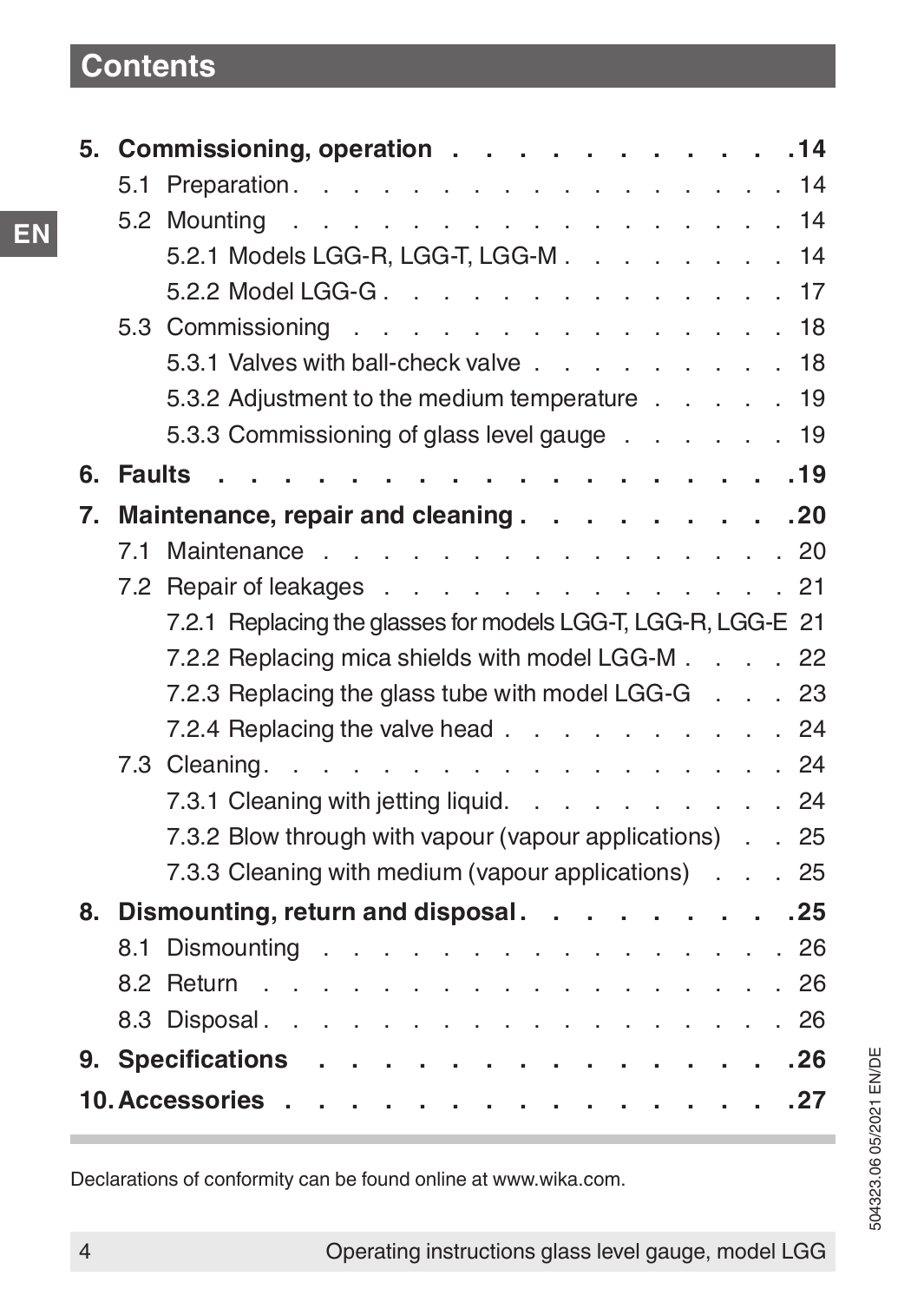## **1. General information**

## **1. General information**

- The glass level gauges described in the operating instructions have been designed and manufactured using state-of-the-art technology. All components are subject to stringent quality and environmental criteria during production. Our management systems are certified to ISO 9001.
- These operating instructions contain important information on handling the instrument. Working safely requires that all safety instructions and work instructions are observed.
- Observe the relevant local accident prevention regulations and general safety regulations for the instrument's range of use.
- The operating instructions are part of the product and must be kept in the immediate vicinity of the instrument and readily accessible to skilled personnel at any time. Pass the operating instructions on to the next operator or owner of the instrument.
- Skilled personnel must have carefully read and understood the operating instructions prior to beginning any work.
- The general terms and conditions contained in the sales documentation shall apply.
- Subject to technical modifications.
- Further information:
	- Internet address: www.wika.de / www.wika.com
	- Relevant data sheet: LM 33.01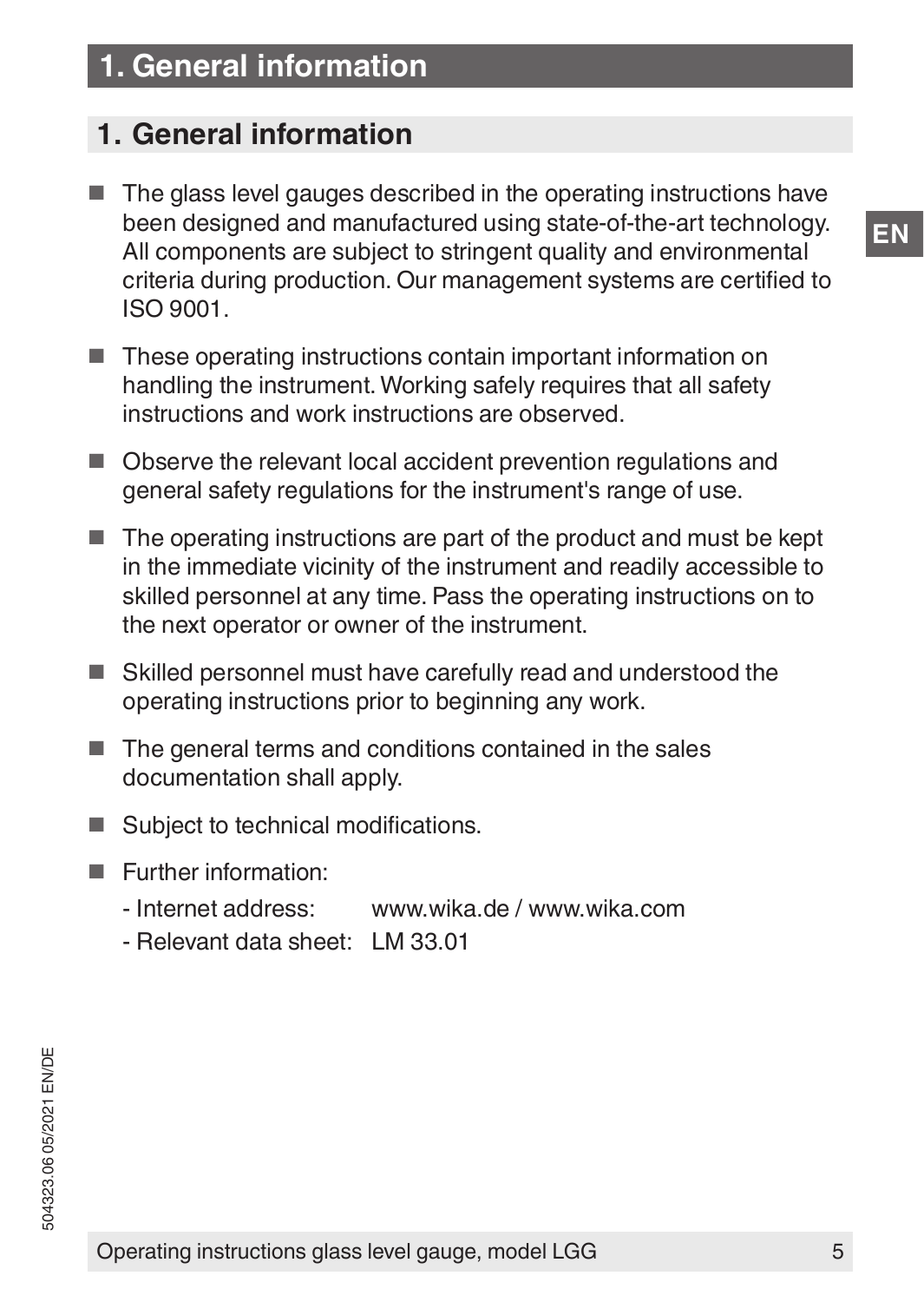## **2. Design and function**

## **2. Design and function**

#### **2.1 Functional description**

The glass level gauges operate in accordance with the principle of communicating vessels. Through the built-in sight glasses, the level of the liquid is directly visible.

#### **2.2 Construction of the glass level gauge**

The gauge body is the base body of the glass level gauge and contains the liquid channel. The sight glass is secured to the cover via a flat gasket and cushion using a screw connection. Valve heads (see chapter 2.4) serve as shut-off devices and connect the gauge body with the vessel.



#### **2.3 Functional principle of the sight glass versions**

#### **2.3.1 Model LGG-R Reflex glasses per DIN 8081**

In the viewing direction, incident light strikes the reflective grooves of the sight glass plate and is refracted into the liquid present. With gases, the light is reflected. Thus the level is visible as a dark column, the gaseous area as a silvery column over it.



504323.06 05/2021 EN/DE 504323.06 05/2021 EN/DE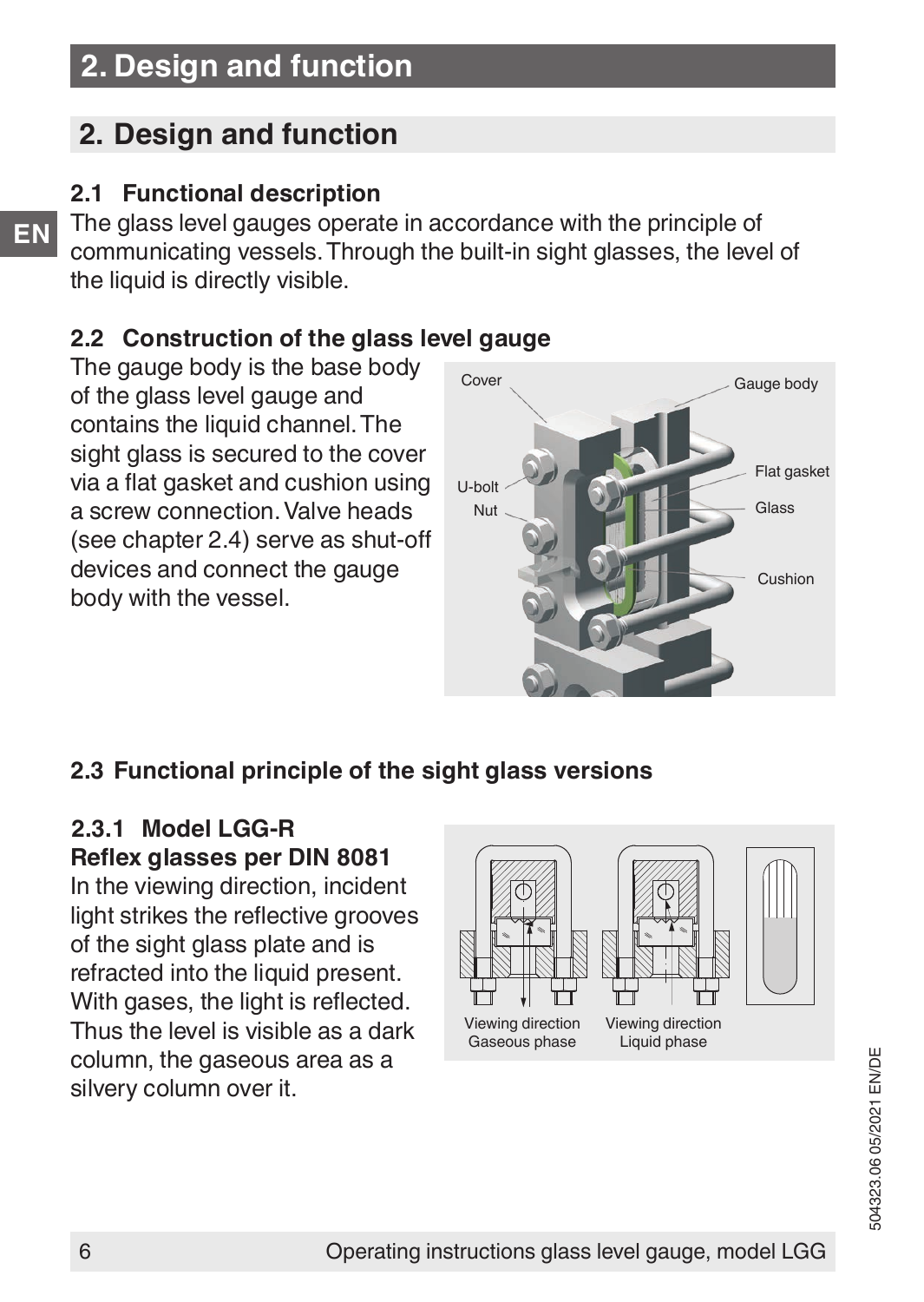# **2. Design and function**

## **2.3.2 Model LGG-T**

**Transparent glasses per DIN 7081**

From the rear, incident light passes through both sight glass plates with the medium between them. The level is visible as a line (meniscus) or directly due to the liquid itself.

#### **2.3.3 Model LGG-M Refraction with mica shields**

From the rear, incident light from a lamp passes through both mica shields with the medium between them. The lamp and medium are arranged at an angle. In the gaseous phase, the light passes directly through, with liquid, the light is refracted sideways. Thus the level is visible as a black column, the gaseous area as a light column over it.



Viewing direction Refraction type with mica shields

# **2.3.4 Model LGG-G**

#### **Transparent indicator with glass tube**

The level can be read directly at the glass tube as a result of the liquid column.

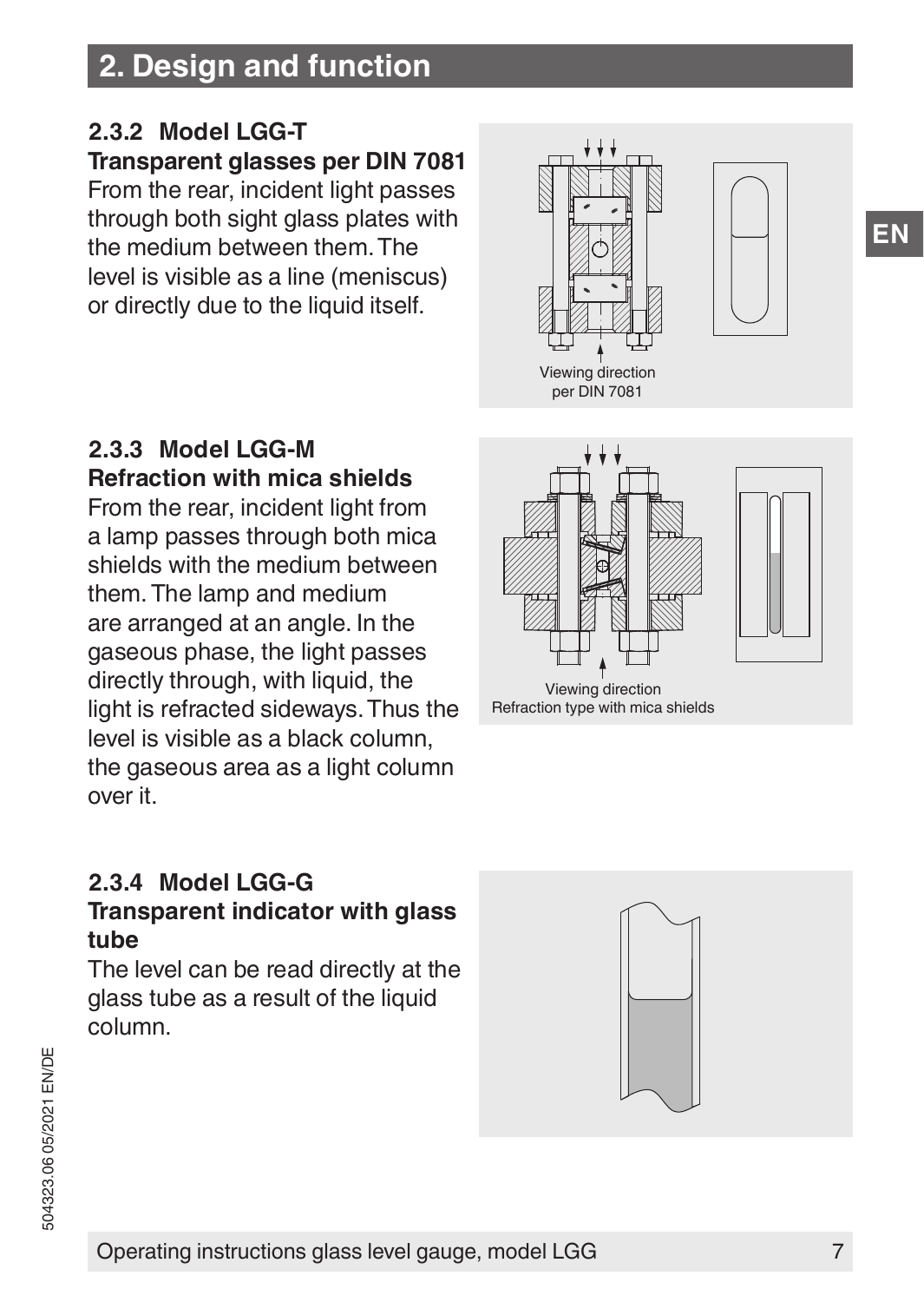## **2. Design and function**

#### **2.4 Valve heads**



Valve heads isolate the vessel from the glass level gauge. They consist of the valve body and the head piece. They are actuated by a valve with quick closing lever or handwheel. In general, they are fitted with a ball-check valve as a safety element.

## **2.5 Illustration of the ball-check valve principle**



#### **2.6 Scope of delivery**

Cross-check scope of delivery with delivery note.



Mica shields are a natural product and thus streaks and small inclusions are not any cause for complaint.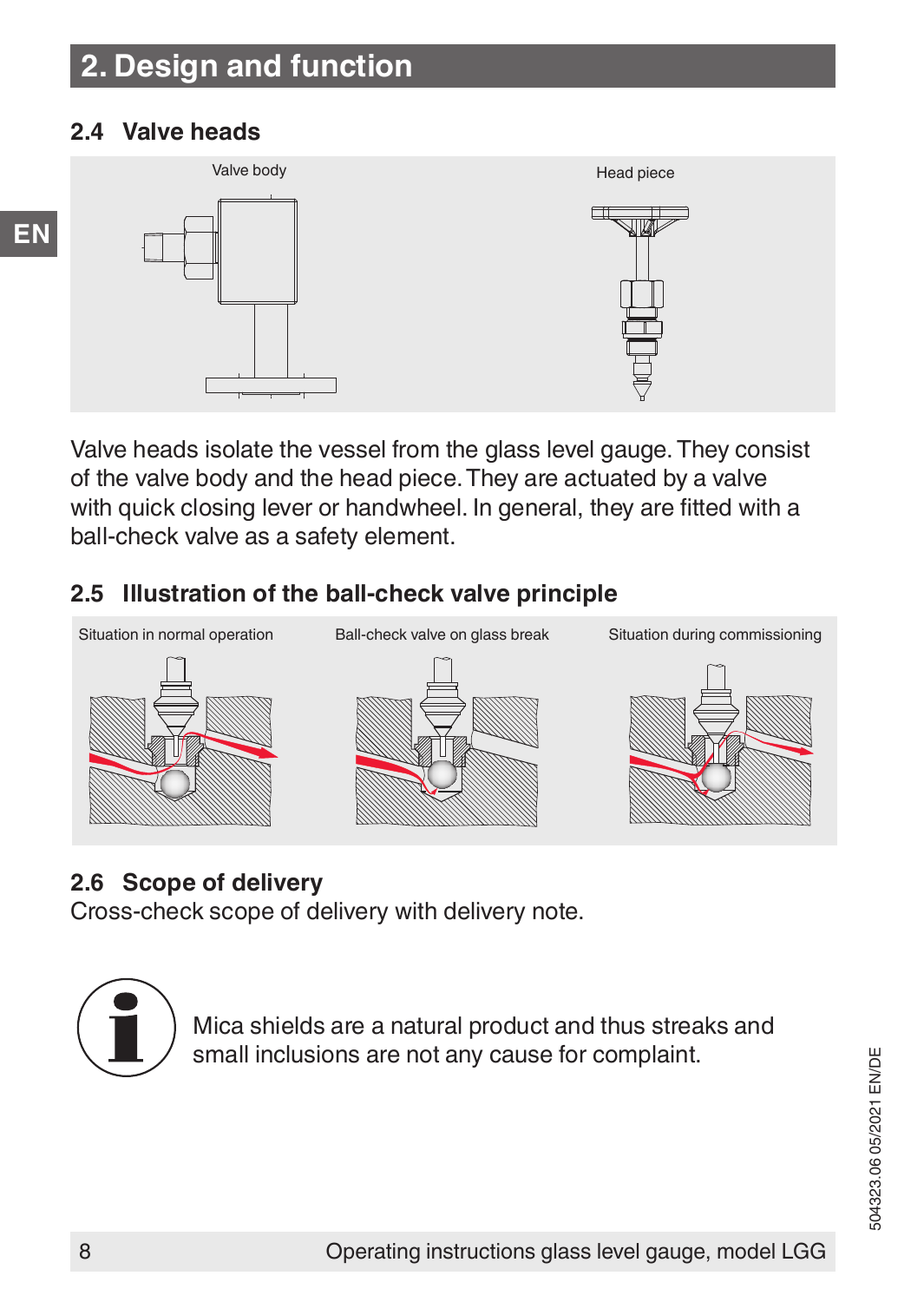## **3. Safety**

#### **3.1 Explanation of symbols**



#### **DANGER!**

... indicates a directly dangerous situation resulting in serious injury or death, if not avoided.



## **WARNING!**

... indicates a potentially dangerous situation that can result in serious injury or death, if not avoided.



#### **CAUTION!**

... indicates a potentially dangerous situation that can result in light injuries or damage to property or the environment, if not avoided.



#### **WARNING!**

... indicates a potentially dangerous situation that can result in burns, caused by hot surfaces or liquids, if not avoided.



#### **Information**

... points out useful tips, recommendations and information for efficient and trouble-free operation.

#### **3.2 Intended use**

The glass level gauge is used for the continuous level indication of liquid media in the industrial sector. The scope of application is defined by the technical performance limits and materials.

■ The media must not have any large contamination or coarse particles and must not have a tendency to adhere or crystallise.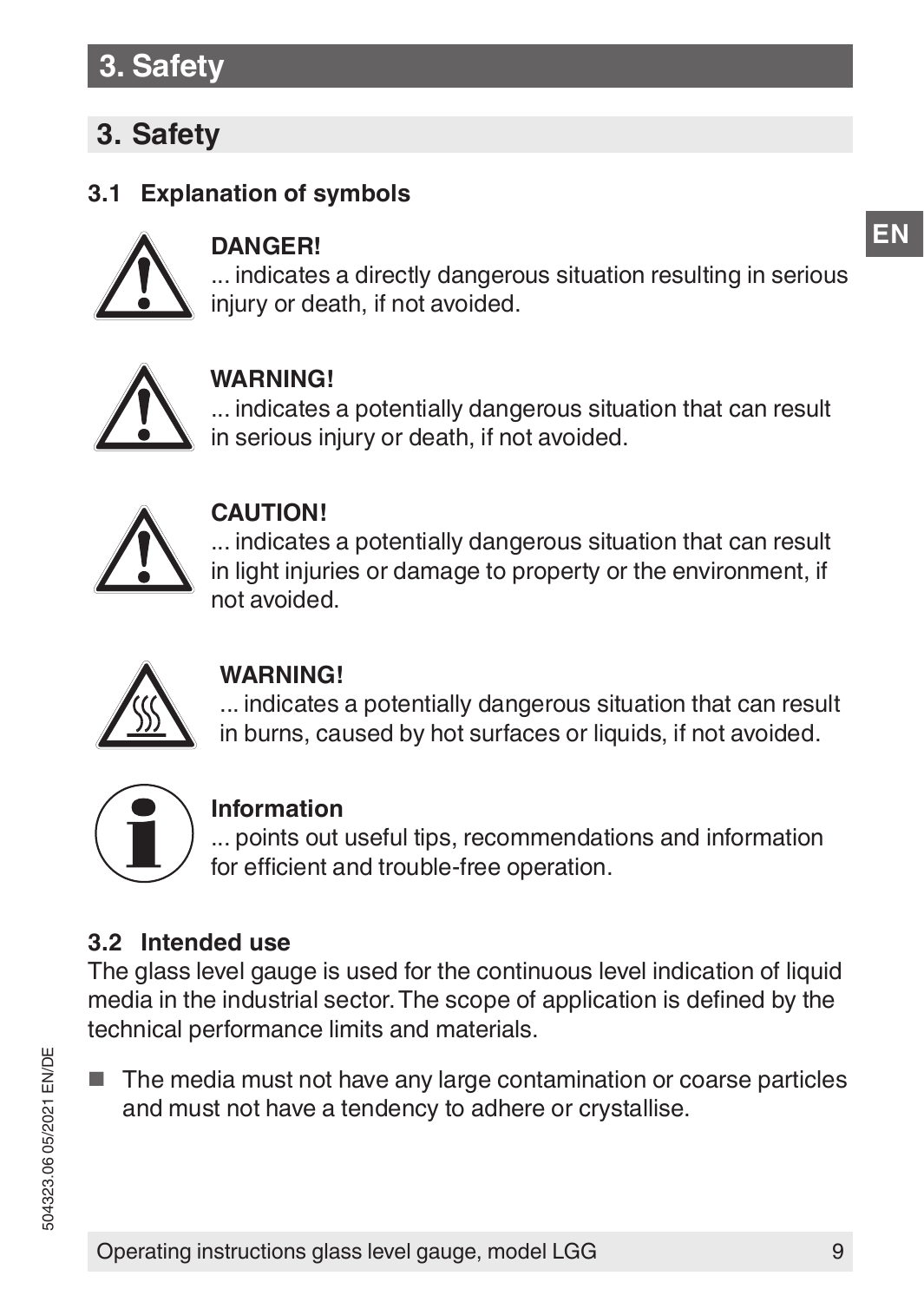- Ensure that the wetted materials of the glass level gauge are sufficiently resistant to the medium being monitored.
- **EN**
- The operating conditions specified in the operating instructions must be observed.
- The glass level gauges must not be exposed to heavy mechanical strain (impact, bending, vibration).
- The technical specifications contained in these operating instructions must be observed. Improper handling or operation of the instrument outside of its technical specifications requires the instrument to be taken out of service immediately and inspected by an authorised WIKA service engineer.

The instrument has been designed and built solely for the intended use described here, and may only be used accordingly.

The manufacturer shall not be liable for claims of any type based on operation contrary to the intended use.



#### **DANGER!**

Work on containers involves the danger of intoxication and suffocation. No work is allowed to be carried out unless by taking suitable personal protective measures (e.g. protective breathing apparatus, protective clothing etc.).



#### **WARNING! Risk of burns!**

At temperatures  $> 60 °C$ , a warning sign has to be attached to flanges, tubes, case etc., warning explicitly of the danger of burning and suitable protective measures must also be taken.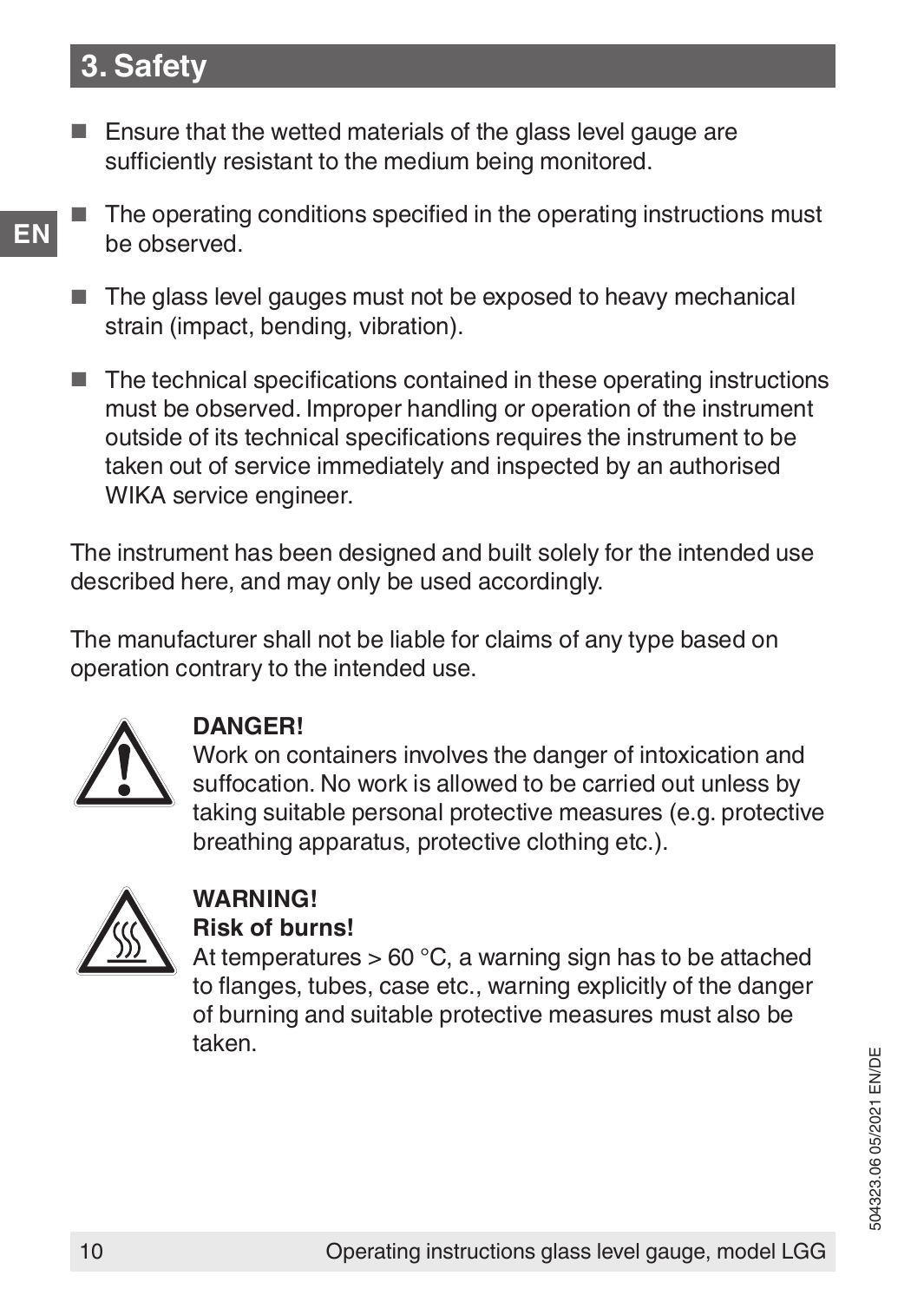## **3.3 Improper use**

Improper use is defined as any application that exceeds the technical performance limits or is not compatible with the materials.



#### **WARNING! Injuries through improper use**

Improper use of the instrument can lead to hazardous situations and injuries.

▶ Refrain from unauthorised modifications to the instrument



#### **WARNING!**

The use of unprotected sight glasses in boiler systems with aqueous media leads to increased glass erosion at high temperatures and high pH values. The geometric changes to the sight glass resulting from the erosion lead to risks in the operational safety.

 $\blacktriangleright$  At temperatures above 243 °C, use transparent glasses with mica design.

Any use beyond or different to the intended use is considered as improper use.

Do not use this instrument in safety or emergency stop devices.

## **3.4 Responsibility of the operator**

The instrument is used in the industrial sector. The operator is therefore responsible for legal obligations regarding safety at work.

The safety instructions within these operating instructions, as well as the safety, accident prevention and environmental protection regulations for the application area must be maintained.

To ensure safe working on the instrument, the operating company must ensure the following:

- The operating personnel are regularly instructed in all topics regarding work safety, first aid and environmental protection.
- The operating personnel have read the operating instructions and taken note of the safety instructions contained therein.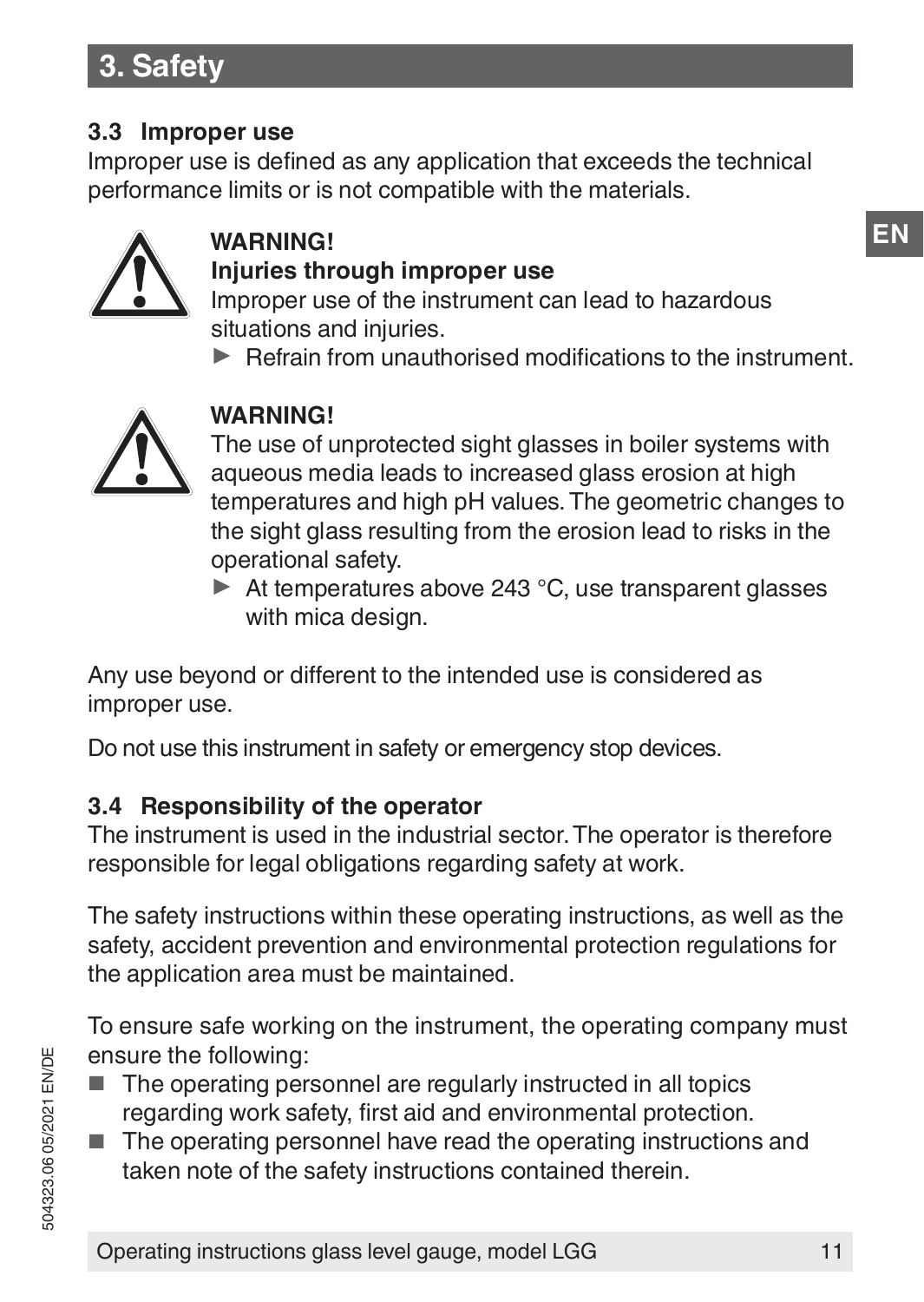- The intended use for the application is complied with.
- Following testing, improper use of the instrument is excluded.

## **3.5 Personnel qualification**



**EN**

#### **WARNING! Risk of injury should qualification be insufficient** Improper handling can result in considerable injury and damage to property.

 $\blacktriangleright$  The activities described in these operating instructions may only be carried out by skilled personnel who have the qualifications described below.

#### **Skilled personnel**

Skilled personnel, authorised by the operator, are understood to be personnel who, based on their technical training, knowledge of measurement and control technology and on their experience and knowledge of country-specific regulations, current standards and directives, are capable of carrying out the work described and independently recognising potential hazards.

#### **3.6 Personal protective equipment**

The personal protective equipment is designed to protect the skilled personnel from hazards that could impair their safety or health during work. When carrying out the various tasks on and with the instrument, the skilled personnel must wear personal protective equipment.

#### **Follow the instructions displayed in the work area regarding personal protective equipment!**

The requisite personal protective equipment must be provided by the operating company.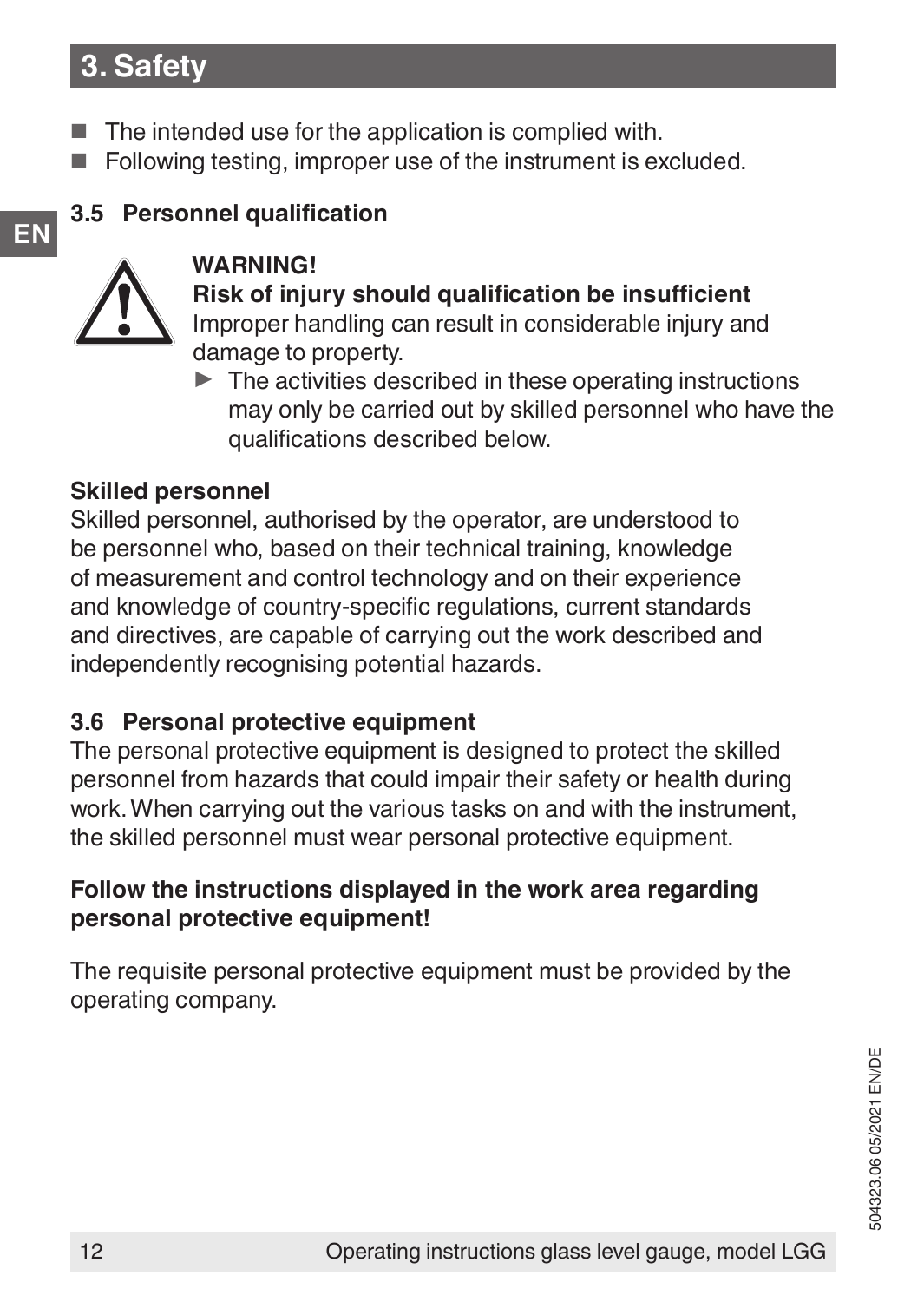# **3. Safety / 4. Transport, packaging and ...**

#### **3.7 Labelling, safety marks**

#### **Product label**



- 
- 
- 3 Measuring location number (7) PS: Design pressure
- Article number
- Model Permissible medium temperature range
- (2) Serial number (6) PT: Test pressure
	-



Before mounting and commissioning the instrument, ensure you read the operating instructions!

## **4. Transport, packaging and storage**

#### **4.1 Transport**

Check the glass level gauges for any damage that may have been caused by transport.

Obvious damage must be reported immediately.

#### **4.2 Packaging and storage**

Do not remove packaging until just before commissioning.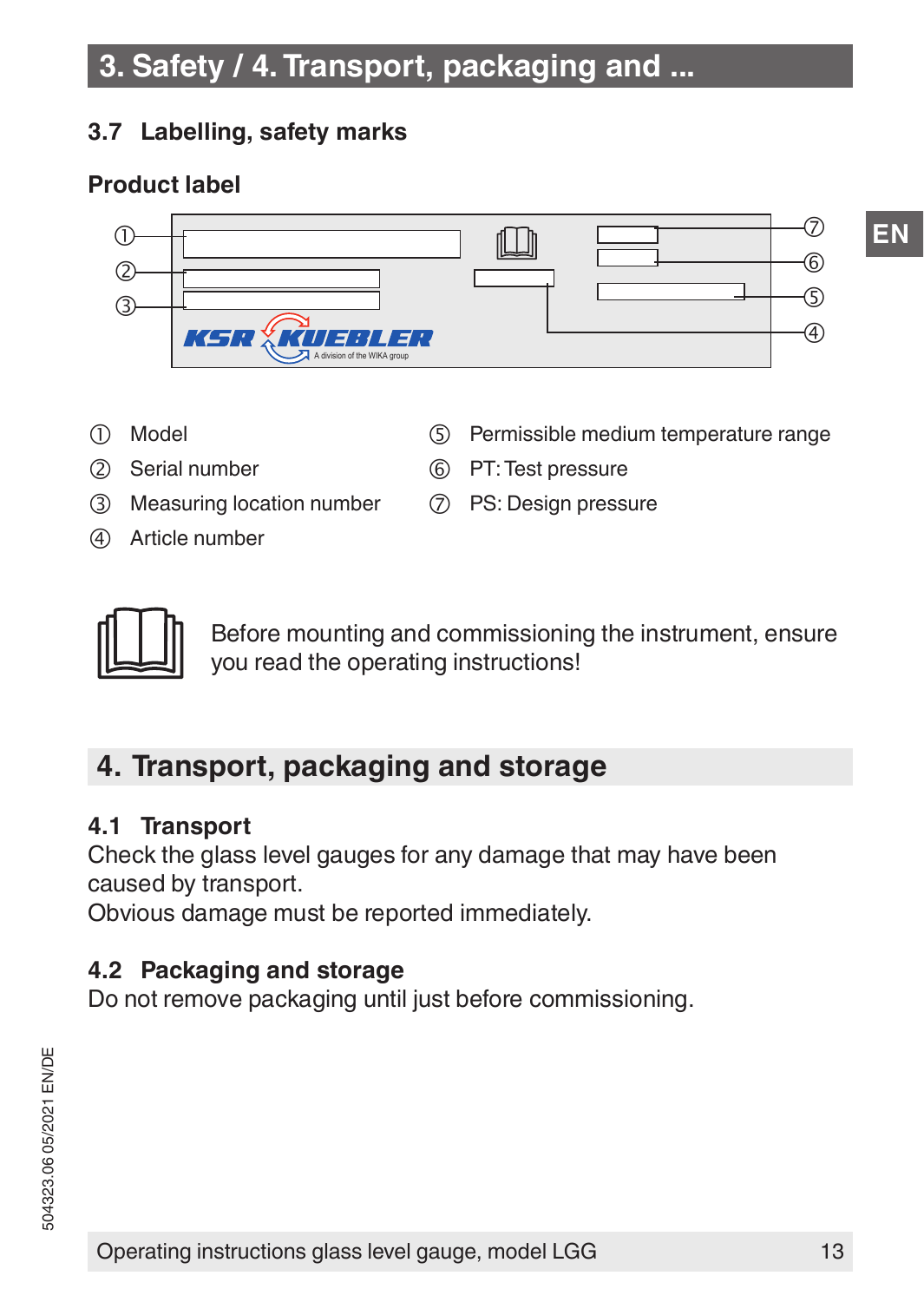## **5. Commissioning, operation**

- Observe all instructions given on the shipment packaging for removing the transportation safety devices.
- Bemove the glass level gauge carefully from the packaging!
- When unpacking, check all components for any external damage.

#### **5.1 Preparation**

- Remove the protection caps of the process connections.
- Ensure that the sealing faces of the vessel or glass level gauge are clean and do not show any mechanical damage.
- Check the connection dimensions (centre-to-centre distance) and the alignment of the process connections on the vessel.

#### **5.2 Mounting**

#### **5.2.1 Models LGG-R, LGG-T, LGG-M**

- Mount the glass level gauge vertically on the vessel.
- If the LGG has acrylic glass extenders (non-frost blocks), they are delivered unassembled in order to avoid transport damages. These acrylic glass extenders have to be placed on the outer glass surface and then they have to be fixed with the clamps which are already mounted at the cover bolts. As required, one has to release the screws or nuts slightly in order to shift the clamps into the lateral grooves at the acrylic glass extenders.
- Observe the torque values of screws specified in pipefitting work.
- Install the glass level gauge without stresses.
- $\blacksquare$  In the selection of the mounting material (sealings, screws, washers and nuts), take the process conditions into account. The suitability of the sealing must be specified with regard to the medium and its vapours. In addition, ensure it has corresponding corrosion resistance.
- For rotatable designs, the corresponding threaded connections must be loosened by approx. 2 turns. Once the glass level gauge has been aligned, tighten the threaded connection again to 25 Nm.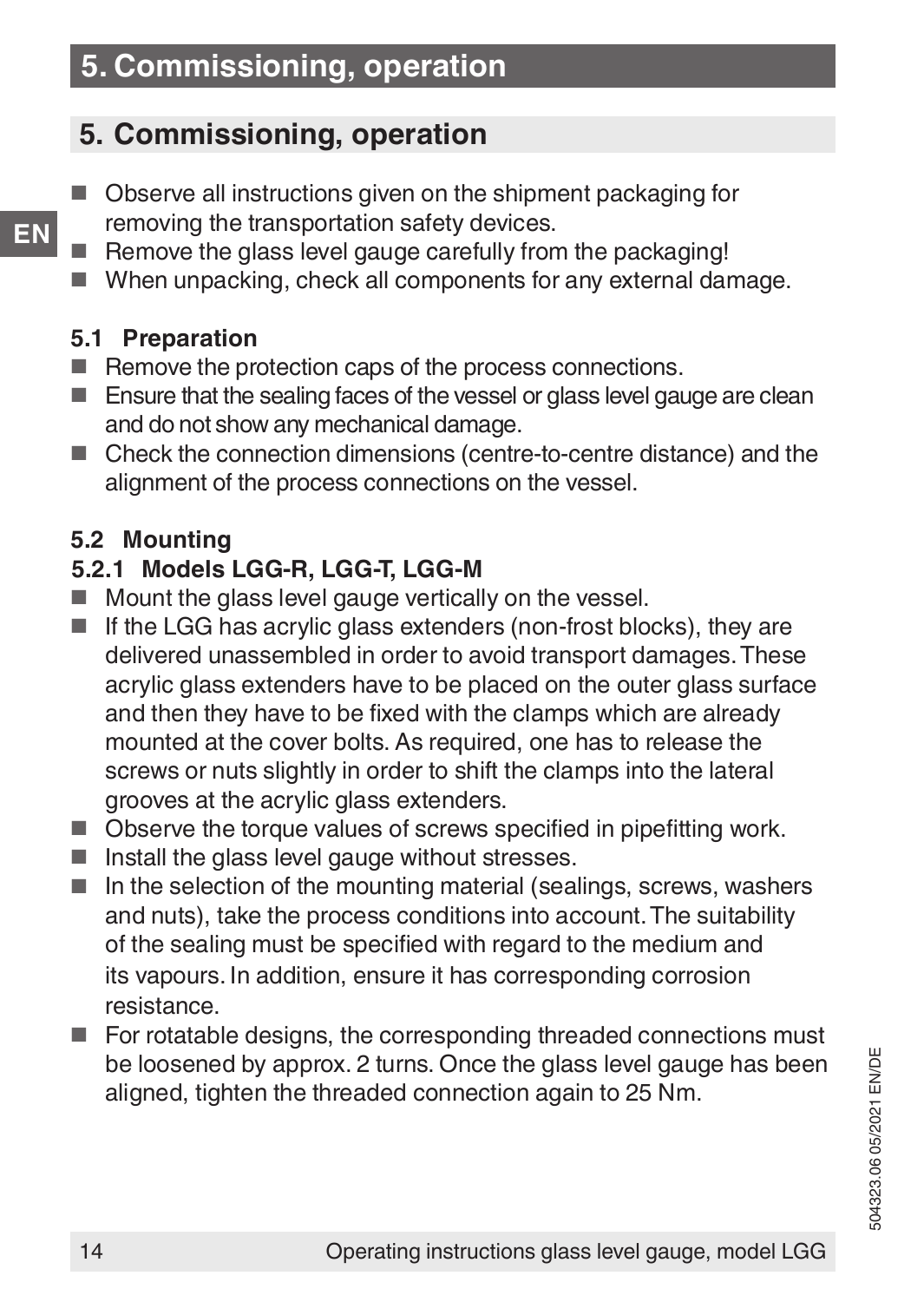■ Close valves and shut-off, drain and vent fittings



■ Test the screw connections of the sight glass. Tighten the screw connections with a torque spanner to the specified values from the table. The sequence for the systematic tightening of the screws is illustrated in the following sketch.

#### **Tightening torques in Nm for covers and pressure plates**

| <b>Size</b>     | <b>Material</b> | Max. permissible operating pressure |            |
|-----------------|-----------------|-------------------------------------|------------|
|                 |                 | $\leq 100$ bar                      | $>100$ bar |
| <b>7/16 UNC</b> | A193 B7         | 35                                  |            |
|                 | A320 L7         | 35                                  |            |
|                 | A193 B8         | 45                                  |            |
|                 | <b>Duplex</b>   | 50                                  | 60         |
| <b>3/4 UNC</b>  | A193 B7         | 100                                 |            |
|                 | A320 L7         | 100                                 | 120        |
|                 | A193 B8M        |                                     | 120        |
| M <sub>10</sub> | 8.8             | 30                                  |            |
|                 | A2-70           | 20                                  |            |
|                 | A4-70           | 20                                  |            |
| M <sub>12</sub> | 8.8             | 50                                  |            |
|                 | A2-70           | 35                                  |            |
|                 | A4-70           | 45                                  |            |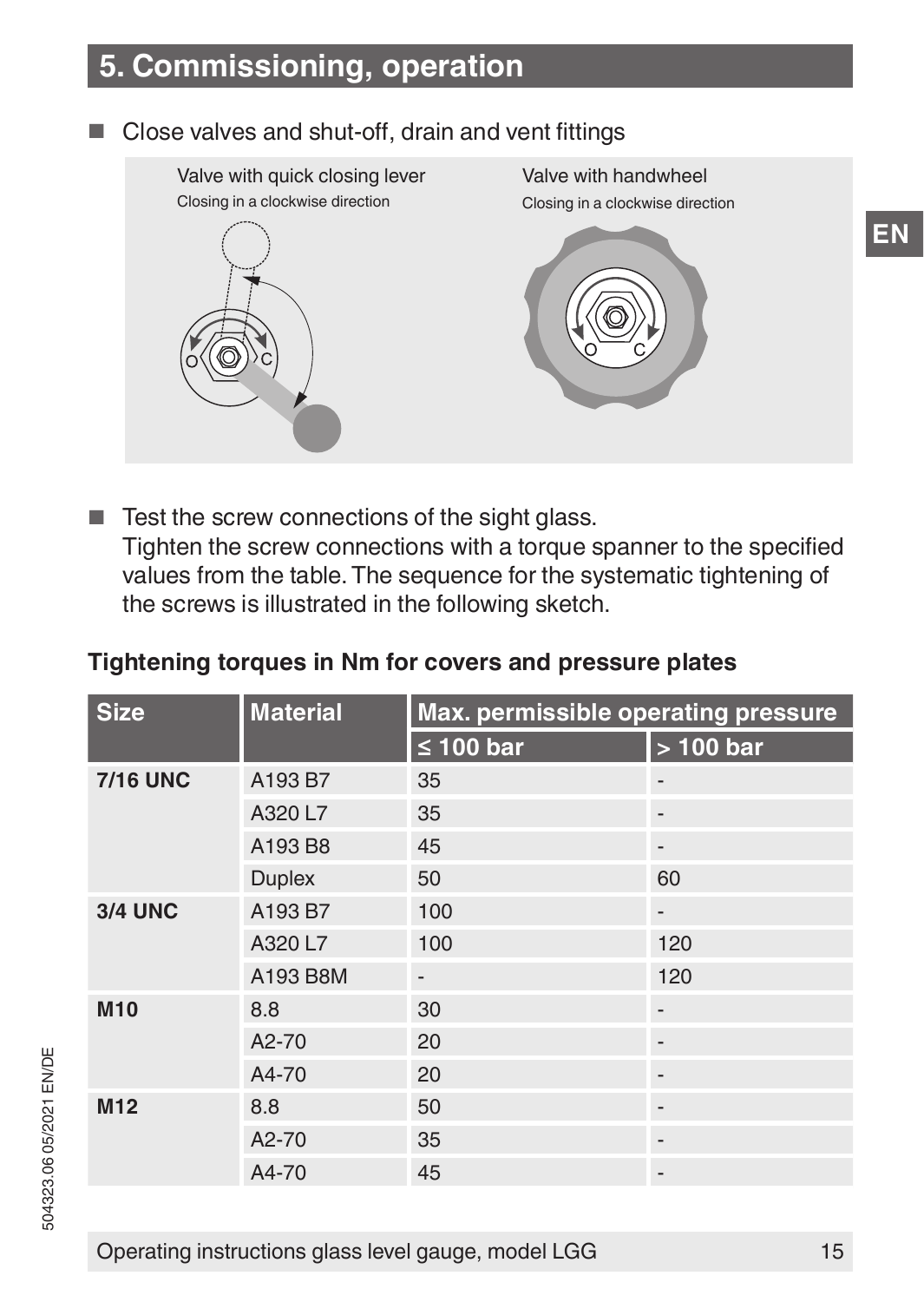|  | <b>Size</b>     | <b>Material</b>    | Max. permissible operating pressure |            |
|--|-----------------|--------------------|-------------------------------------|------------|
|  |                 |                    | $\leq 100$ bar                      | $>100$ bar |
|  | M <sub>16</sub> | 1.7709             | 90                                  | 140        |
|  |                 | A <sub>2</sub> -70 | 80                                  | $\,$       |
|  | <b>M20</b>      | 8.8                | -                                   | 170        |
|  |                 | A <sub>2</sub> -70 | 120                                 | 120        |

#### Note:

**EN**

All screws must be lubricated (with anti-seize paste) before mounting. The tightening torques apply to lubricated screws.

 $At < 40$  bar it is recommended to use 3 Belleville springs per screw. The Belleville springs are placed in force addition "(((" under the rotating nut or screw head.



#### **Tightening torques in Nm for valves and connections**

| <b>Item</b>   | <b>Designation</b>                       | <b>Spanner width</b> | <b>Nm</b>               |
|---------------|------------------------------------------|----------------------|-------------------------|
| LGV-51  -58   | Union nut for connection<br>valve to LGG | 41 mm                | 25                      |
| LGV-51  -58   | Head piece housing                       | 30 mm                | 120                     |
| LGV-51  -58   | Union nut for head piece                 | 30 mm                | $> 25$ Nm <sup>1)</sup> |
| <b>LGV-33</b> | Union nut for connection<br>valve to LGG | 41 mm                | 25                      |
| <b>LGV-33</b> | Union nut for head piece                 | 41 mm                | $> 25$ Nm <sup>1)</sup> |

1) The tightening torques of the clamping nuts of the sealing packing depend on various influences. It is recommended to start at 25 Nm and retighten in 20° increments in case of leakage. However, a tighter nut makes the operation of the handwheel or lever more cumbersome.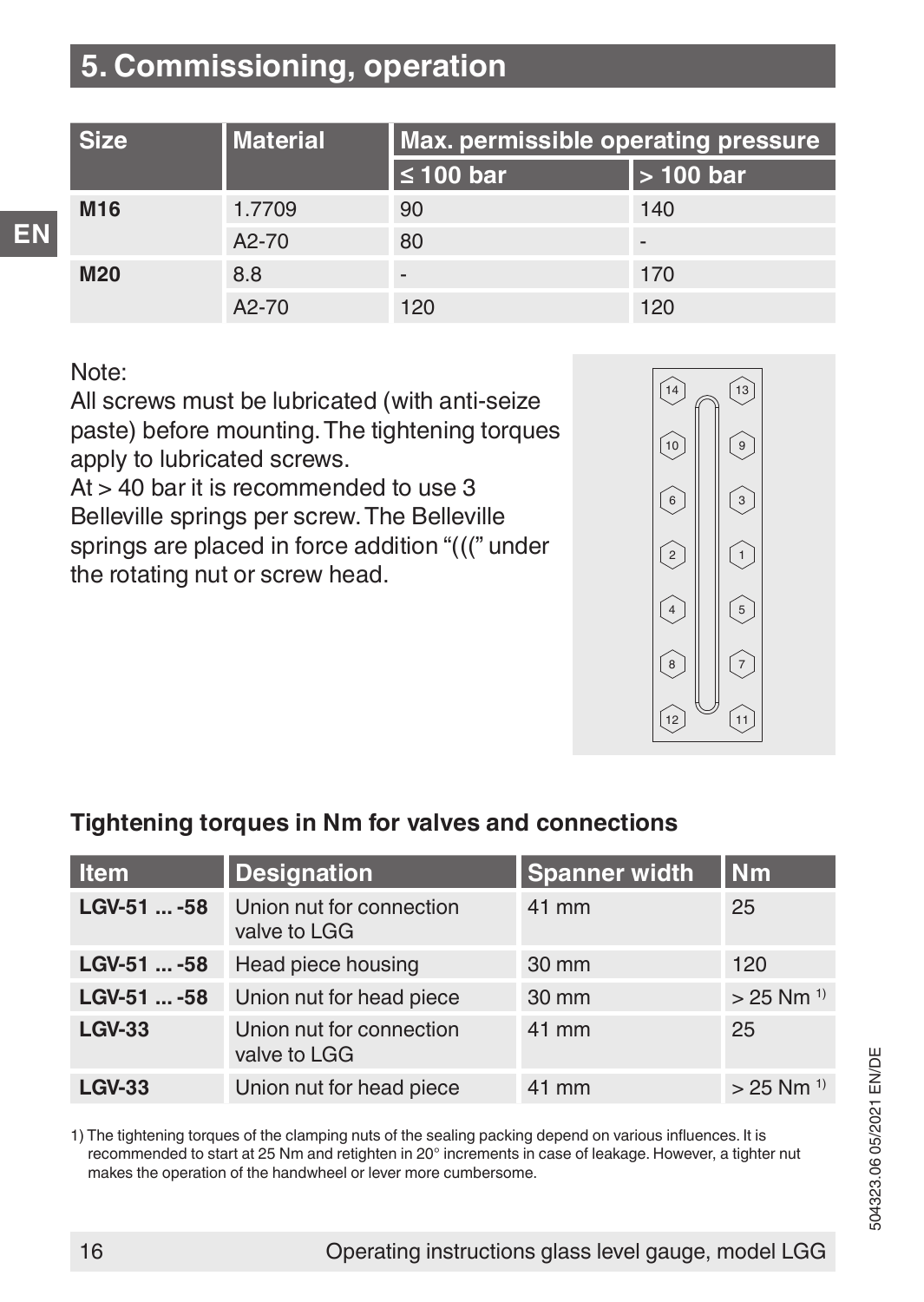#### **5.2.2 Model LGG-G**

If there is sufficient mounting space above the glass level gauge, the glass tube mounting can be made from above. Otherwise, the glass tube mounting must be made between the valve heads.

#### **Glass tube mounting from above**

- Mount the valve heads to the vessel, aligned axially.
- Remove the upper plug screw.
- Guide the glass tube from above through the valve head and sealing packing elements and seat it on the block of the lower valve head.
- Insert the sealing packings in the upper and lower receptacles and tighten union nuts to approx. 5 Nm.
- Fit the upper plug screw with a new sealing and tighten to 80 ... 100 Nm.

#### **Glass tube mounting between the valve heads**

- Mount the valve heads to the vessel, aligned axially.
- Remove the lower and upper union nuts, gland packings, sealing rings and upper base ring from the heads and slide them over the respective glass tube ends.
- First insert the glass tube into the upper valve head, then seat it on the block of the lower valve head.
- Insert the sealing packings in the upper and lower receptacles and tighten union nuts to approx. 5 Nm.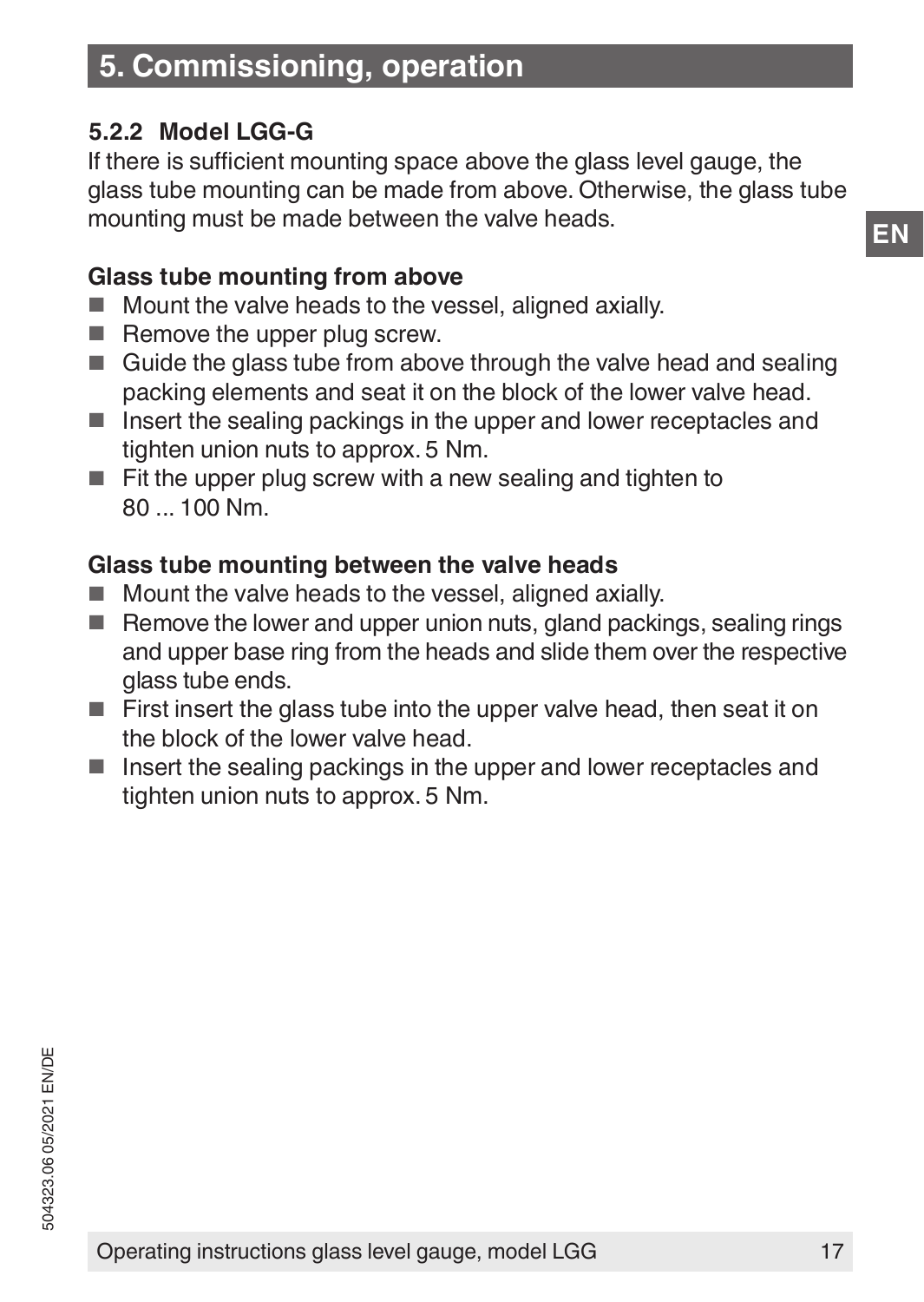#### **5.3 Commissioning**



#### **WARNING**!

#### **Physical injuries and damage to property and the environment caused by hazardous media**

Upon contact with hazardous media (e.g. oxygen, acetylene, flammable or toxic substances), harmful media (e.g. corrosive, toxic, carcinogenic, radioactive), and also with refrigeration plants and compressors, there is a danger of physical injuries and damage to property and the environment.

Should a failure occur, aggressive media with extremely high temperature and under high pressure or vacuum may be present at the instrument.

For these media, in addition to all standard regulations, the appropriate existing codes or regulations must also be followed.

- $\blacktriangleright$  Wear the requisite protective equipment (see chapter 3.6) "Personal protective equipment").
- $\triangleright$  With hazardous media, the drain valve may only be opened for a short time so that the condensate can run out.



#### **CAUTION!**

#### **Checking the screw connections**

Due to the settling of the components on the glass indicator, the screw connections must be checked as in chapter 5.2.1 "Models LGG-R, LGG-T, LGG-M":

- $\triangleright$  Carry out immediately after commissioning.
- ▶ Repeat every 24 hours until each screw connection retains its torque.

#### **5.3.1 Valves with ball-check valve**

Initially, these valves may only be partially opened until a pressure compensation has occurred in the glass level gauge:

- Handwheel: 1/2 ... 1 turn
- Quick closing lever: 20°
- Double shut-off valves:
	- LGV-18: Open the quick closing lever completely, handwheel: ½ ... 1 turn
	- LGV-19: Open the handwheel completely, open the quick closing lever by ¼ turn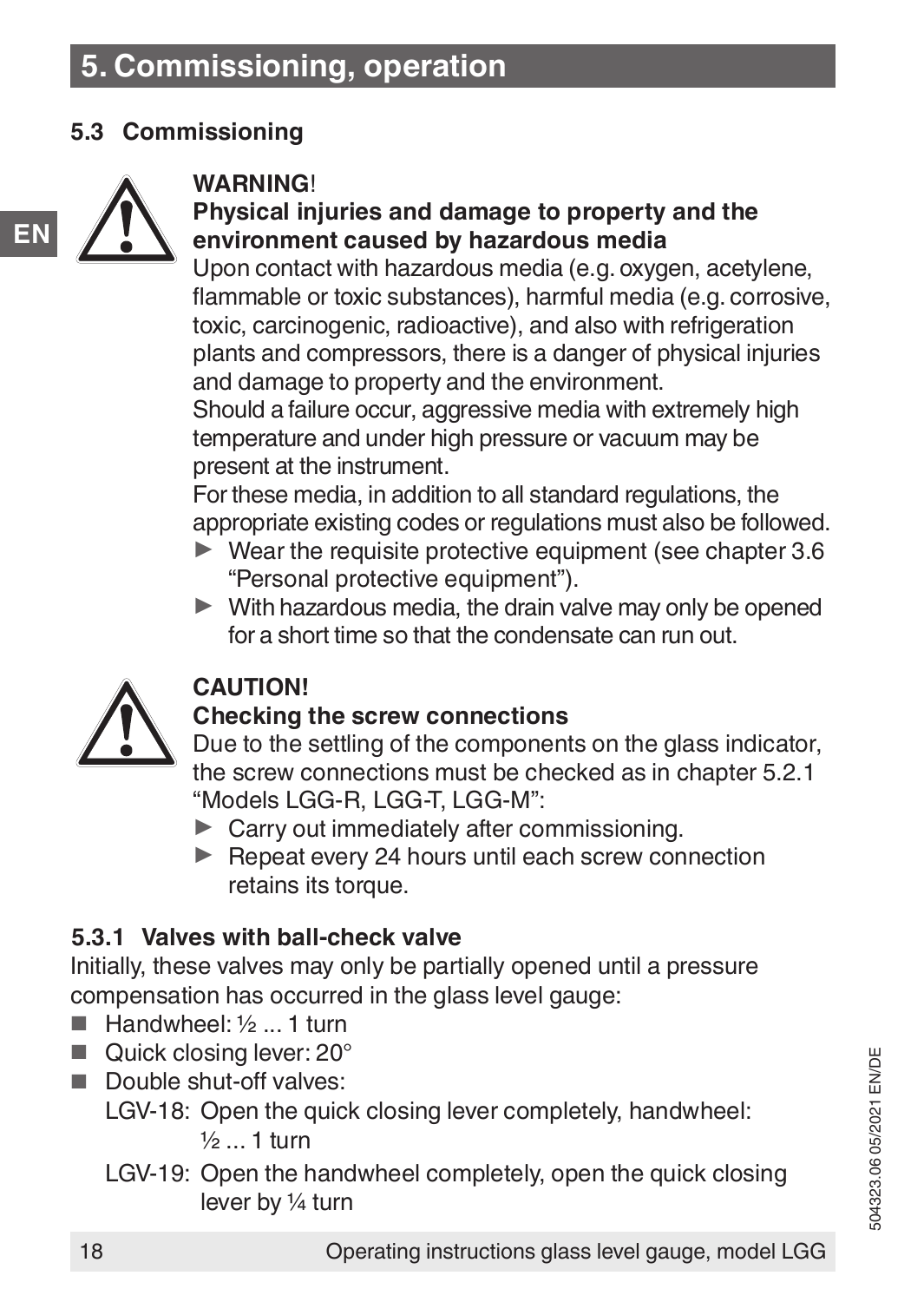## **5. Commissioning, operation / 6. Faults**

If opened 100 % immediately, the ball prevents the inlet/outlet. See chapter 2.5 "Illustration of the ball-check valve principle".

#### **5.3.2 Adjustment to the medium temperature**

If the medium temperature and the ambient temperature deviate from one another, the glass level gauge can be rinsed with the medium to ensure temperature adjustment in order to avoid thermal stresses.

- Connect the hose to the outlet side of the drain valve and ensure safe drainage.
- Partially open the drain valve.
- Partially open the upper valve head.
- Once the glass level gauge has reached the operating temperature, close the upper valve head.
- Allow the medium to drain, then close the drain valve and remove the hose.
- Checking or retightening of the screws in accordance with chapter 5.2.1 "Models LGG-R, LGG-T, LGG-M".

#### **5.3.3 Commissioning of glass level gauge**

- Partially open the upper valve head.
- Following the pressure compensation, open the valve head completely.
- Check the sealing of the connecting parts.
- Should any condensate find its way into the glass level gauge, briefly open the drain valve.

## **6. Faults**



#### **CAUTION! Physical injuries and damage to property and the environment**

If faults cannot be eliminated by means of the listed measures, the instrument must be taken out of operation immediately.

- $\blacktriangleright$  Ensure that there is no longer any pressure present and protect against being put into operation accidentally.
- $\blacktriangleright$  Contact the manufacturer.
- $\blacktriangleright$  If a return is needed, please follow the instructions given in chapter 8.2 "Return".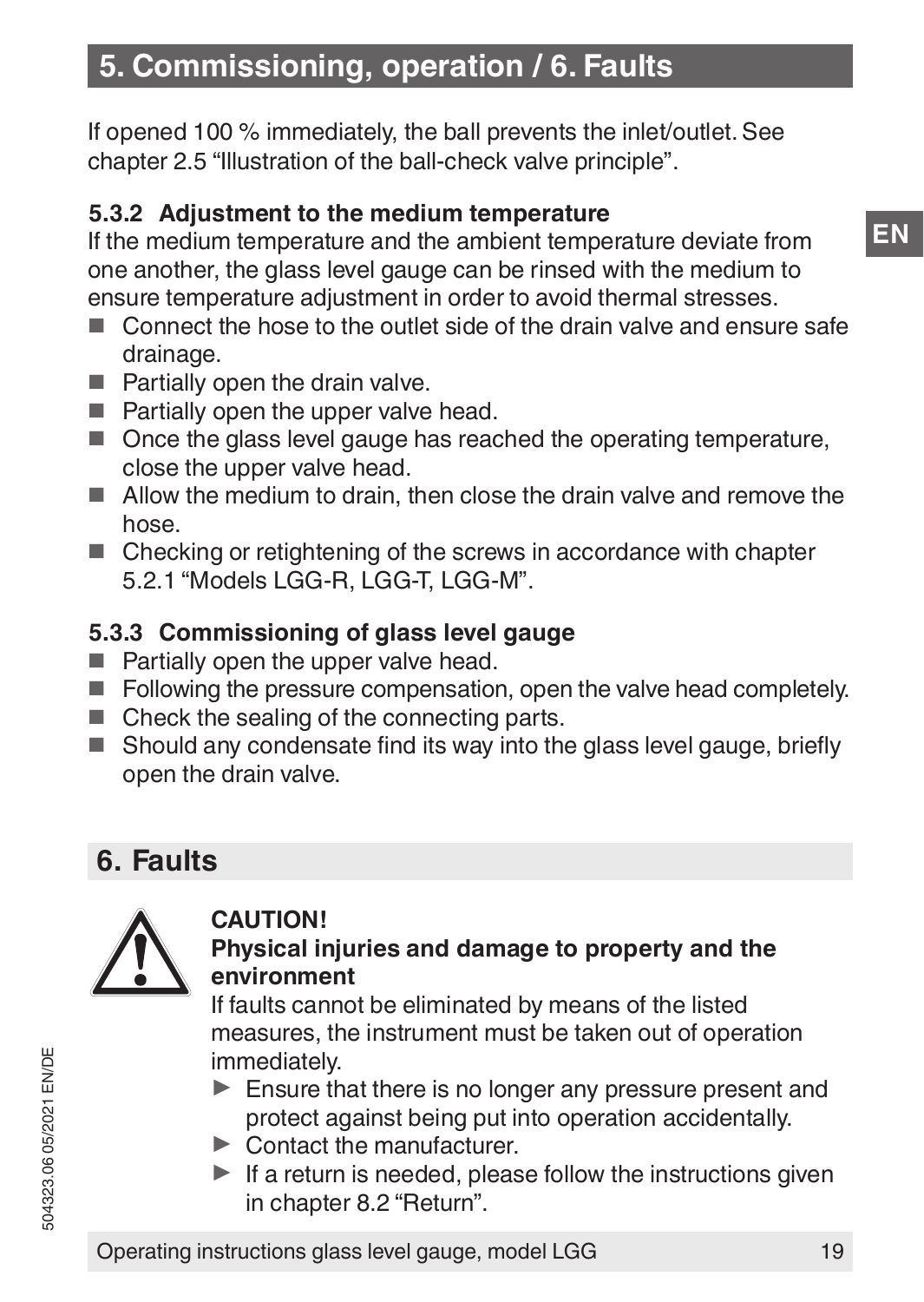## **6. Faults / 7. Maintenance, repair and ...**

| <b>Faults</b>                                                       | <b>Causes</b>                                                               | <b>Measures</b>                                                                           |
|---------------------------------------------------------------------|-----------------------------------------------------------------------------|-------------------------------------------------------------------------------------------|
| Leakage                                                             | Glass break                                                                 | Isolate the glass level gauge                                                             |
|                                                                     | Sealing packing or sealing<br>leaking                                       | immediately from the vessel<br>by closing all valves.<br>1. Close the quick closing lever |
|                                                                     | Valve head leaking                                                          | 2. Close the handwheel valves<br>see chapter 7.2 "Instandset-<br>zung von Leckagen"       |
| <b>Glass level</b>                                                  | Process connection of the                                                   | Modification of the vessel                                                                |
| gauge cannot be<br>mounted at the<br>planned place on<br>the vessel | glass level gauge does<br>not match the process<br>connection of the vessel | Return to the factory                                                                     |
| Glass level<br>qauge cannot be<br>mounted at the                    | Thread on the screwed<br>coupling at the vessel<br>defective                | Rework the thread or replace<br>the screwed coupling                                      |
| planned place on<br>the vessel                                      | Mounting thread at the<br>glass level gauge defective                       | Return to the factory                                                                     |
|                                                                     | Centre-to-centre distance<br>of the vessel does not                         | Modification of the vessel                                                                |
|                                                                     | correlate with the glass level<br>gauge                                     | Return to the factory                                                                     |
|                                                                     | Process connections are<br>not attached parallel to one<br>another          | Modification of the vessel                                                                |

## **7. Maintenance, repair and cleaning**

Only use original parts (see chapter 10 "Accessories").

#### **7.1 Maintenance**

Carry out regular checks on glass level gauges:

- Leak tests on connecting parts and valves.
- Visual inspection of glasses, glass tubes and mica shields for damage and restricted transparency.
- Functional checks of valve heads.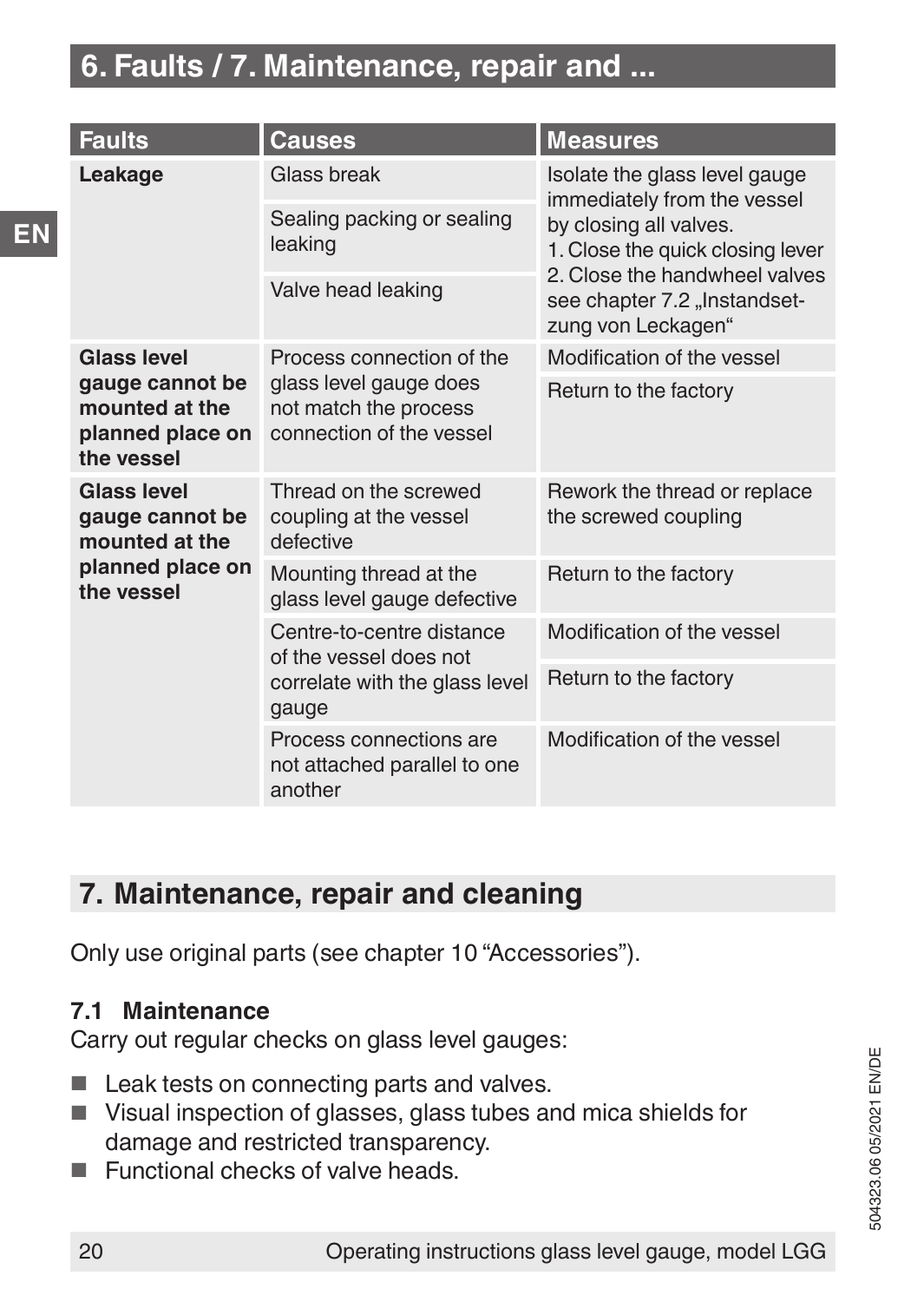#### **7.2 Repair of leakages**

If the cause of the leakage is not clearly visible, first test the screw connections as described in chapter 5.2.1 "Models LGG-R, LGG-T, LGG-M".

If the leakage is not fixed by tightening the screw connections, then carefully disassemble the glass level gauge.

Check the sealing, seal seating or sight glass for damage and, if necessary, replace. Depending on the application, use sealing tape or sealing paste to seal the plugs and threads.

## **7.2.1 Replacing the glasses for models LGG-T, LGG-R, LGG-E**

When changing the glass of a segment, we recommend replacing the glasses and sealings and, if necessary, mica of all segments.



- Depressurise the vessel.
- Close the lower and then the upper valve head.
- Open the drain valve and allow the medium to drain.
- Loosen the cover nuts and remove the cover.
- Remove the glasses, loose sealing parts and cushion.
- Clean the sealing face (do not use any sharp-edged tools).
- Insert a new sealing into the sealing face.
- Insert the cushion with the glass into the cover.
- Insert the reflecting glasses grooves to show in the direction of the liquid channel.

Operating instructions glass level gauge, model LGG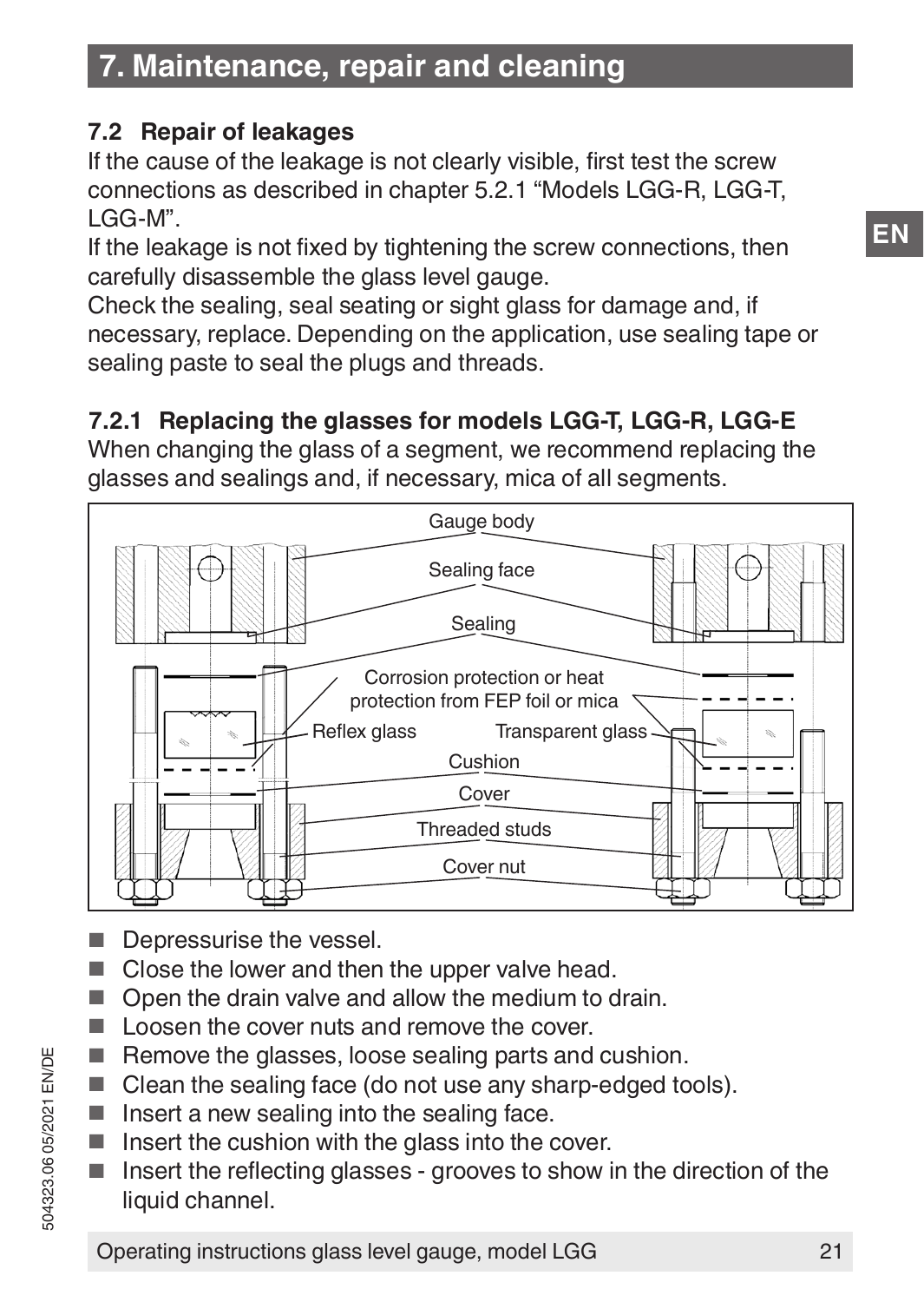- Ensure the correct alignment of the glasses to the cut-out.
- Seat the cover back via the studs.
- Carry out the mounting as described in chapter 5.2.1 "Models LGG-R, LGG-T, LGG-M".
- Carry out the leak test.

Following successful repair, recommission the glass level gauge, see chapter 5.3 "Commissioning".

Depending on the instrument version, glass level gauges with mica shields or corrosion protection devices (FEP foil) must be placed in front of or behind the glass.

## **7.2.2 Replacing mica shields with model LGG-M**



**CAUTION! Physical injuries and damage to property and the environment**

Mount the mica shields carefully.

- $\blacktriangleright$  The mica shields should not exhibit any chips or cracks on the wetted side.
- ▶ Observe the alignment of the label "Water side".



- Depressurise the vessel.
- Close the lower and then the upper valve head.
- Open the drain valve and allow the medium to drain.
- Loosen the nuts and lift up the pressure plate.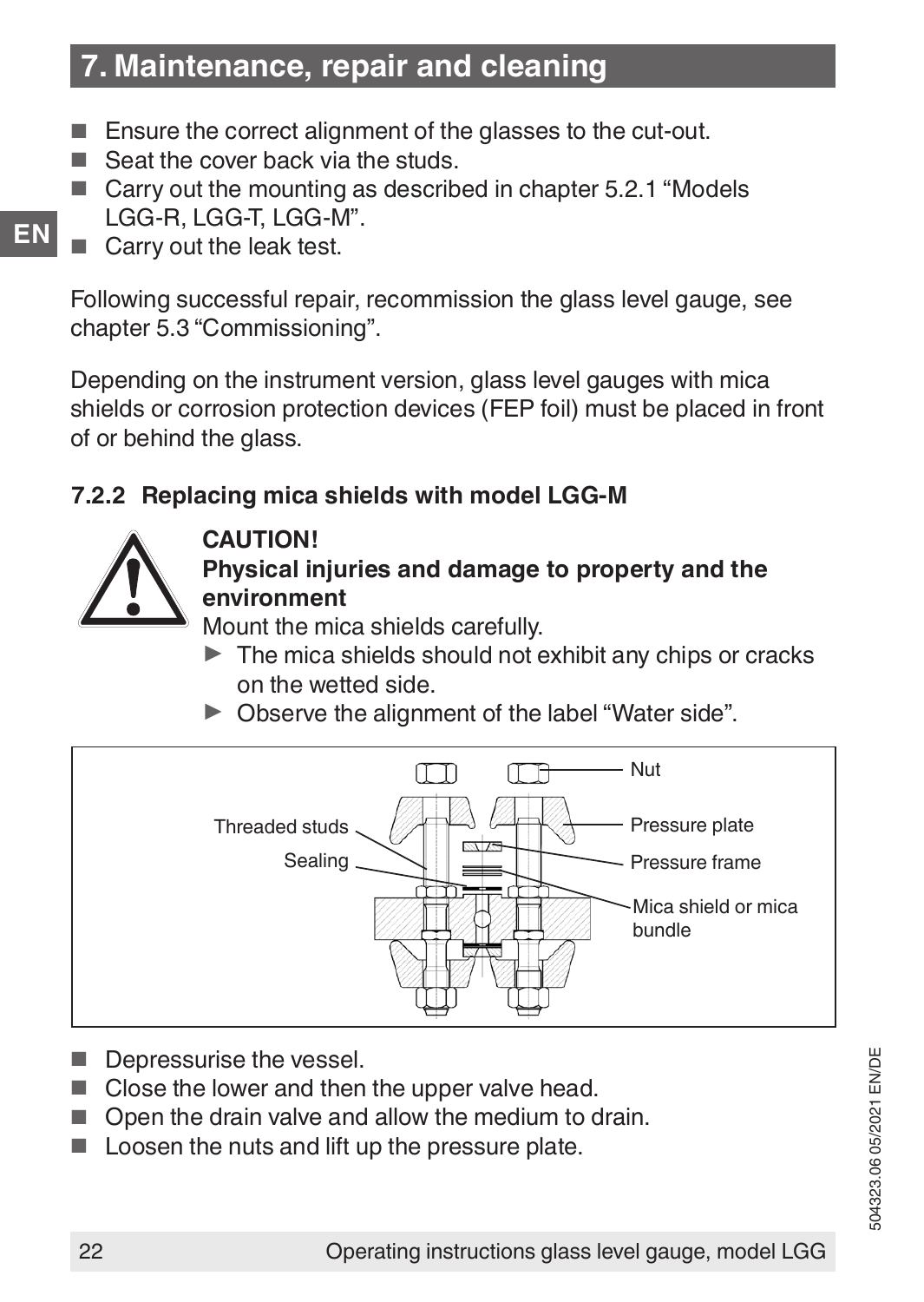- Remove the pressure frame, the mica shield, loose sealing parts and cushion.
- Clean the sealing face (do not use any sharp-edged tools).
- Should the contact surfaces be damaged, they must be sent back to the manufacturer for reconditioning.
- Insert a new sealing into the sealing face.
- Insert the mica shields (label "Water side" shows in the direction of the liquid channel). As required, place a spring sheet or cushion on the mica shield package for thickness compensation.
- Place the pressure frame over the mica shield and centre.
- Seat the cover back via the threaded studs.
- Carry out the leak test.
- ▶ For mounting, see chapter 5.2.1 "Models LGG-R, LGG-T, LGG-M"

Following successful repair, recommission the glass level gauge, see chapter 5.3 "Commissioning".

#### **7.2.3 Replacing the glass tube with model LGG-G**

- Depressurise the vessel.
- Close the lower and then the upper valve head.
- Open the drain valve and allow the medium to drain.
- Remove protective devices, if present.
- Remove the damaged glass tube and sealings.
- Insert new sealing rings.
- Carry out the leak test.
- ▶ For mounting, see chapter 5.2.2 "Model LGG-G"

Following successful repair, recommission the glass level gauge, see chapter 5.3 "Commissioning".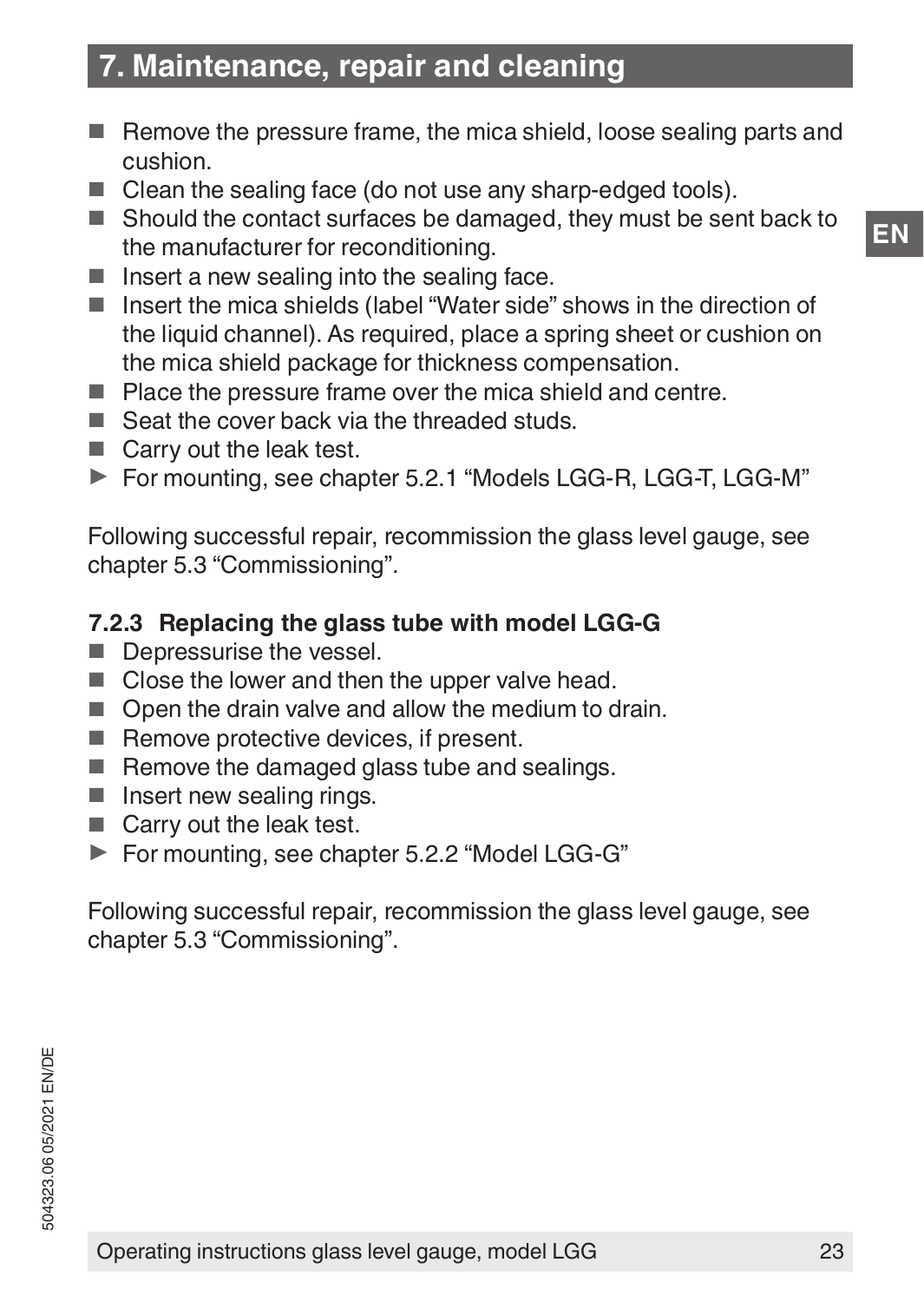#### **7.2.4 Replacing the valve head**

A valve head can only be replaced after the glass level gauge has been isolated from the process. If necessary, the indicator must be removed from the vessel.

It is recommended that the repair of valves is carried out by the manufacturer.

Repair work by the plant operator should only be carried out by trained, skilled personnel, who have proven experience in such work. Following the completion of the work, the functional safety of the shut-off devices must be ensured by the plant operator on their own responsibility.

## **7.3 Cleaning**

**EN**

Prior to cleaning, valve heads, drain valve and vent must be closed. For double valves, only the quick closing levers remain open.



#### **CAUTION!**

## **Physical injuries and damage to property and the environment**

Improper cleaning may lead to physical injuries and damage to property and the environment. Residual media in the dismounted instrument can result in a risk to persons, the environment and equipment. Sufficient precautionary measures must be taken.

- $\blacktriangleright$  Check the cleaning liquid for compatibility with the medium, indicator material, glasses and mica
- $\blacktriangleright$  Mechanical cleaning of mica shields is not permitted (e.g. with brushes)
- ▶ Do not use any hard or pointed objects for cleaning.
- $\triangleright$  Do not use the sealings several times

## **7.3.1 Cleaning with jetting liquid**

- Open the vent carefully and slowly until the pressure compensation with the environment is complete.
- Take measures to collect or drain the medium.
- Open the drain valve and allow the medium to drain.
- From above, fill with medium or other permissible cleaning agent and clean the glass level gauge.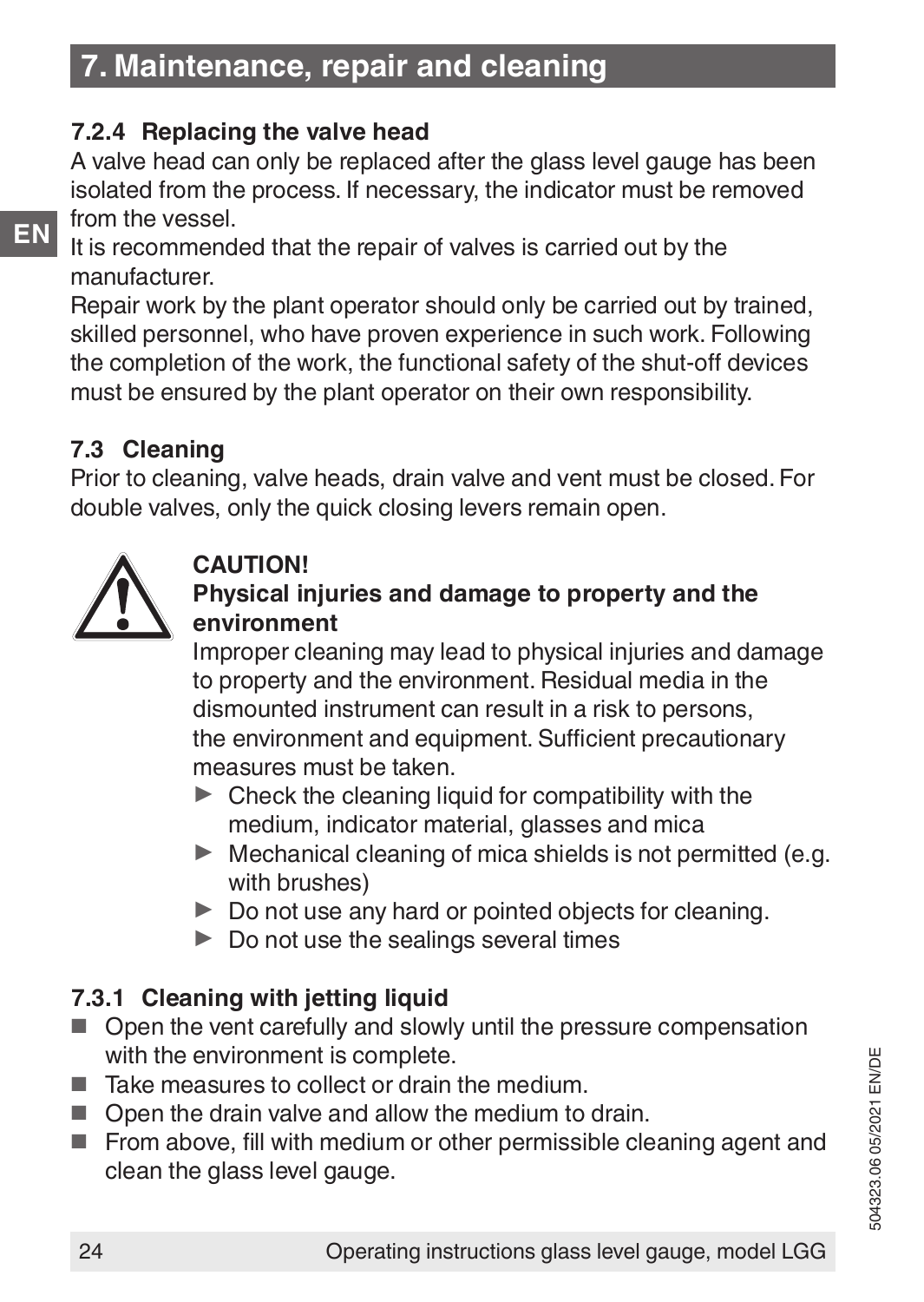## **7. Maintenance ... / 8. Dismounting, return and ...**

- Screw in the plugs with new sealings and tighten to 80 ... 100 Nm and/or close the drain valve.
- Recommission the glass level gauge as described in chapter 5.3 "Commissioning".

#### **7.3.2 Blow through with vapour (vapour applications)**

- Open drain valve.
- Open the upper valve head partially in order to prevent the ball-check valve from closing
- Allow the vapour for cleaning to flow through the glass level gauge.
- Close the drain valve and the upper valve head.
- Recommission the glass level gauge as described in chapter 5.3 "Commissioning".

#### **7.3.3 Cleaning with medium (vapour applications)**

- Open the vent carefully and slowly until the pressure compensation with the environment is complete.
- Open the lower valve head partially in order to prevent the ball-check valve from closing
- Water is now pressed into the indicator body and removes the contamination
- Close the vent and lower valve head.
- Recommission the glass level gauge as described in chapter 5.3 "Commissioning".

## **8. Dismounting, return and disposal**



#### **WARNING!**

**Physical injuries and damage to property and the environment through residual media**

Residual media in the dismounted instrument can result in a risk to persons, the environment and equipment.

 $\blacktriangleright$  Clean the dismounted instrument, in order to protect persons and the environment from exposure to residual media. See chapter 7.3 "Cleaning".

Operating instructions glass level gauge, model LGG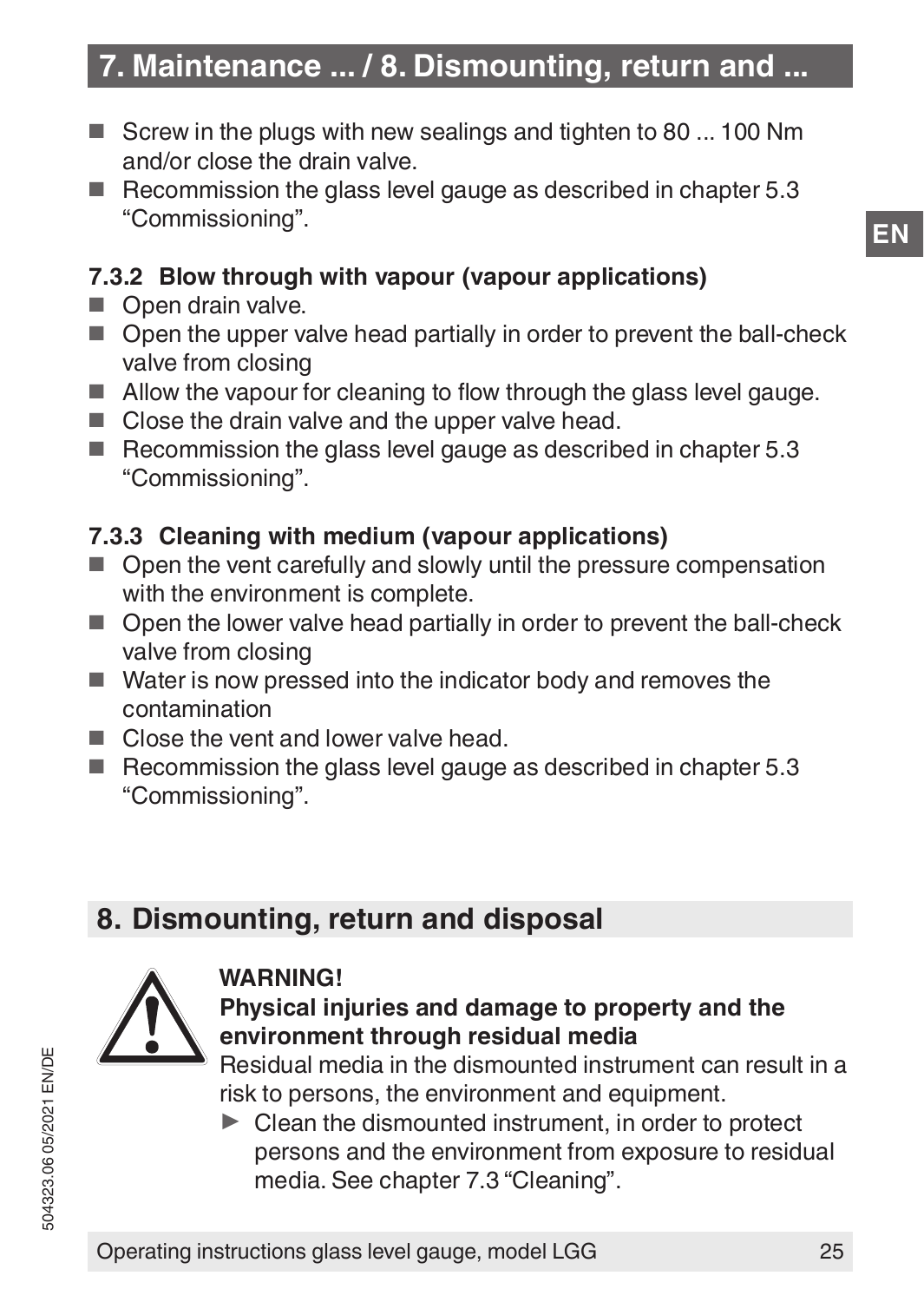## **8. Dismounting ... / 9. Specifications**

#### **8.1 Dismounting**

Only disconnect the measuring instrument once the system has been depressurised!

## **8.2 Return**

**EN**



Information on returns can be found under the heading "Service" on our local website.

#### **8.3 Disposal**

Incorrect disposal can put the environment at risk.

Dispose of instrument components and packaging materials in an environmentally compatible way and in accordance with the countryspecific waste disposal regulations.

## **9. Specifications**

| <b>Glass level gauge</b>                         | <b>Material</b>               | Max.<br>pressure<br>in bar | <b>Temperature</b><br>range in °C |
|--------------------------------------------------|-------------------------------|----------------------------|-----------------------------------|
| <b>Reflex indicator</b>                          |                               |                            |                                   |
| "Carbon-Line" version.<br>model LGG-RP           | Steel A350LF2                 | 100                        | $-40+300$                         |
| Compact version with side<br>pieces, model LGG-E | Steel 1.0460/1.0570           | 40                         | $-10+300$                         |
| Standard version.                                | Steel 1.0570 (A350LF2)        | 160                        | $-10+300$                         |
| model LGG-RE                                     | Stainless steel 1.4404 (316L) |                            | $-196+300$                        |
| High-pressure version,                           | Steel 1.5415 (15Mo3)          | 250                        | $-10+100$                         |
| model LGG-RI                                     | Stainless steel 1.4404 (316L) |                            | $-196+100$                        |
| Weld-in version,                                 | Steel 1.0570 (A350LF2)        | 40                         | $-10+300$                         |
| model LGG-WR                                     | Stainless steel 1.4404 (316L) |                            | $-196+300$                        |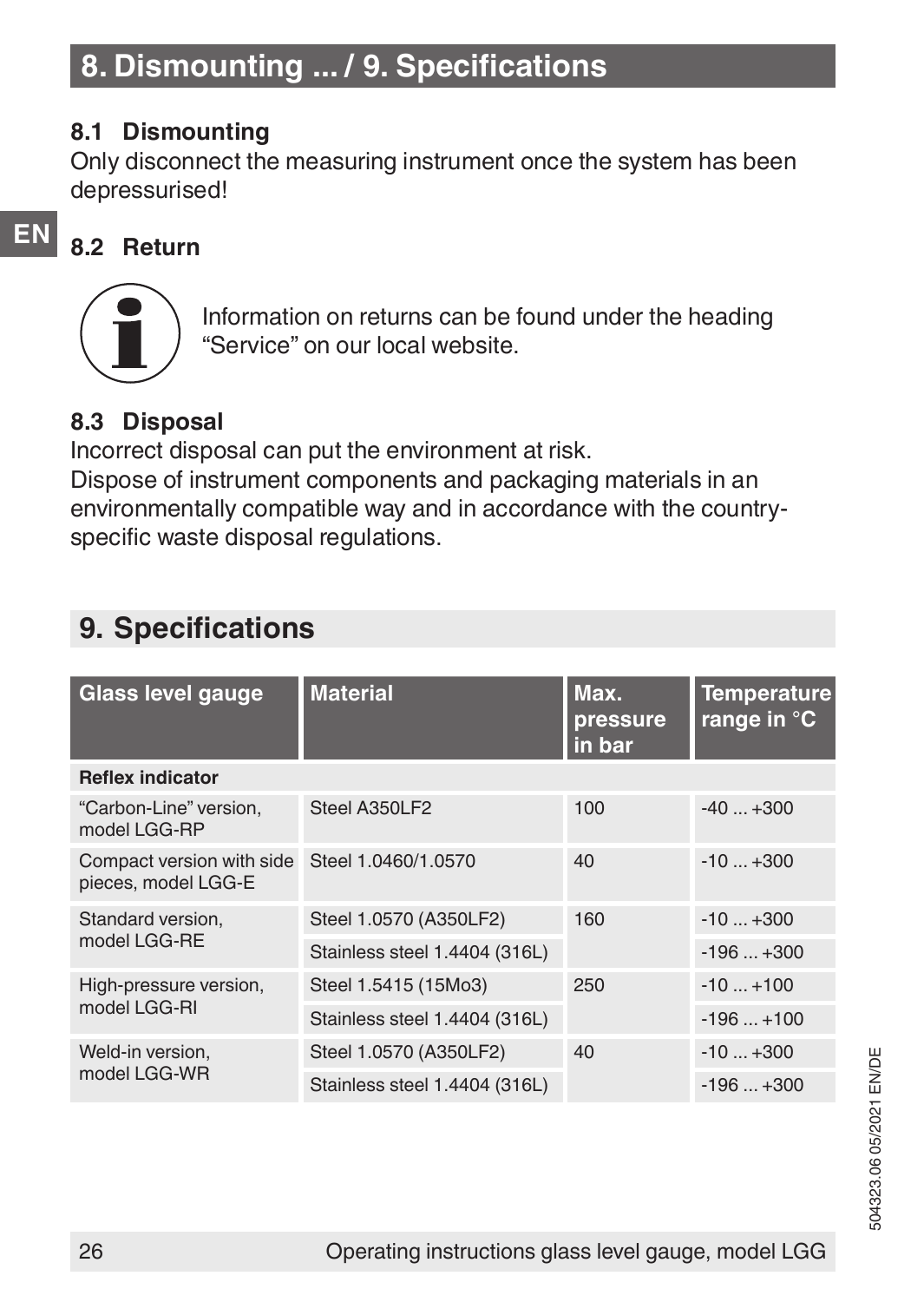# **9. Specifications / 10. Accessories**

| Glass level gauge                                                                    | <b>Material</b>                | Max.<br>pressure<br>in bar | <b>Temperature</b><br>range in °C |
|--------------------------------------------------------------------------------------|--------------------------------|----------------------------|-----------------------------------|
| <b>Transparent indicator</b>                                                         |                                |                            |                                   |
| "Carbon-Line" version.<br>model LGG-TP                                               | Steel A350LF2                  | 100                        | $-40 +300$                        |
| Standard version.                                                                    | Steel 1.0570 (A350LF2)         | 160                        | $-10+300$                         |
| model LGG-TE                                                                         | Stainless steel 1.4404 (316L)  |                            | $-196+300$                        |
| High-pressure version,<br>model LGG-TI                                               | Steel 1.5415 (15Mo3)           | 250                        | $-10+100$                         |
|                                                                                      | Stainless steel 1.4404 (316L)  |                            | $-196+100$                        |
| Superheated steam                                                                    | Steel 1.5415 (15Mo3)           | 160                        | $-10+100$                         |
| version, model LGG-T3                                                                | Stainless steel 1.4404 (316L)  |                            | $-196+300$                        |
| Weld-in version.                                                                     | Steel 1.0570 (A350LF2)         | 40                         | $-10+300$                         |
| model LGG-WT                                                                         | Stainless steel 1.4404 (316L)  |                            | $-196+300$                        |
| Glass tube, standard.                                                                | <b>Brass</b>                   | 10                         | $-10+120$                         |
| model LGG-GA                                                                         | Stainless steel 1.4571 (316Ti) |                            | $-10+200$                         |
| Glass tube, for large<br>lengths with interposing<br>glass-holder, model<br>$LGG-GB$ | Stainless steel 1.4404 (316L)  | 25                         | $-10+200$                         |
| <b>Refraction indicator</b>                                                          |                                |                            |                                   |
| Highest-pressure version,<br>model LGG-M                                             | Steel 1.5415 (15Mo3)           | 160/250                    | $-10+374$                         |

## **10. Accessories**

#### **Spare parts**

| <b>Name</b>  | <b>Description</b>                                                                         | <b>Order number</b> |
|--------------|--------------------------------------------------------------------------------------------|---------------------|
| Glass set Rx | 1 x sight glass reflex borosilicate size x<br>1 x flat gasket size x<br>1 x cushion size x |                     |
| Glass set R2 | Size 2 (140 x 34 x 17 mm)                                                                  | 119442              |
| Glass set R3 | Size 3 (165 x 34 x 17 mm)                                                                  | 119444              |
| Glass set R4 | Size 4 (190 x 34 x 17 mm)                                                                  | 119446              |

Operating instructions glass level gauge, model LGG

27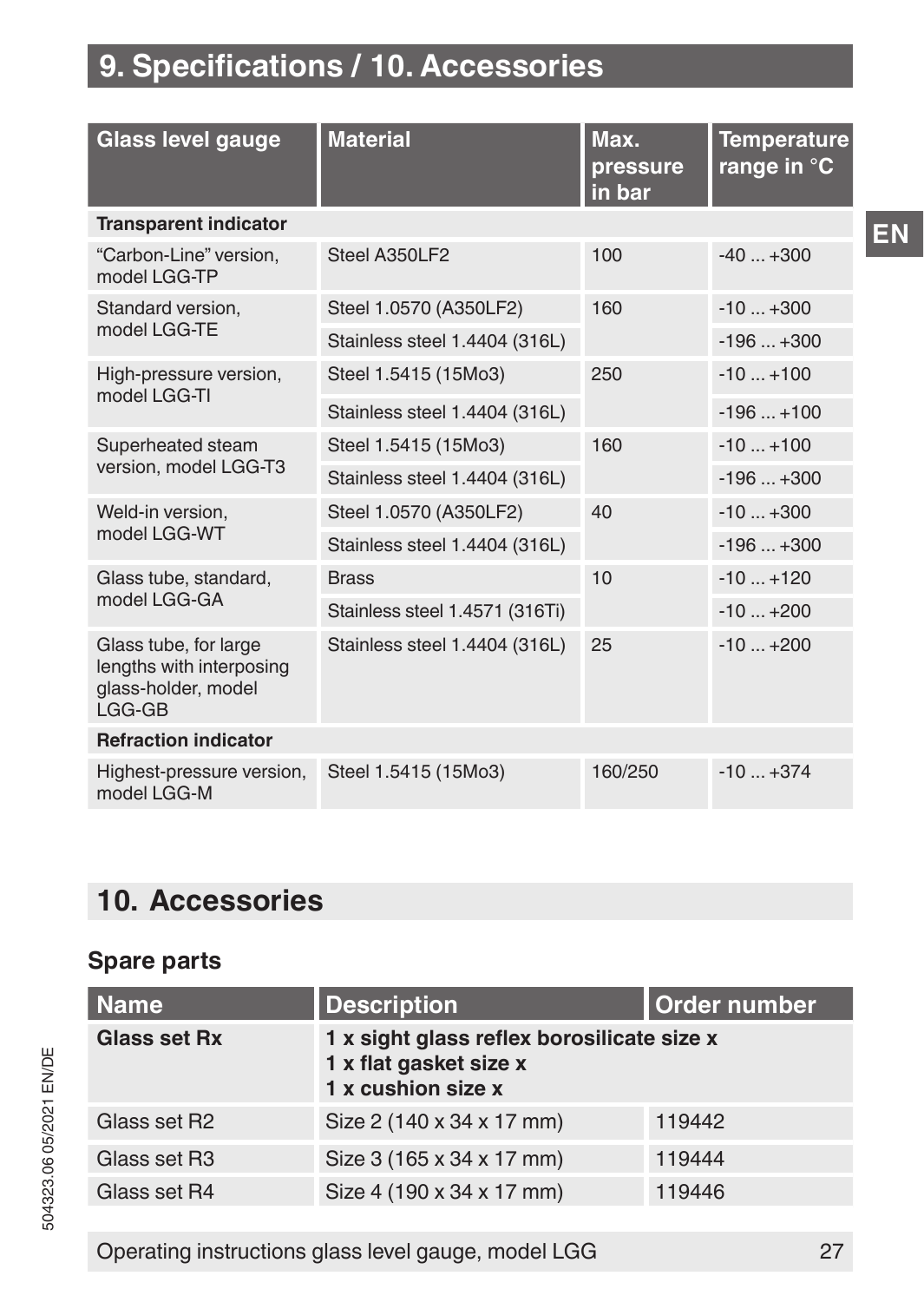# **10. Accessories**

| <b>Name</b>              | <b>Description</b>                                                                              | Order number |
|--------------------------|-------------------------------------------------------------------------------------------------|--------------|
| Glass set R5             | Size 5 (220 x 34 x 17 mm)                                                                       | 119447       |
| Glass set R6             | Size 6 (250 x 34 x 17 mm)                                                                       | 119448       |
| Glass set R7             | Size 7 (280 x 34 x 17 mm)                                                                       | 119450       |
| Glass set R8             | Size 8 (320 x 34 x 17 mm)                                                                       | 119451       |
| Glass set R9             | Size 9 (340 x 34 x 17 mm)                                                                       | 119452       |
| Glass set R10            | Size 10 (370 x 34 x 17 mm)                                                                      | 119453       |
| Glass set R11            | Size 11 (400 x 34 x 17 mm)                                                                      | 119454       |
| Glass set Tx             | 1 x sight glass transparent borosilicate size x<br>1 x flat gasket size x<br>1 x cushion size x |              |
| Glass set T2             | Size 2 (140 x 34 x 17 mm)                                                                       | 119477       |
| Glass set T <sub>3</sub> | Size 3 (165 x 34 x 17 mm)                                                                       | 119476       |
| Glass set T4             | Size 4 (190 x 34 x 17 mm)                                                                       | 119475       |
| Glass set T5             | Size 5 (220 x 34 x 17 mm)                                                                       | 119473       |
| Glass set T6             | Size 6 (250 x 34 x 17 mm)                                                                       | 119472       |
| Glass set T7             | Size 7 (280 x 34 x 17 mm)                                                                       | 119467       |
| Glass set T8             | Size 8 (320 x 34 x 17 mm)                                                                       | 119465       |
| Glass set T9             | Size 9 (340 x 34 x 17 mm)                                                                       | 119462       |
| Glass set T10            | Size 10 (370 x 34 x 17 mm)                                                                      | 119456       |
| Glass set T11            | Size 11 (400 x 34 x 17 mm)                                                                      | 119455       |
| <b>Glass protection</b>  |                                                                                                 |              |
| Glass protection M2      | 1 x mica shield size 2                                                                          | 501577       |
| Glass protection M3      | 1 x mica shield size 3                                                                          | 501578       |
| Glass protection M4      | 1 x mica shield size 4                                                                          | 501579       |
| Glass protection M5      | 1 x mica shield size 5                                                                          | 501580       |
| Glass protection M6      | 1 x mica shield size 6                                                                          | 501581       |
| Glass protection M7      | 1 x mica shield size 7                                                                          | 501582       |
| Glass protection M8      | 1 x mica shield size 8                                                                          | 501583       |
| Glass protection M9      | 1 x mica shield size 9                                                                          | 501585       |
| Glass protection M10     | 1 x mica shield size 10                                                                         | 501587       |
| Glass protection M11     | 1x mica shield size 11                                                                          | 501588       |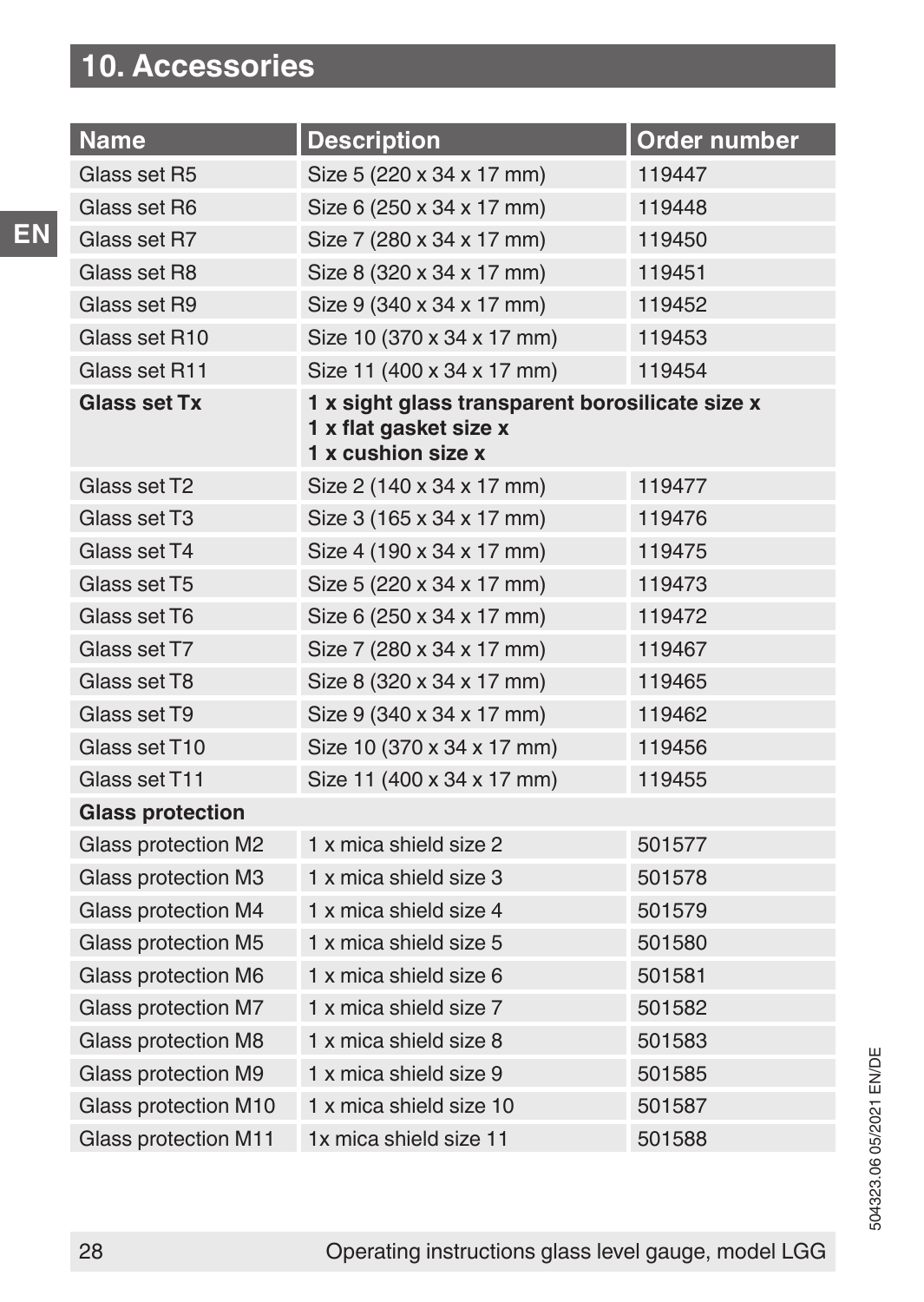# **10. Accessories**

| <b>Name</b>       | <b>Description</b>                                               | Order number |
|-------------------|------------------------------------------------------------------|--------------|
| <b>Head piece</b> |                                                                  |              |
| Head piece KS1    | 1 x head piece for LGG-E                                         | 503765       |
| Head piece KS2    | 1 x head piece for valve model<br>LGV-01, LGV-51, LGV-52, LGV-53 | 503923       |
| Head piece KS3    | 1 x head piece for valve model<br>LGV-03, LGV-56, LGV-57, LGV-58 | 503924       |
| Head piece KS4    | 1 x head piece for valve<br>model LGV-18 (handwheel)             | 503619       |
| Head piece KS5    | 1 x head piece for valve<br>model LGV-18 (lever, ball)           | 503620       |
| Head piece KS6    | 1 x head piece for valve<br>model LGV-19 (handwheel)             | 503621       |
| Head piece KS7    | 1 x head piece for valve<br>model LGV-19 (lever, ball)           | 503622       |

Operating instructions glass level gauge, model LGG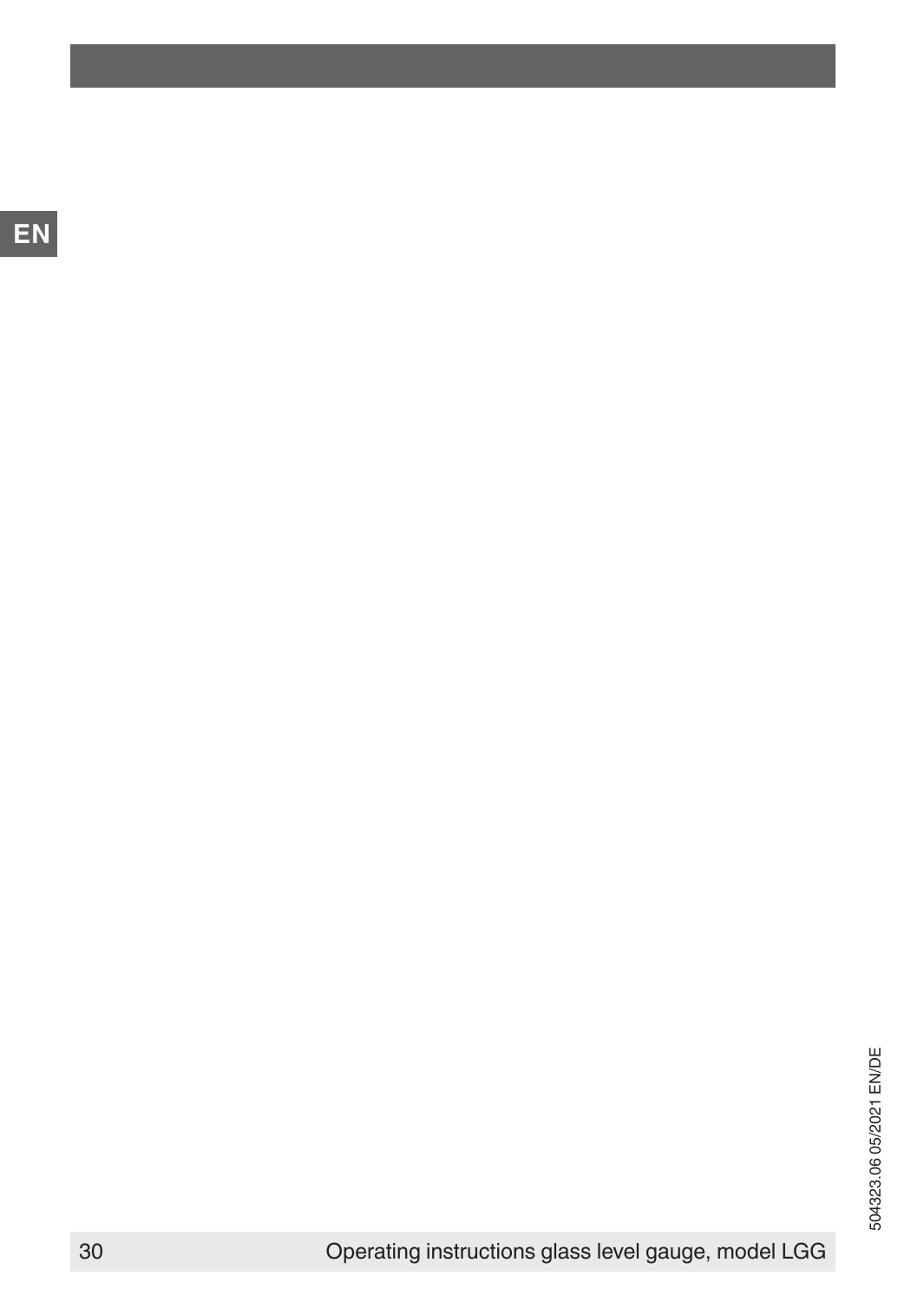# **Inhalt**

| 1. | Allgemeines 33                                    |  |  |     |
|----|---------------------------------------------------|--|--|-----|
| 2. | Aufbau und Funktion 34                            |  |  |     |
|    | 2.1 Funktionsbeschreibung. 34                     |  |  |     |
|    | 2.2 Aufbau Schauglasanzeiger 34                   |  |  |     |
|    | 2.3 Funktionsprinzip der Schauglasausführungen 34 |  |  |     |
|    | 2.3.1 Typ LGG-R 34                                |  |  |     |
|    | 2.3.2 Typ LGG-T 35                                |  |  |     |
|    | $2.3.3$ Typ LGG-M.                                |  |  | .35 |
|    | 2.3.4 Typ LGG-G. 35                               |  |  |     |
|    | 2.4 Ventilköpfe. 36                               |  |  |     |
|    | 2.5 Prinzipdarstellung Kugelselbstschluss 36      |  |  |     |
|    | 2.6 Lieferumfang 36                               |  |  |     |
| 3. | Sicherheit 37                                     |  |  |     |
|    | 3.1 Symbolerklärung. 37                           |  |  |     |
|    | 3.2 Bestimmungsgemäße Verwendung 37               |  |  |     |
|    | 3.3 Fehlgebrauch 39                               |  |  |     |
|    | 3.4 Verantwortung des Betreibers 39               |  |  |     |
|    | 3.5 Personalgualifikation 40                      |  |  |     |
|    | 3.6 Persönliche Schutzausrüstung 40               |  |  |     |
|    | 3.7 Beschilderung, Sicherheitskennzeichnungen 41  |  |  |     |
| 4  | Transport, Verpackung und Lagerung 41             |  |  |     |
|    | 4.1 Transport 41                                  |  |  |     |
|    | 4.2 Verpackung und Lagerung 41                    |  |  |     |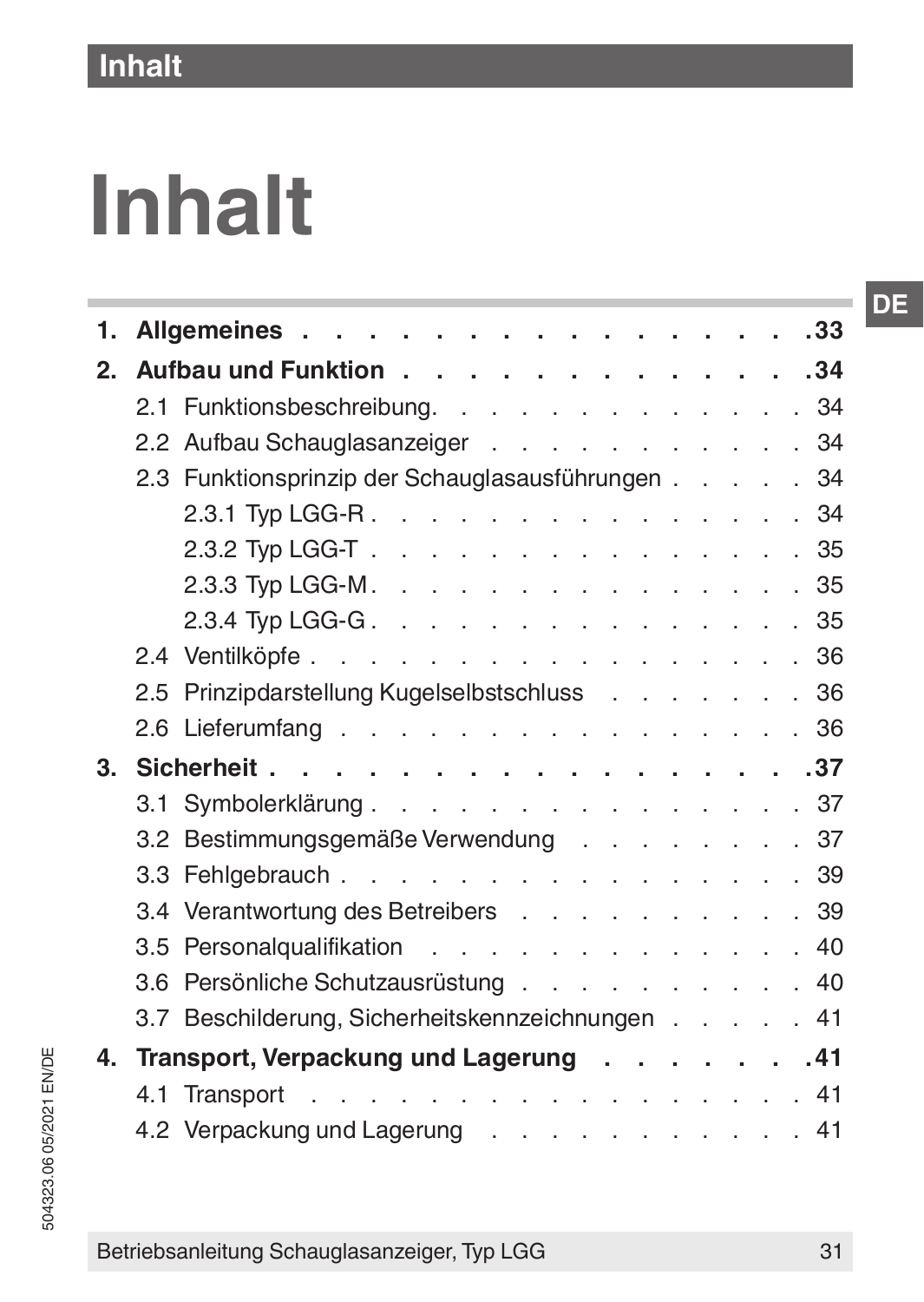## **Inhalt**

| 5. | Inbetriebnahme, Betrieb 42                               |  |
|----|----------------------------------------------------------|--|
|    | 5.1 Vorbereitung 42                                      |  |
|    | 5.2 Montage. 42                                          |  |
|    | 5.2.1 Typen LGG-R, LGG-T, LGG-M 42                       |  |
|    | 5.2.2 Typ LGG-G. 45                                      |  |
|    | 5.3 Inbetriebnahme 46                                    |  |
|    | 5.3.1 Ventile mit Kugelselbstschluss 46                  |  |
|    | 5.3.2 Angleichen an Messstofftemperatur 47               |  |
|    | 5.3.3 Inbetriebnahme Schauglasanzeiger 47                |  |
|    | 6. Störungen 47                                          |  |
|    | 7. Wartung, Instandsetzung und Reinigung 48              |  |
|    | 7.1 Wartung. 48                                          |  |
|    | 7.2 Instandsetzung von Leckagen 49                       |  |
|    | 7.2.1 Austausch Gläser für Typen LGG-T, LGG-R, LGG-E. 49 |  |
|    | 7.2.2 Austausch Glimmerscheiben bei Typ LGG-M 50         |  |
|    | 7.2.3 Austausch Glasrohr bei Typ LGG-G.   51             |  |
|    | 7.2.4 Austausch Ventilkopf52                             |  |
|    | 7.3 Reinigung 52                                         |  |
|    | 7.3.1 Reinigung mit Spülflüssigkeit. 52                  |  |
|    | 7.3.2 Durchblasen mit Dampf (Dampfanwendungen) 53        |  |
|    | 7.3.3 Reinigung mit Messstoff (Dampfanwendungen) 53      |  |
|    | 8. Demontage, Rücksendung und Entsorgung 53              |  |
|    | 8.1 Demontage. 54                                        |  |
|    | 8.2 Rücksendung 54                                       |  |
|    | 8.3 Entsorgung. 54                                       |  |
|    | 9. Technische Daten<br>. 54                              |  |
|    | 10. Zubehör. 55                                          |  |
|    |                                                          |  |

Konformitätserklärungen finden Sie online unter www.wika.de.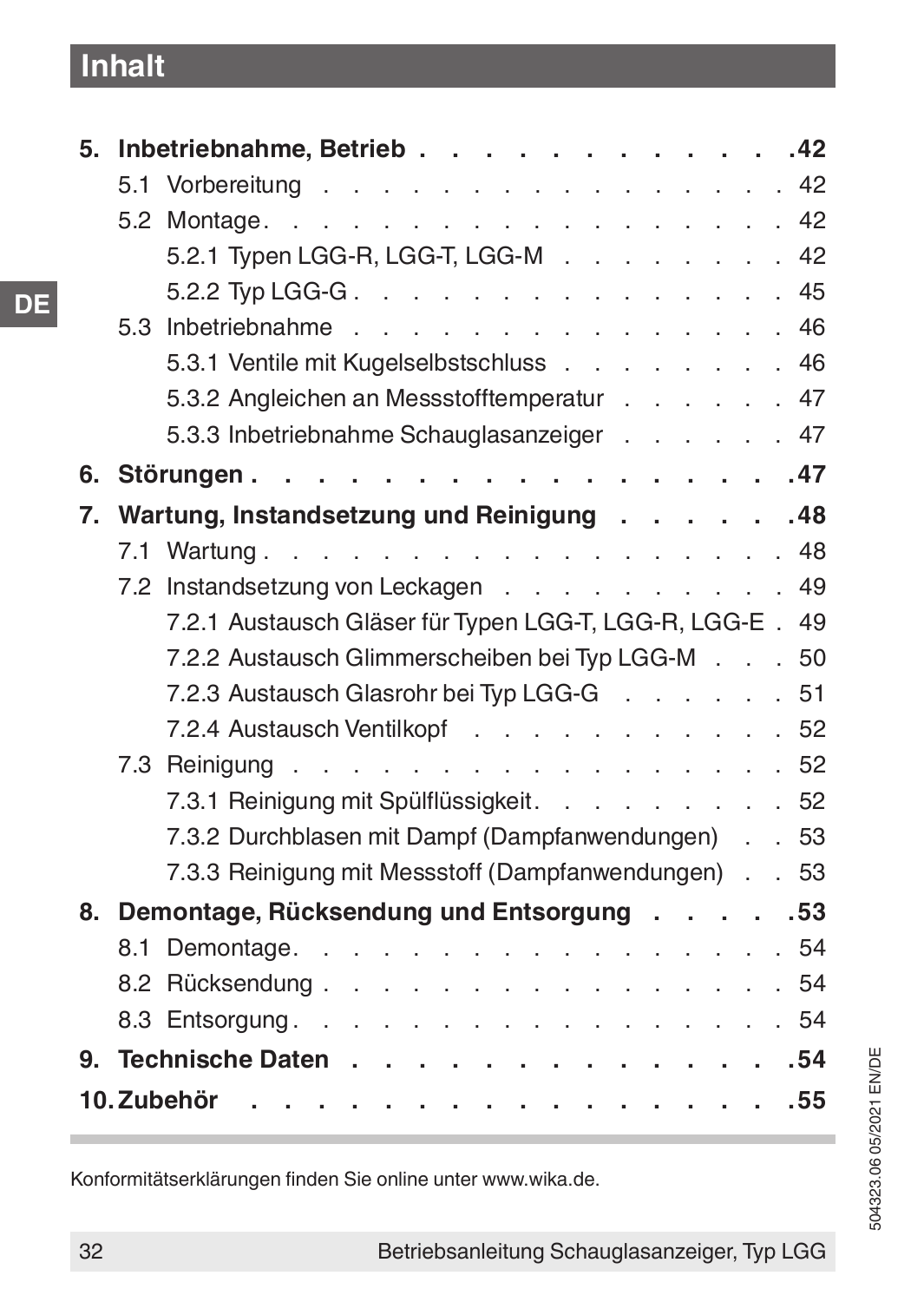# **1. Allgemeines**

## **1. Allgemeines**

- Die in der Betriebsanleitung beschriebenen Schauglasanzeiger werden nach dem aktuellen Stand der Technik konstruiert und gefertigt. Alle Komponenten unterliegen während der Fertigung strengen Qualitäts- und Umweltkriterien. Unsere Managementsysteme sind nach ISO 9001 zertifiziert.
- Diese Betriebsanleitung gibt wichtige Hinweise zum Umgang mit dem Gerät. Voraussetzung für sicheres Arbeiten ist die Einhaltung aller angegebenen Sicherheitshinweise und Handlungsanweisungen.
- Die für den Einsatzbereich des Gerätes geltenden örtlichen Unfallverhütungsvorschriften und allgemeinen Sicherheitsbestimmungen einhalten.
- Die Betriebsanleitung ist Produktbestandteil und muss in unmittelbarer Nähe des Gerätes für das Fachpersonal jederzeit zugänglich aufbewahrt werden. Betriebsanleitung an nachfolgende Benutzer oder Besitzer des Gerätes weitergeben.
- Das Fachpersonal muss die Betriebsanleitung vor Beginn aller Arbeiten sorgfältig durchgelesen und verstanden haben.
- Es gelten die allgemeinen Geschäftsbedingungen in den Verkaufsunterlagen.
- Technische Änderungen vorbehalten.
- Weitere Informationen:
	- Internet-Adresse: www.wika.de / www.wika.com
	- Zugehöriges Datenblatt: LM 33.01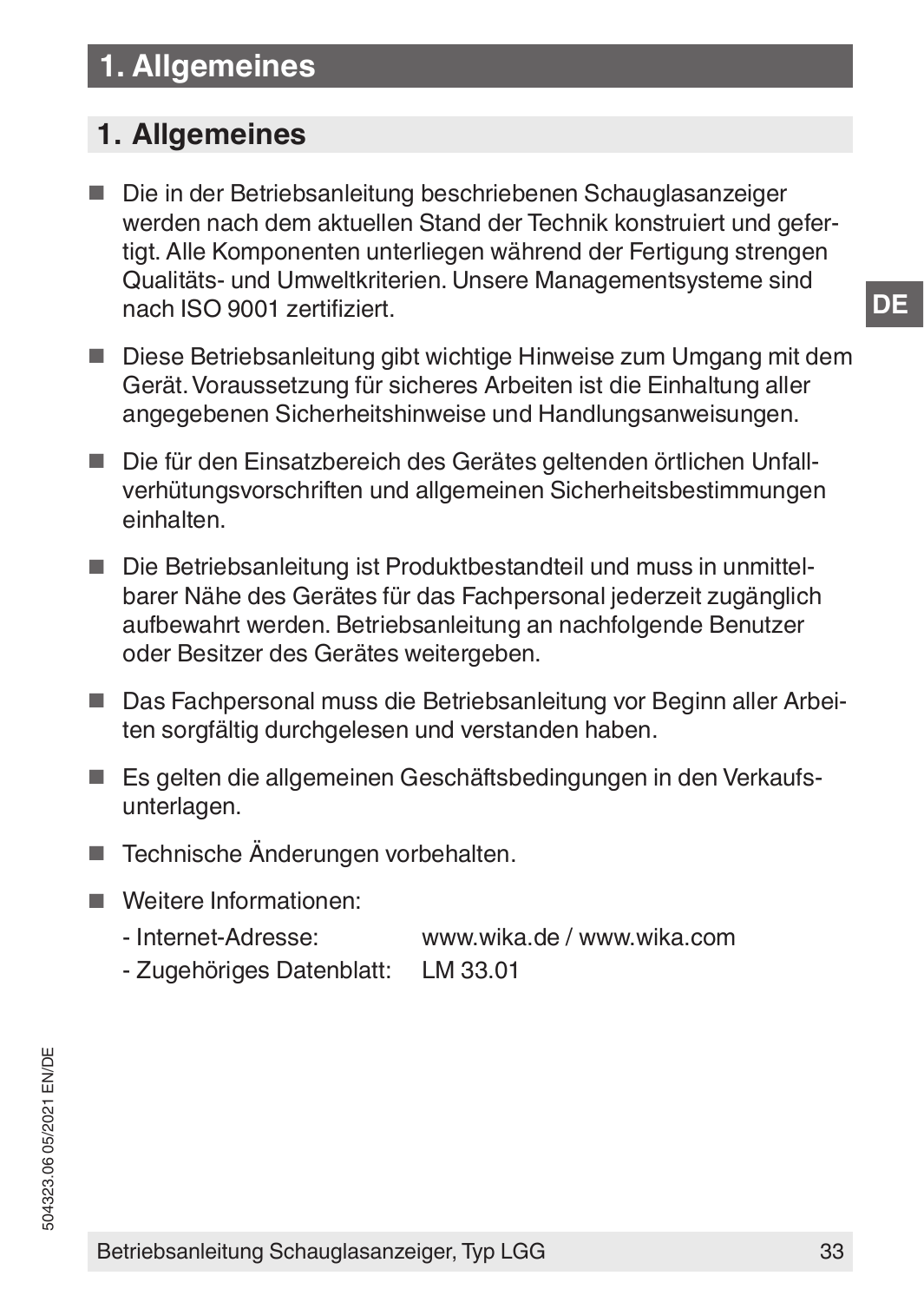## **2. Aufbau und Funktion**

## **2. Aufbau und Funktion**

## **2.1 Funktionsbeschreibung**

**DE**

Die Schauglasanzeiger arbeiten nach dem Prinzip der kommunizierenden Röhren. Durch die eingebauten Schaugläser ist der Füllstand der Flüssigkeit direkt sichtbar.

## **2.2 Aufbau Schauglasanzeiger**

Der Glashalter ist der Grundkörper des Schauglasanzeigers und enthält den Flüssigkeitskanal. Das Schauglas wird mit Flachdichtung und Polster über eine Schraubverbindung an den Deckel fixiert. Ventilköpfe (siehe Kapitel 2.4) dienen als Absperrarmatur und verbinden den Glashalter mit dem Behälter.



## **2.3 Funktionsprinzip der Schauglasausführungen**

#### **2.3.1 Typ LGG-R Reflexgläser nach DIN 8081**

In Sichtrichtung einfallendes Licht trifft auf die Reflexrillen der Schauglasplatte und wird bei vorhandener Flüssigkeit in den Messstoff hinein gebrochen. Bei Gas wird das Licht reflektiert. Dadurch wird der Füllstand als dunkle Säule sichtbar, der Gasraum als silbrige Säule darüber.

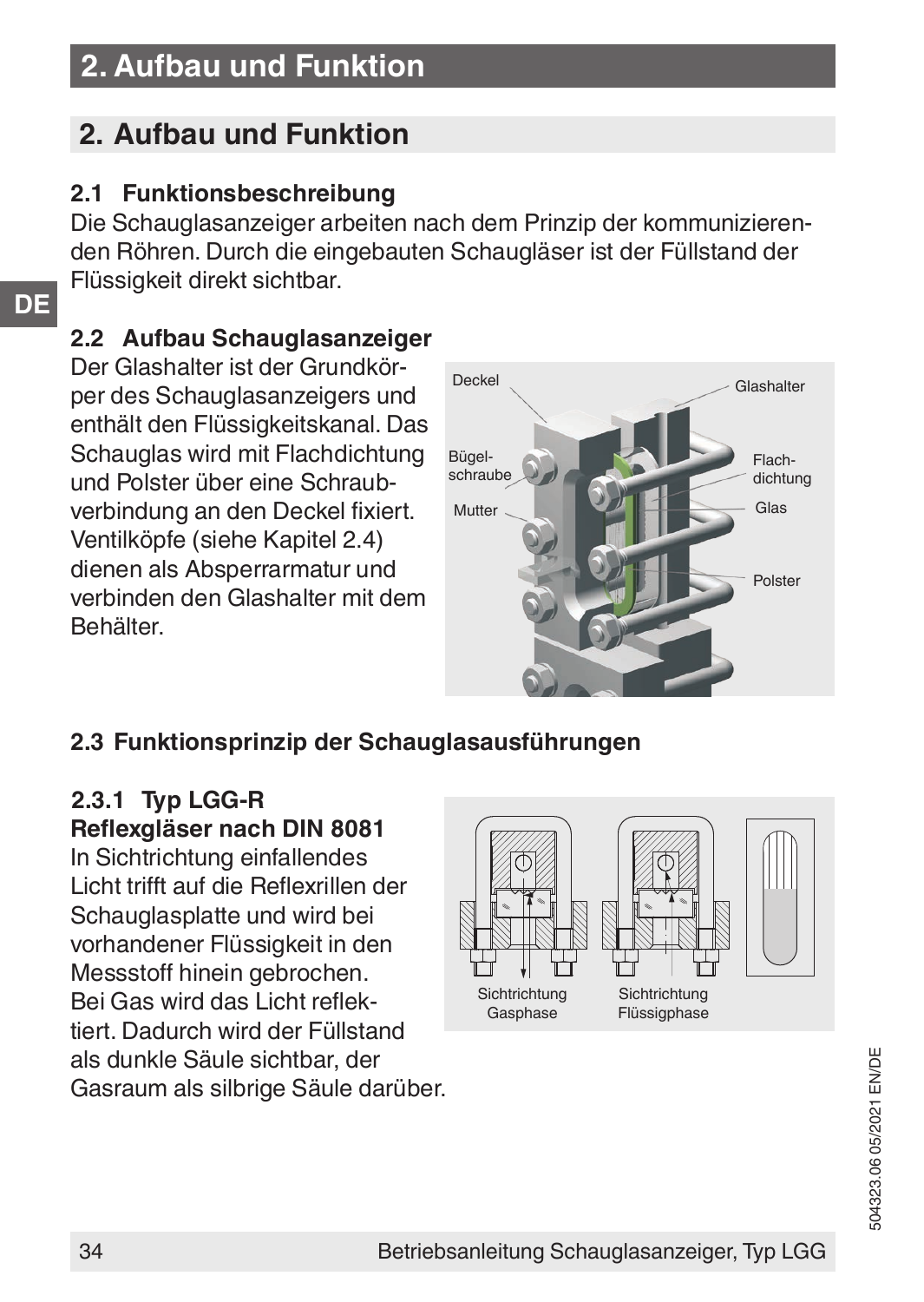# **2. Aufbau und Funktion**

## **2.3.2 Typ LGG-T**

## **Transparentgläser nach DIN 7081**

Von hinten einfallendes Licht passiert beide Schauglasplatten mit dem dazwischen befindlichen Messstoff. Der Füllstand ist als Strich (Meniskus) bzw. anhand der Flüssigkeit selbst direkt sichtbar.



#### **2.3.3 Typ LGG-M Refraktion mit Glimmerscheiben**

Von hinten einfallendes Licht einer Lampe passiert beide Glimmerscheiben mit dem dazwischen befindlichen Messstoff. Lampe und Messstoff sind in einem Winkel angeordnet. In der Gasphase geht das Licht gerade durch, bei Flüssigkeit wird das Licht zur Seite hin gebrochen. Dadurch ist der Füllstand als schwarze Säule sichtbar, der Gasraum als helle Säule darüber.



## Refraktionstyp mit Glimmerscheiben

#### **2.3.4 Typ LGG-G Transparentanzeiger mit Glasrohr**

Der Füllstand ist anhand der Flüssigkeitssäule direkt am Glasrohr ablesbar.

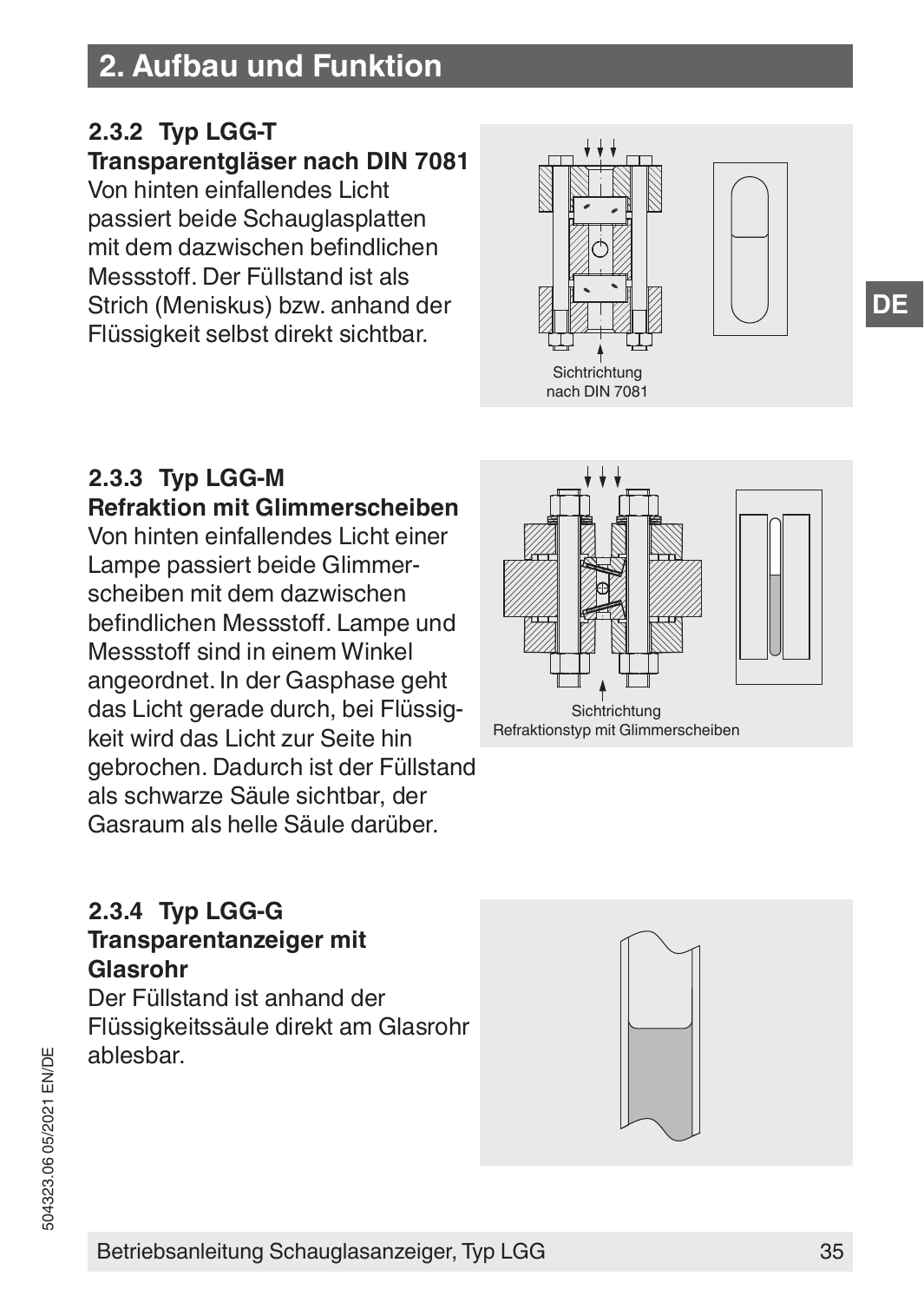## **2. Aufbau und Funktion**

#### **2.4 Ventilköpfe**



Ventilköpfe sperren den Behälter zum Schauglasanzeiger hin ab. Sie bestehen aus Ventilgehäuse und Kopfstück. Die Betätigung geschieht per Ventil mit Schnellschlusshebel oder Handrad. Sie sind in der Regel mit einem Kugelselbstschluss als Sicherheitselement ausgerüstet.

## **2.5 Prinzipdarstellung Kugelselbstschluss**



#### **2.6 Lieferumfang**

Lieferumfang mit dem Lieferschein abgleichen.



Glimmerscheiben sind ein Naturprodukt, deshalb sind Schlieren und kleinere Einschlüsse kein Grund zur Beanstandung.

504323.06 05/2021 EN/DE 504323.06 05/2021 EN/DE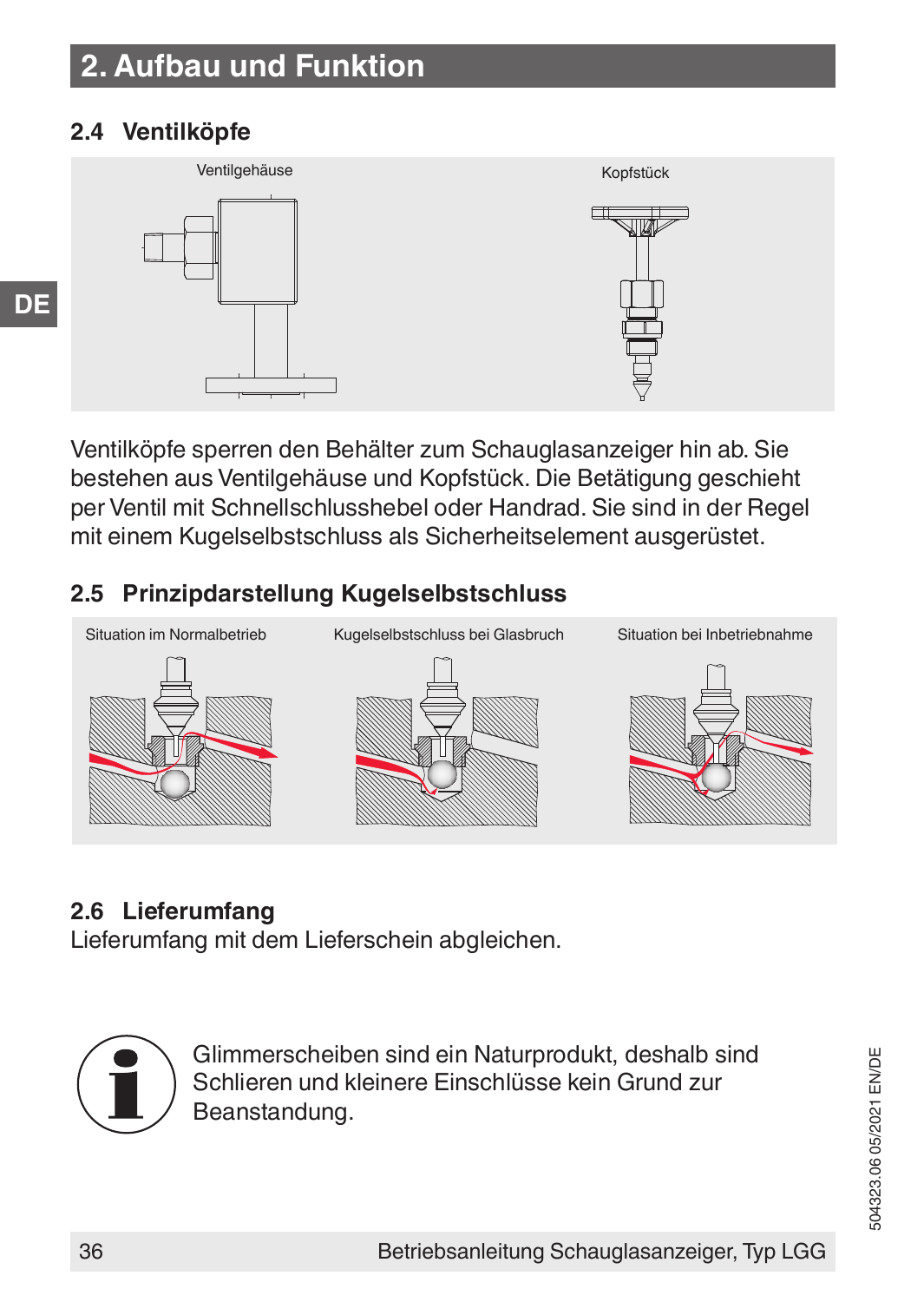## **3. Sicherheit**

#### **3.1 Symbolerklärung**



## **GEFAHR!**

... weist auf eine unmittelbar gefährliche Situation hin, die zum Tod oder zu schweren Verletzungen führt, wenn sie nicht gemieden wird.



## **WARNUNG!**

... weist auf eine möglicherweise gefährliche Situation hin, die zum Tod oder zu schweren Verletzungen führen kann, wenn sie nicht gemieden wird.



## **VORSICHT!**

... weist auf eine möglicherweise gefährliche Situation hin, die zu geringfügigen oder leichten Verletzungen bzw. Sachund Umweltschäden führen kann, wenn sie nicht gemieden wird.



#### **WARNUNG!**

… weist auf eine möglicherweise gefährliche Situation hin, die durch heiße Oberflächen oder Flüssigkeiten zu Verbrennungen führen kann, wenn sie nicht gemieden wird.



#### **Information**

... hebt nützliche Tipps und Empfehlungen sowie Informationen für einen effizienten und störungsfreien Betrieb hervor.

#### **3.2 Bestimmungsgemäße Verwendung**

Der Schauglasanzeiger dient zur kontinuierlichen Füllstandsanzeige von flüssigen Messstoffen im gewerblichen Bereich. Der Einsatzbereich ergibt sich aus den technischen Leistungsgrenzen und Werkstoffen.

■ Die Messstoffe dürfen keine starken Verschmutzungen oder Grobteile aufweisen und nicht zum Verkleben oder Auskristallisieren neigen. **DE**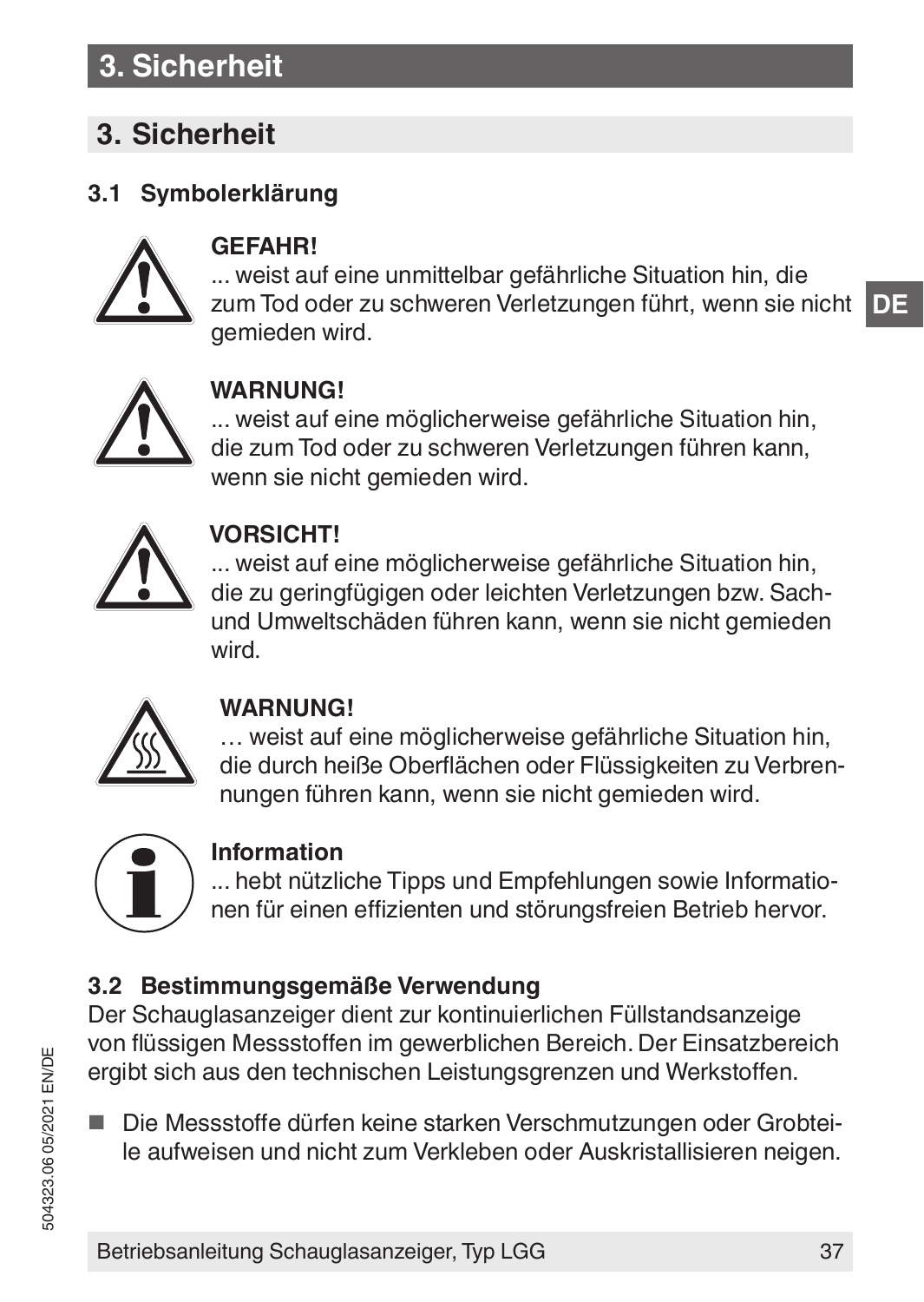- Es ist sicherzustellen, dass die messstoffberührten Werkstoffe des Schauglasanzeigers gegen den zu überwachenden Messstoff ausreichend beständig sind.
- Die in der Betriebsanleitung angegebenen Einsatzbedingungen sind einzuhalten.
- Die Schauglasanzeiger dürfen keinen starken mechanischen Belastungen (Stoß, Verbiegen, Vibrationen) ausgesetzt werden.
- Die technischen Spezifikationen in dieser Betriebsanleitung sind einzuhalten. Eine unsachgemäße Handhabung oder ein Betreiben des Gerätes außerhalb der technischen Spezifikationen macht die sofortige Stilllegung und Überprüfung durch einen autorisierten WIKA-Servicemitarbeiter erforderlich.

Das Gerät ist ausschließlich für den hier beschriebenen bestimmungsgemäßen Verwendungszweck konzipiert und konstruiert und darf nur dementsprechend verwendet werden.

Ansprüche jeglicher Art aufgrund von nicht bestimmungsgemäßer Verwendung sind ausgeschlossen.



#### **GEFAHR!**

Beim Arbeiten an Behältern, besteht Vergiftungs- oder Erstickungsgefahr. Arbeiten dürfen nur unter Anwendung geeigneter Personenschutzmaßnahmen (z. B. Atemschutzgerät, Schutzkleidung o. Ä.) durchgeführt werden.



# **WARNUNG!**

#### **Verbrennungsgefahr!**

Bei Temperaturen > 60 °C an Flanschen, Rohren, Gehäuse etc. muss ein Warnhinweis angebracht werden, welcher deutlich vor den Gefahren von Verbrennungen warnt bzw. müssen geeignete Schutzmaßnahmen getroffen werden.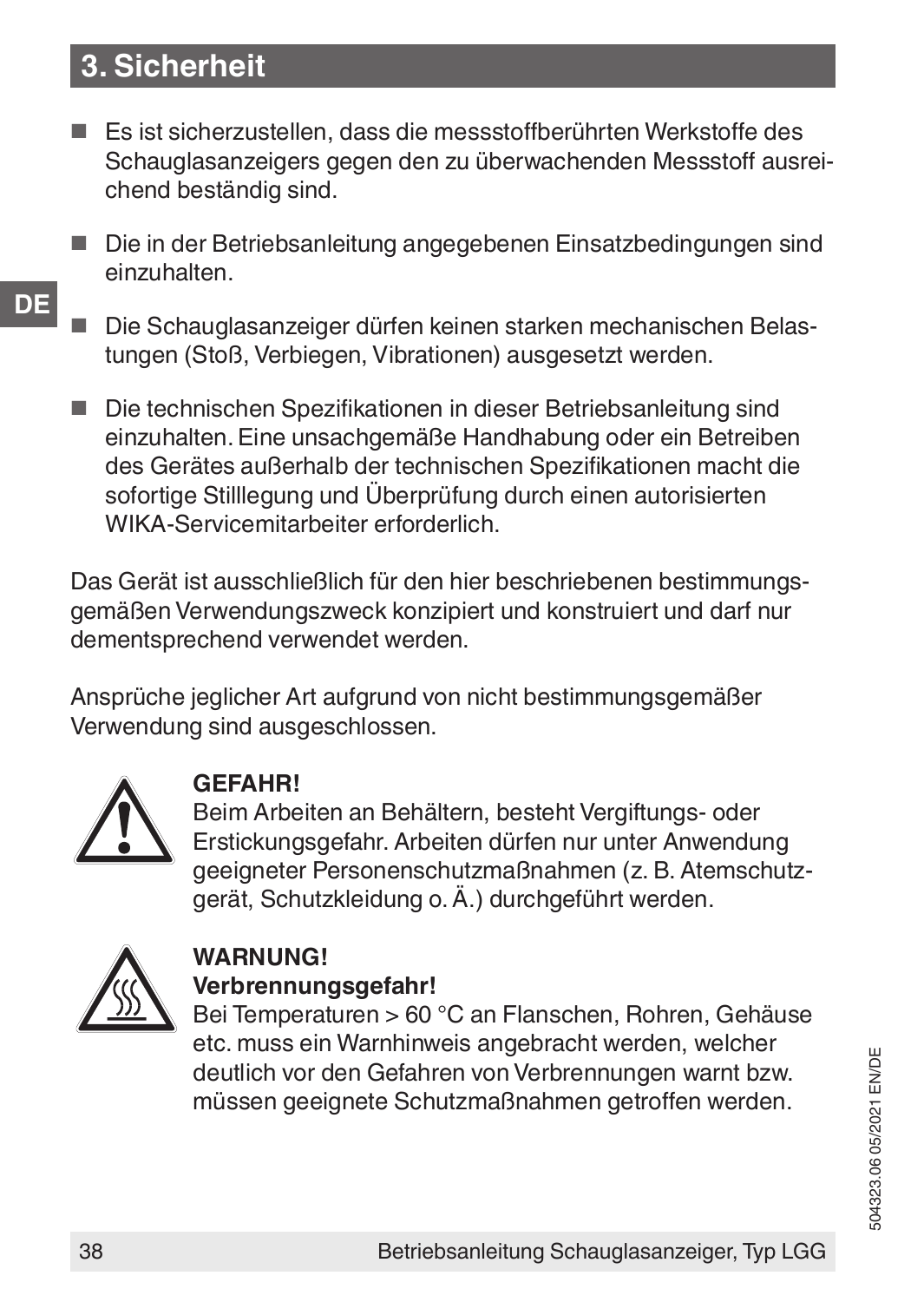## **3.3 Fehlgebrauch**

Als Fehlgebrauch gilt jede Verwendung, die die technischen Leistungsgrenzen überschreitet oder mit den Werkstoffen unverträglich ist.



#### **WARNUNG! Verletzungen durch Fehlgebrauch**

Fehlgebrauch des Gerätes kann zu gefährlichen Situationen und Verletzungen führen.

▶ Eigenmächtige Umbauten am Gerät unterlassen.



## **WARNUNG!**

Der Einsatz von ungeschützten Schaugläser in Kesselanlagen mit wässrigen Messstoffen hat bei hohen Temperaturen und hohen pH-Werten eine verstärkte Glasabtragung zur Folge. Die aus der Abtragung resultierenden geometrischen Veränderungen am Schauglas führen zu einer Gefährdung der Betriebssicherheit.

▶ Bei Temperaturen ab 243 °C Transparentgläser mit Glimmervorlage einsetzen.

Jede über die bestimmungsgemäße Verwendung hinausgehende oder andersartige Benutzung gilt als Fehlgebrauch.

Dieses Gerät nicht in Sicherheits- oder in Not-Aus-Einrichtungen benutzen.

#### **3.4 Verantwortung des Betreibers**

Das Gerät wird im gewerblichen Bereich eingesetzt. Der Betreiber unterliegt daher den gesetzlichen Pflichten zur Arbeitssicherheit.

Die Sicherheitshinweise dieser Betriebsanleitung, sowie die für den Einsatzbereich des Gerätes gültigen Sicherheits-, Unfallverhütungs- und Umweltschutzvorschriften einhalten.

Für ein sicheres Arbeiten am Gerät muss der Betreiber Folgendes sicherstellen:

- Bedienpersonal wird regelmäßig in allen zutreffenden Fragen von Arbeitssicherheit, Erste Hilfe und Umweltschutz unterwiesen.
- Bedienpersonal hat Betriebsanleitung gelesen und insbesondere die darin enthaltenen Sicherheitshinweise zur Kenntnis genommen.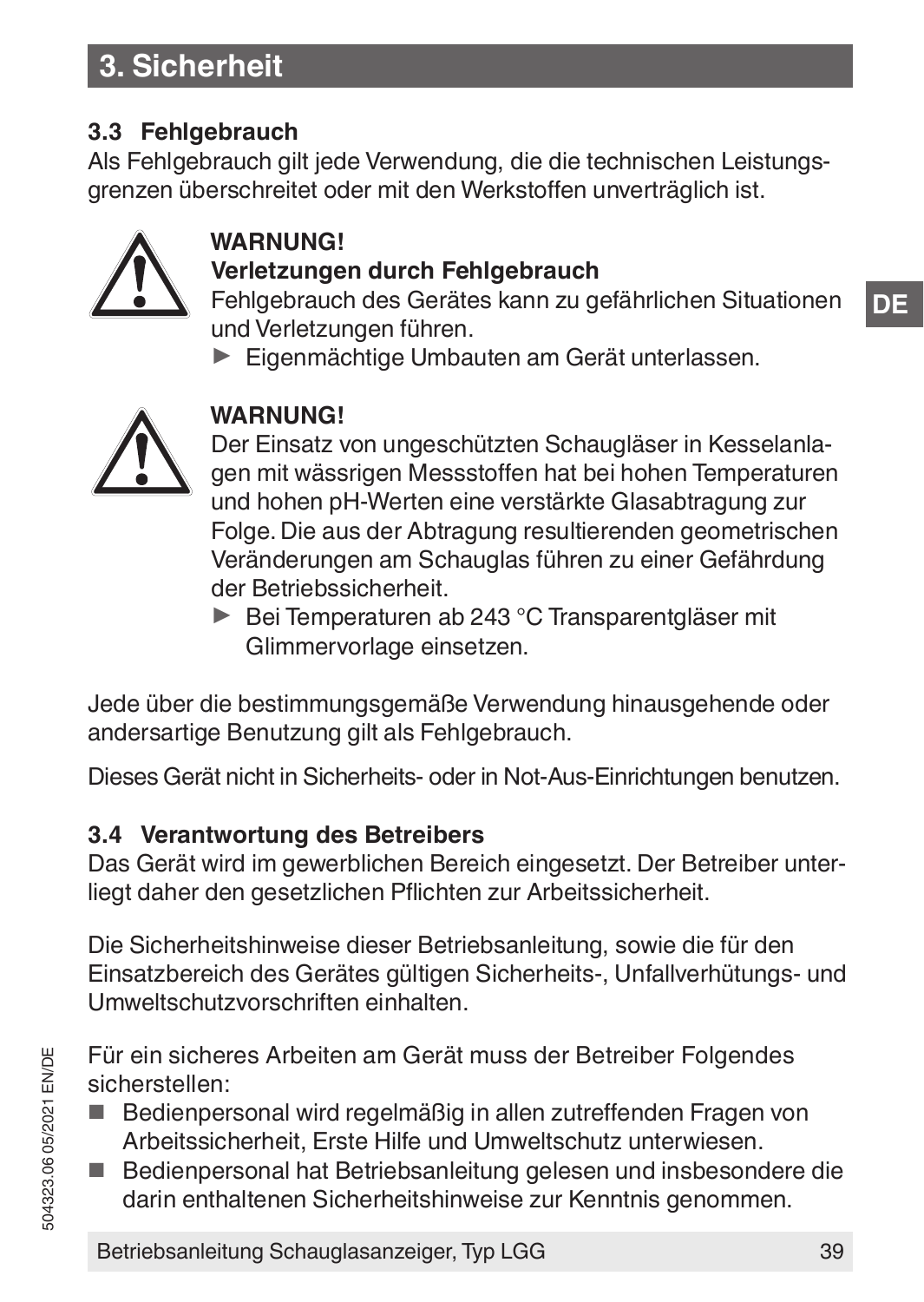- Die bestimmungsgemäße Verwendung für den Anwendungsfall wird eingehalten.
- Nach Prüfung ist ein Fehlgebrauch des Gerätes ausgeschlossen.

#### **3.5 Personalqualifikation**



**DE**

#### **WARNUNG!**

**Verletzungsgefahr bei unzureichender Qualifikation** Unsachgemäßer Umgang kann zu erheblichen Personenund Sachschäden führen.

▶ Die in dieser Betriebsanleitung beschriebenen Tätigkeiten nur durch Fachpersonal nachfolgend beschriebener Qualifikation durchführen lassen.

#### **Fachpersonal**

Das vom Betreiber autorisierte Fachpersonal ist aufgrund seiner fachlichen Ausbildung, seiner Kenntnisse der Mess- und Regelungstechnik und seiner Erfahrungen sowie Kenntnis der landesspezifischen Vorschriften, geltenden Normen und Richtlinien in der Lage, die beschriebenen Arbeiten auszuführen und mögliche Gefahren selbstständig zu erkennen.

#### **3.6 Persönliche Schutzausrüstung**

Die persönliche Schutzausrüstung dient dazu, das Fachpersonal gegen Gefahren zu schützen, die dessen Sicherheit oder Gesundheit bei der Arbeit beeinträchtigen könnten. Beim Ausführen der verschiedenen Arbeiten an und mit dem Gerät muss das Fachpersonal persönliche Schutzausrüstung tragen.

#### **Im Arbeitsbereich angebrachte Hinweise zur persönlichen Schutzausrüstung befolgen!**

Die erforderliche persönliche Schutzausrüstung muss vom Betreiber zur Verfügung gestellt werden.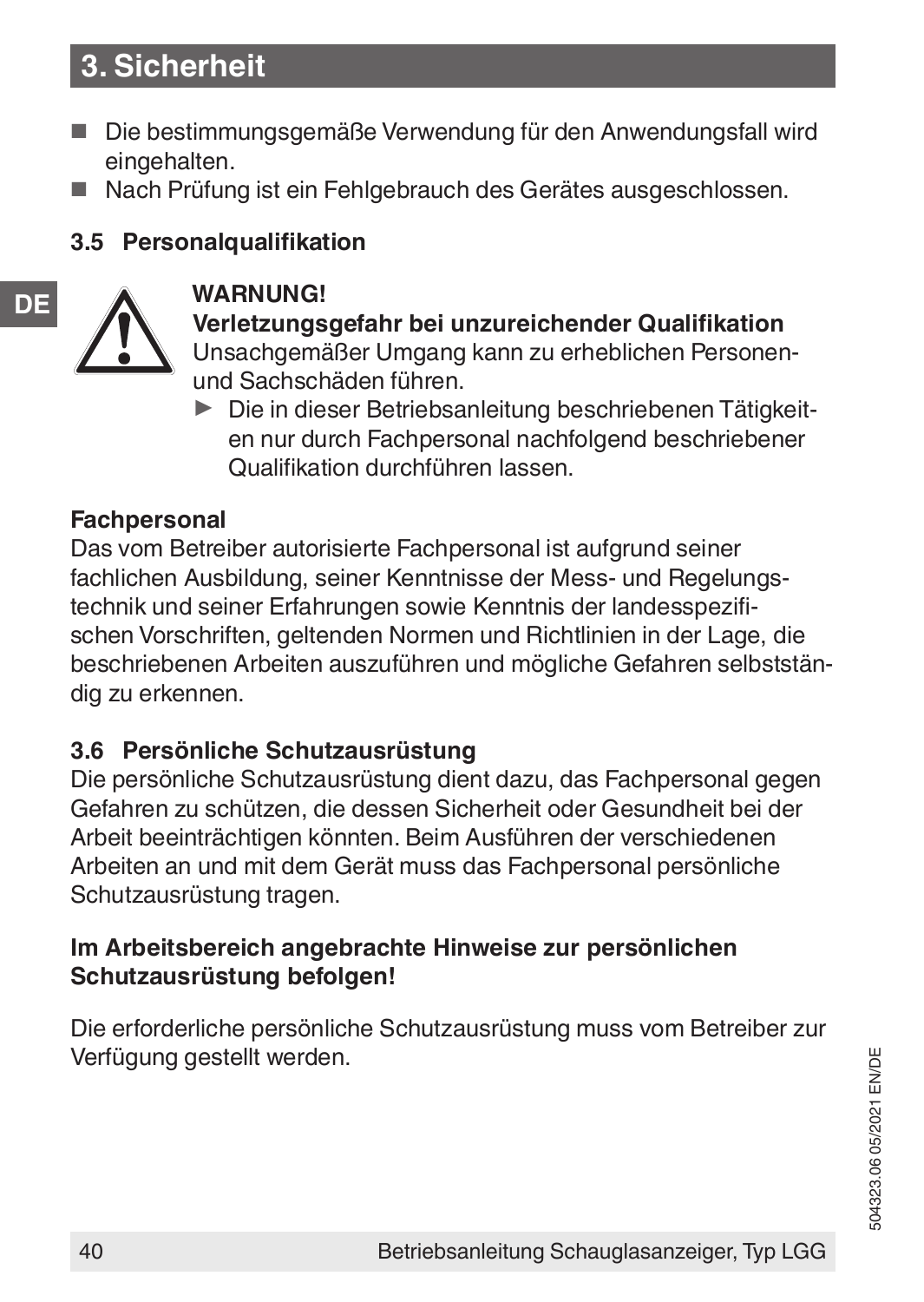# **3. Sicherheit / 4. Transport, Verpackung und ...**

## **3.7 Beschilderung, Sicherheitskennzeichnungen**

## **Typenschild**



**DE**

- 
- 
- 3 Messstellennummer (7) PS: Auslegungsdruck
- Artikelnummer
- Typ Zulässiger Messstofftemperaturbereich
- Seriennummer PT: Prüfdruck
	-



Vor Montage und Inbetriebnahme des Gerätes unbedingt die Betriebsanleitung lesen!

## **4. Transport, Verpackung und Lagerung**

#### **4.1 Transport**

Schauglasanzeiger auf eventuell vorhandene Transportschäden untersuchen.

Offensichtliche Schäden unverzüglich mitteilen.

#### **4.2 Verpackung und Lagerung**

Verpackung erst unmittelbar vor der Inbetriebnahme entfernen.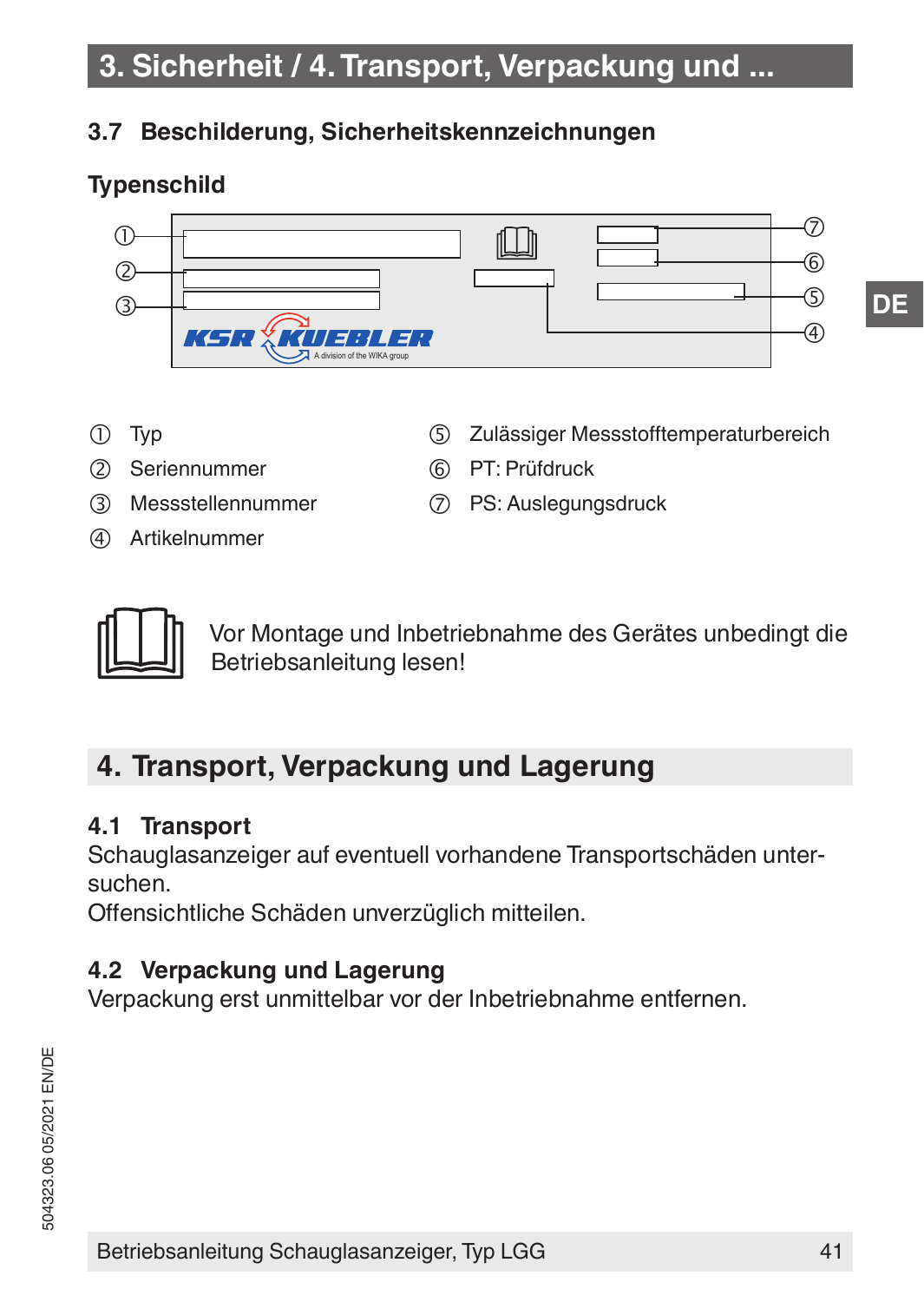## **5. Inbetriebnahme, Betrieb**

- Alle auf der Versandverpackung angegebenen Hinweise zum Entfernen der Transportsicherungen beachten.
- Den Schauglasanzeiger vorsichtig aus der Verpackung entnehmen!
- Beim Auspacken alle Teile auf äußerliche Beschädigungen überprüfen.

#### **5.1 Vorbereitung**

- Die Schutzkappen der Prozessanschlüsse entfernen.
- Sicherstellen, dass die Dichtflächen des Behälters bzw. des Schauglasanzeigers sauber sind und keine mechanische Beschädigung aufweisen.
- Anschlussmaße (Mittenabstand) und Flucht der Prozessanschlüsse am Behälter prüfen.

#### **5.2 Montage**

#### **5.2.1 Typen LGG-R, LGG-T, LGG-M**

- Schauglasanzeiger vertikal an den Behälter montieren.
- Wenn der LGG über Acrylglasvorsätze (Frostschutz-Blöcke) verfügt, werden diese unmontiert geliefert, um Transportschäden zu vermeiden. Diese Acrylglasvorsätze müssen auf die äußere Glasfläche aufgesetzt und dann mit den Klemmen, die bereits an den Deckelbolzen montiert sind, befestigt werden. Eventuell muss man die Schrauben oder Muttern etwas lösen, um die Klammern in die seitlichen Nuten an den Acrylglasvorsätzen zu schieben.
- Die im Rohrleitungsbau vorgeschriebenen Drehmomentwerte der Schrauben einhalten.
- Schauglasanzeiger spannungsfrei einbauen.
- Bei der Auswahl des Montagematerials (Dichtungen, Schrauben, Unterlegscheiben und Muttern) die Prozessbedingungen beachten. Die Eignung der Dichtung muss hinsichtlich Messstoff und dessen Dämpfen gegeben sein. Zusätzlich ist auf entsprechende Korrosionsbeständigkeit zu achten.
- Für drehbare Ausführungen müssen die entsprechenden Verschraubungen um ca. 2 Umdrehungen gelöst werden. Nach Ausrichtung des Schauglasanzeigers die Verschraubung wieder mit 25 Nm anziehen.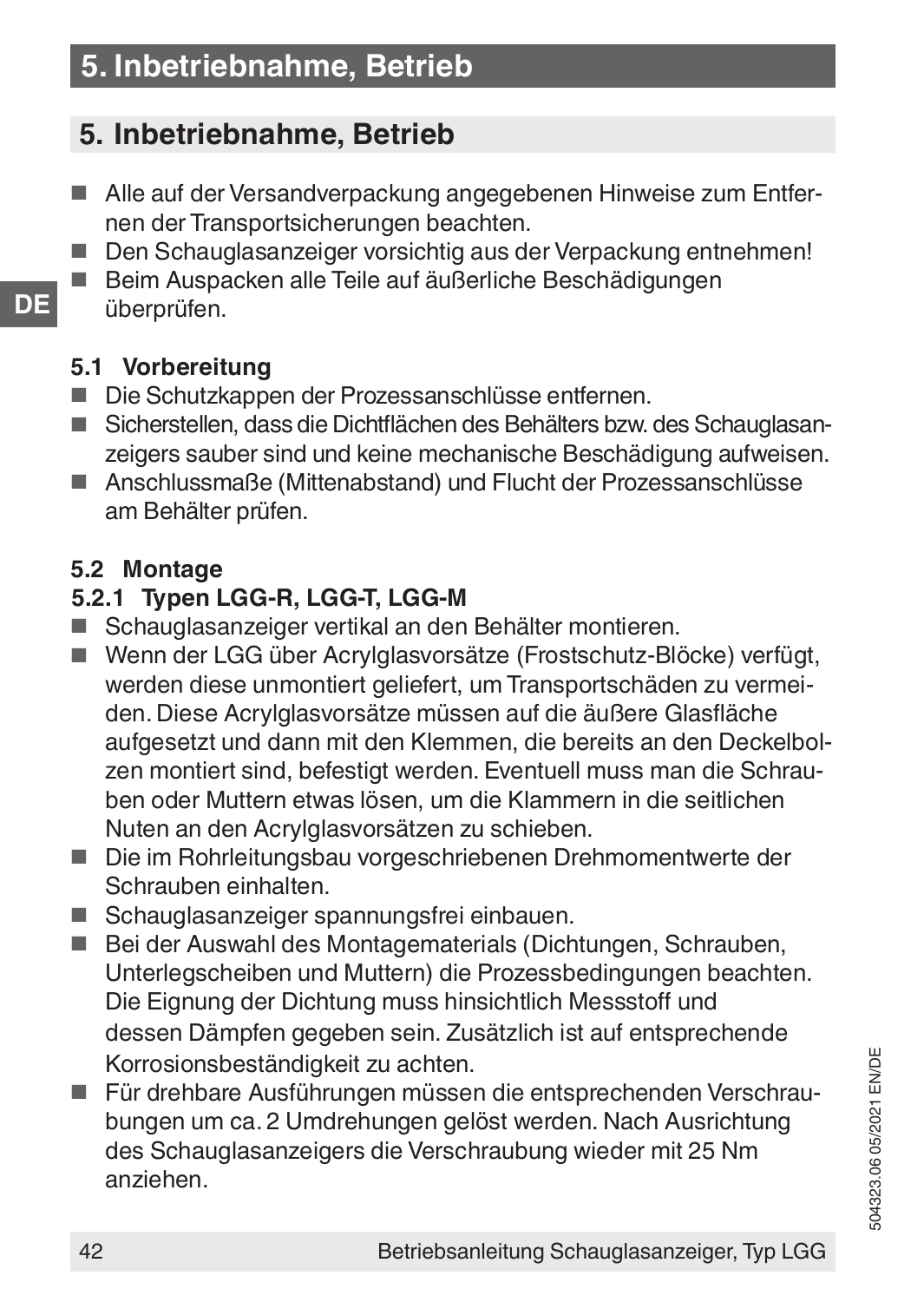

■ Schraubverbindungen des Schauglases überprüfen. Die Schraubverbindungen mit einem Drehmomentschlüssel und den in der Tabelle angegebenen Werten nachziehen. Die Reihenfolge für das systematische Anziehen der Schrauben ist in nachfolgender Skizze dargestellt.

| Anzugsdrehmomente in Nm für Deckel bzw. Druckplatten |  |  |  |  |
|------------------------------------------------------|--|--|--|--|
|------------------------------------------------------|--|--|--|--|

| Größe           | <b>Werkstoff</b> | Max. zulässiger Betriebsdruck |            |  |
|-----------------|------------------|-------------------------------|------------|--|
|                 |                  | ≤ 100 bar                     | $>100$ bar |  |
| <b>7/16 UNC</b> | A193 B7          | 35                            |            |  |
|                 | A320 L7          | 35                            |            |  |
|                 | A193 B8          | 45                            |            |  |
|                 | <b>Duplex</b>    | 50                            | 60         |  |
| <b>3/4 UNC</b>  | A193 B7          | 100                           |            |  |
|                 | A320 L7          | 100                           | 120        |  |
|                 | A193 B8M         | -                             | 120        |  |
| M <sub>10</sub> | 8.8              | 30                            |            |  |
|                 | A2-70            | 20                            |            |  |
|                 | A4-70            | 20                            |            |  |
| M <sub>12</sub> | 8.8              | 50                            |            |  |
|                 | A2-70            | 35                            |            |  |
|                 | A4-70            | 45                            |            |  |

**DE**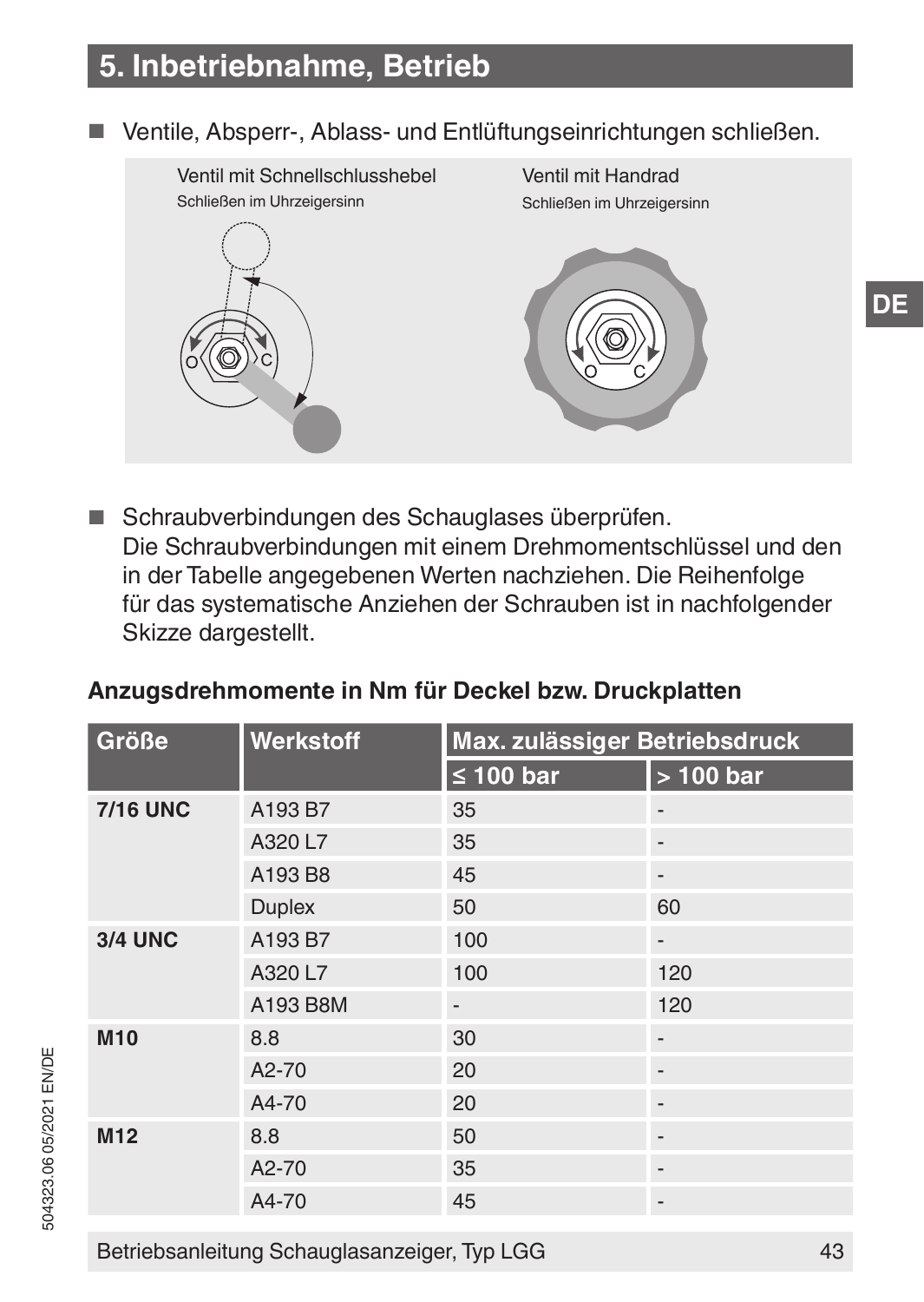| Größe           | <b>Werkstoff</b>   | Max. zulässiger Betriebsdruck |             |  |
|-----------------|--------------------|-------------------------------|-------------|--|
|                 |                    | $\leq 100$ bar                | l > 100 bar |  |
| M <sub>16</sub> | 1.7709             | 90                            | 140         |  |
|                 | $A2-70$            | 80                            |             |  |
| <b>M20</b>      | 8.8                |                               | 170         |  |
|                 | A <sub>2</sub> -70 | 120                           | 120         |  |

#### Hinweis:

Alle Schrauben müssen vor der Montage geschmiert werden (mit Anti-Seize-Paste). Die Anzugsdrehmomente gelten für geschmierte Schrauben.

Bei > 40 bar wird empfohlen 3 Tellerfedern je Schraube zu verwenden. Die Tellerfedern werden in Kraftaddition "(((" unter der drehenden Mutter bzw. dem drehenden Schraubenkopf platziert.



## **Anzugsdrehmomente in Nm für Ventile und Verbindungen**

| <b>Position</b> | <b>Bezeichnung</b>                               | <b>Schlüsselweite</b> | <b>Nm</b>               |
|-----------------|--------------------------------------------------|-----------------------|-------------------------|
| LGV-51  -58     | Überwurfmutter für Verbin-<br>dung Ventil zu LGG | 41 mm                 | 25                      |
| LGV-51  -58     | Kopfstückgehäuse                                 | 30 mm                 | 120                     |
| LGV-51  -58     | Überwurfmutter für Kopfstück                     | 30 mm                 | $> 25$ Nm <sup>1)</sup> |
| <b>LGV-33</b>   | Überwurfmutter für Verbin-<br>dung Ventil zu LGG | 41 mm                 | 25                      |
| <b>LGV-33</b>   | Überwurfmutter für Kopfstück                     | 41 mm                 | $> 25$ Nm <sup>1)</sup> |

1) Die Anzugsdrehmomente der Dichtpackungsspannmuttern hängen von diversen Einflüssen ab. Es wird empfohlen, bei 25 Nm zu starten und bei Undichtigkeit in 20°-Schritten nachzuziehen. Allerdings erschwert eine festere Mutter die Bedienung von Handrad oder Hebel.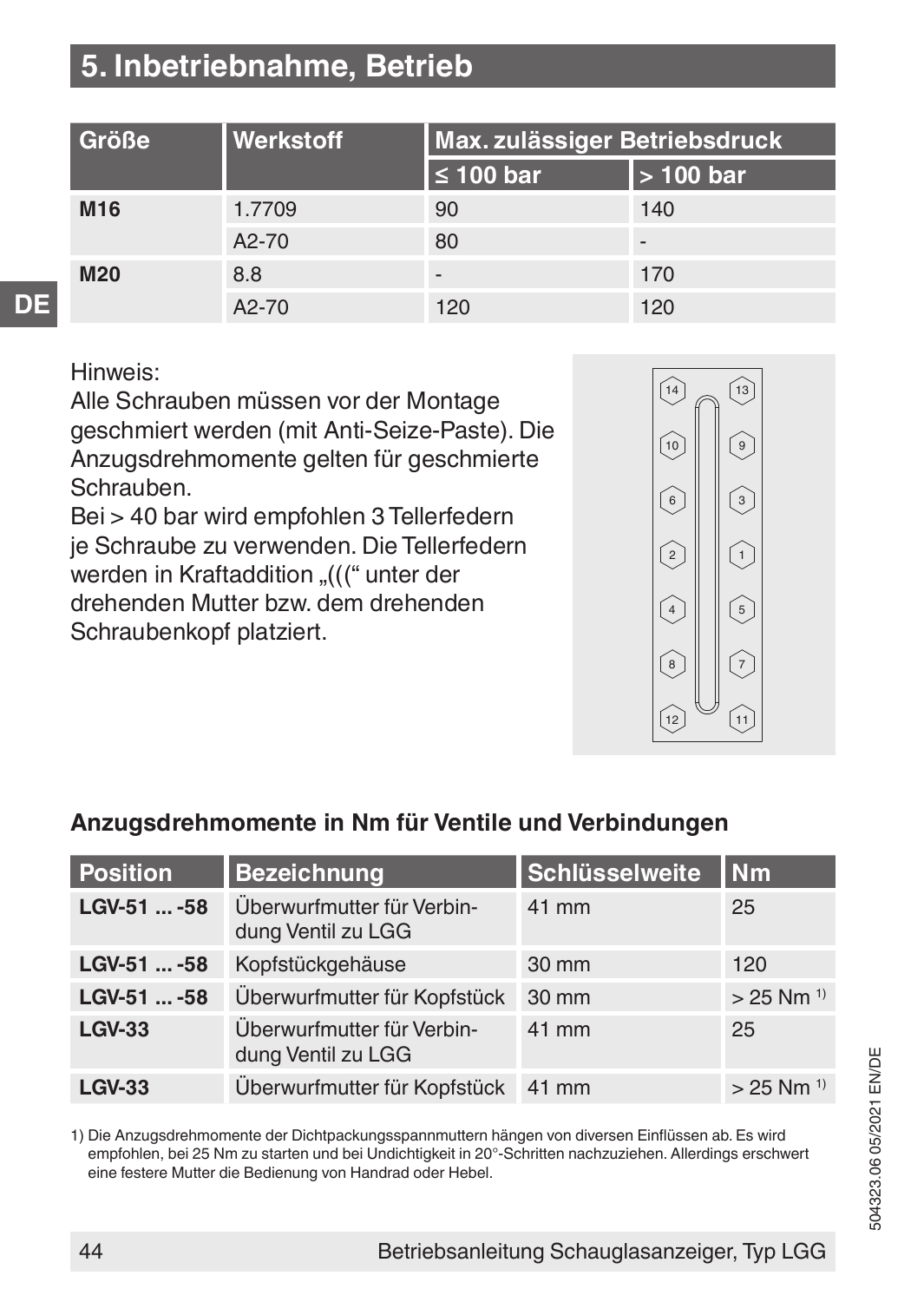#### **5.2.2 Typ LGG-G**

Ist genügend Einbauraum oberhalb des Schauglasanzeigers vorhanden, kann die Glasrohrmontage von oben durchgeführt werden. Andernfalls muss die Glasrohrmontage zwischen den Ventilköpfen erfolgen.

#### **Glasrohrmontage von oben**

- Ventilköpfe axial ausgerichtet an Behälter montieren.
- Obere Verschlussschraube entfernen.
- Glasrohr von oben durch Ventilkopf und Dichtpackungsteile führen und in den unteren Ventilkopf bis zum Anschlag einführen.
- Dichtpackungen in die obere und untere Aufnahme stecken und Überwurfmuttern mit ca. 5 Nm anziehen.
- Obere Verschlussschraube mit neuer Dichtung versehen und mit 80 ... 100 Nm anziehen.

#### **Glasrohrmontage zwischen den Ventilköpfen**

- Ventilköpfe axial ausgerichtet an Behälter montieren.
- Untere und obere Überwurfmuttern, Stopfbuchsen, Dichtringe von den Köpfen abnehmen und über das jeweilige Glasrohrende schieben.
- Glasrohr erst in den oberen Ventilkopf einführen, dann in den unteren Ventilkopf bis zum Anschlag einführen.
- Dichtpackungen in die obere und untere Aufnahme stecken und Überwurfmuttern mit ca. 5 Nm anziehen.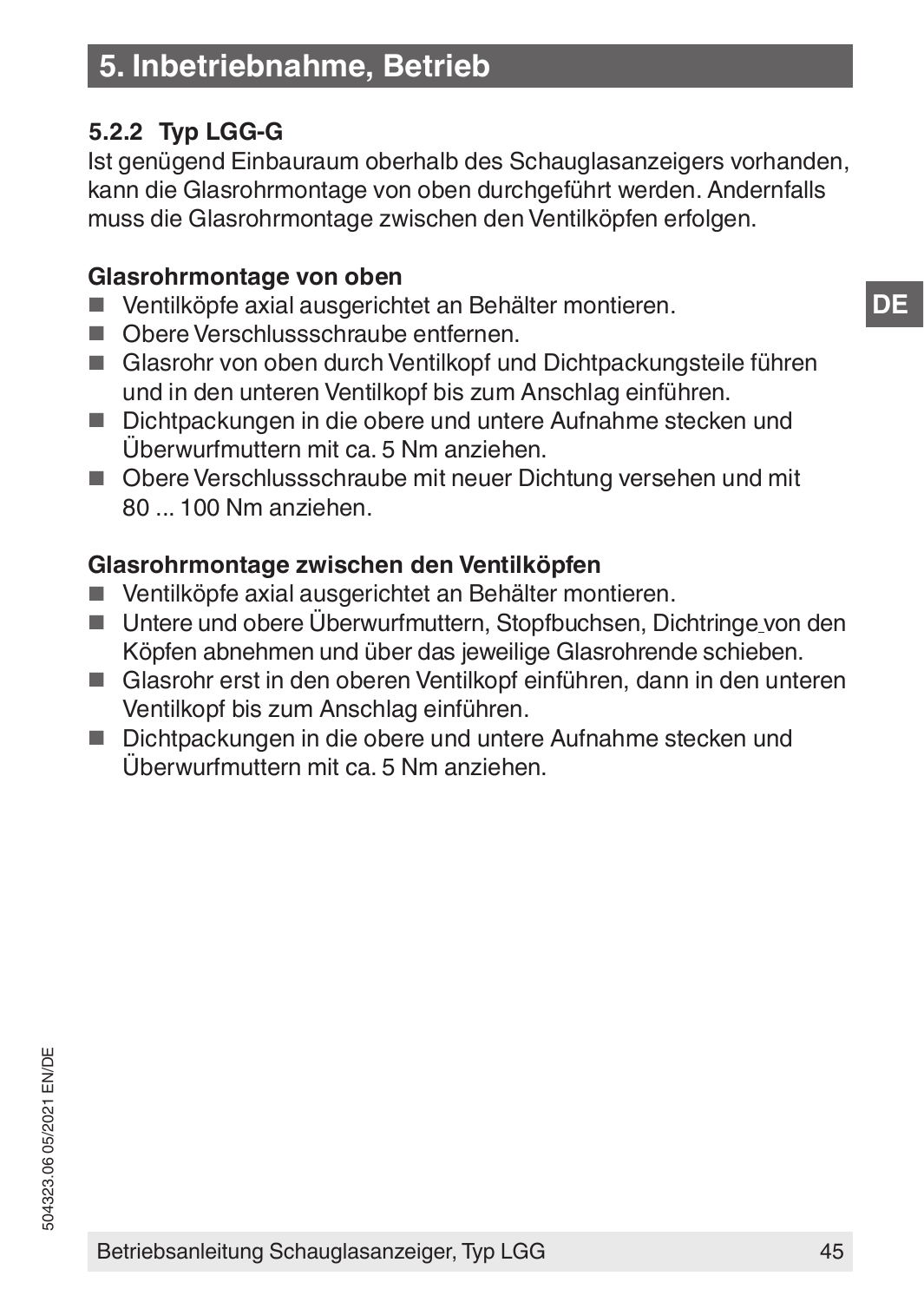#### **5.3 Inbetriebnahme**



#### **WARNUNG**! **Körperverletzungen, Sach- und Umweltschäden durch gefährliche Messstoffe**

Bei Kontakt mit gefährlichen Messstoffen (z. B. Sauerstoff, Acetylen, brennbaren oder giftigen Stoffen), gesundheitsgefährdenden Messstoffen (z. B. ätzend, giftig, krebserregend, radioaktiv) sowie bei Kälteanlagen, Kompressoren besteht die Gefahr von Körperverletzungen, Sach- und Umweltschäden. Am Gerät können im Fehlerfall aggressive Messstoffe mit extremer Temperatur und unter hohem Druck oder Vakuum anliegen. Bei diesen Messstoffen müssen über die gesamten allgemeinen Regeln hinaus die einschlägigen Vorschriften beachtet werden.

- ▶ Notwendige Schutzausrüstung tragen (siehe Kapitel 3.6 "Persönliche Schutzausrüstung").
- ▶ Bei gefährlichen Messstoffen darf das Ablassventil nur kurzzeitig geöffnet werden, damit Kondensat abfließen kann.



#### **VORSICHT**!

## **Schraubverbindungen prüfen**

Aufgrund des Setzverhaltens der Bauteile am Glasanzeiger sind die Schraubverbindungen wie in Kapitel 5.2.1 "Typen LGG-R, LGG-T, LGG-M" zu prüfen:

- ▶ Direkt nach Inbetriebnahme durchführen.
- ▶ Innerhalb 24 Stunden so oft wiederholen, bis jede Schraubverbindung das Drehmoment hält.

#### **5.3.1 Ventile mit Kugelselbstschluss**

Diese Ventile dürfen anfangs nur teilweise geöffnet werden, bis ein Druckausgleich im Schauglasanzeiger stattgefunden hat:

- Handrad: 1/2 ... 1 Umdrehung
- Schnellschlusshebel: 20°
- Doppelabsperrventile:
	- LGV-18: Schnellschlusshebel komplett öffnen, Handrad:
		- ½ ... 1 Umdrehung
	- LGV-19: Handrad komplett öffnen, Schnellschlusshebel um ¼ Umdrehung öffnen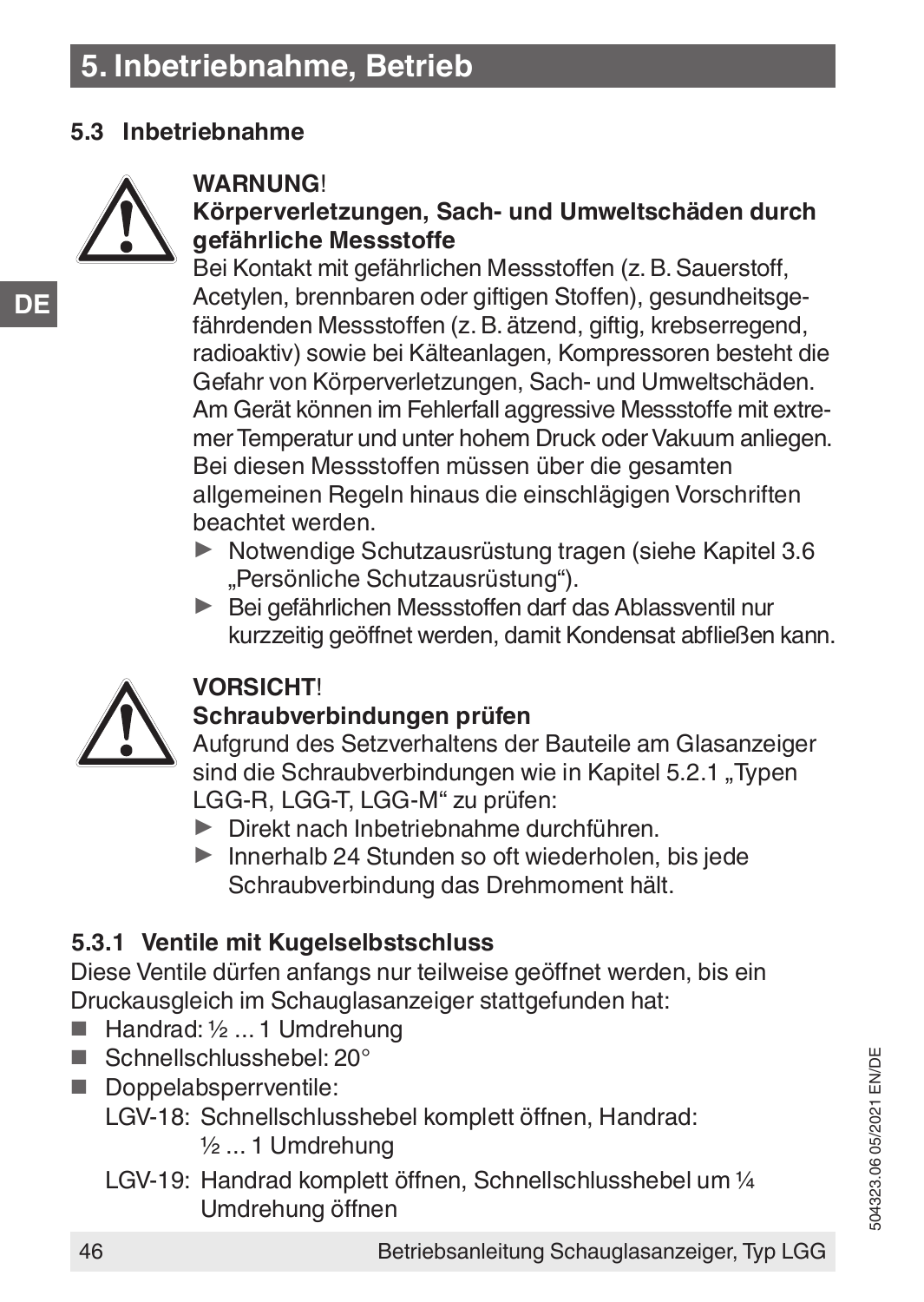# **5. Inbetriebnahme, Betrieb / 6. Störungen**

Bei sofortiger 100 %-Öffnung verhindert die Kugel den Zulauf/Ablauf. Siehe Kapitel 2.5 "Prinzipdarstellung Kugelselbstschluss".

## **5.3.2 Angleichen an Messstofftemperatur**

Falls Messstofftemperatur und Umgebungstemperatur voneinander abweichen, so kann der Schauglasanzeiger mit dem Messstoff zur Temperaturangleichung gespült werden, um thermische Spannungen zu vermeiden.

- Schlauch an der Auslassseite des Ablassventils anbringen und sicheren Abfluss gewährleisten.
- Ablassventil teilweise öffnen.
- Oberen Ventilkopf teilweise öffnen.
- Nachdem der Schauglasanzeiger Betriebstemperatur erreicht hat, oberen Ventilkopf schließen.
- Messstoff abfließen lassen, danach Ablassventil schließen und Schlauch abmontieren.
- Überprüfen bzw. Nachziehen der Schrauben nach Kapitel 5.2.1 "Typen LGG-R, LGG-T, LGG-M".

#### **5.3.3 Inbetriebnahme Schauglasanzeiger**

- Oberen Ventilkopf teilweise öffnen.
- Nach dem Druckausgleich Ventilkopf komplett öffnen.
- Verbindungsteile auf Dichtheit prüfen.
- Falls sich Kondensat im Schauglasanzeiger befindet, Ablassventil kurzzeitig öffnen.

## **6. Störungen**



#### **VORSICHT!**

#### **Körperverletzungen, Sach- und Umweltschäden**

Können Störungen mit Hilfe der aufgeführten Maßnahmen nicht beseitigt werden, Gerät unverzüglich außer Betrieb setzen.

- ▶ Sicherstellen, dass kein Druck mehr anliegt und gegen versehentliche Inbetriebnahme schützen.
- ▶ Kontakt mit dem Hersteller aufnehmen.
- ▶ Bei notwendiger Rücksendung die Hinweise unter Kapitel 8.2 "Rücksendung" beachten.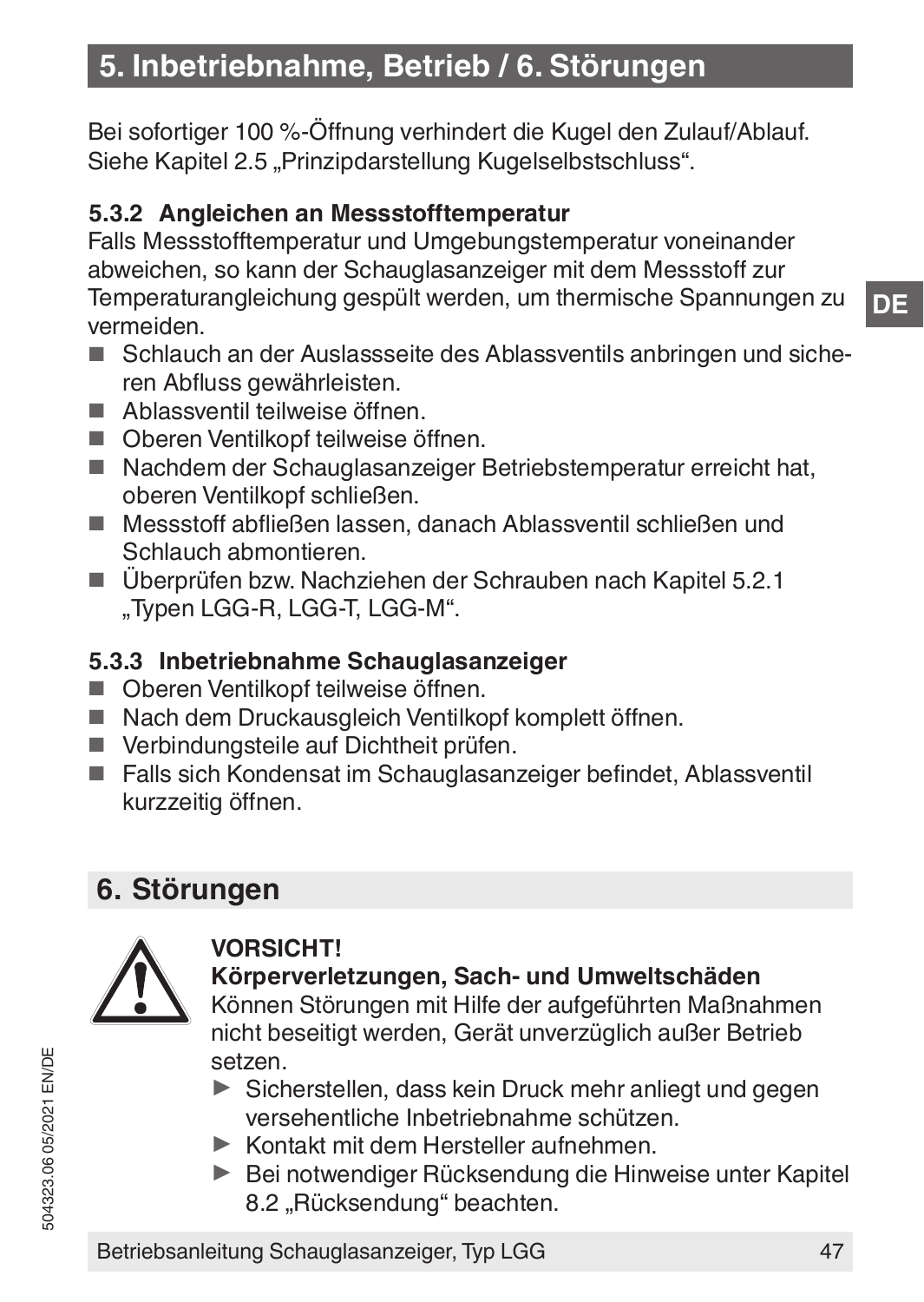## **6. Störungen / 7. Wartung, Instandsetzung und ...**

| Störungen                                                                            | <b>Ursachen</b>                                                              | <b>Maßnahmen</b>                                                                    |
|--------------------------------------------------------------------------------------|------------------------------------------------------------------------------|-------------------------------------------------------------------------------------|
| Leckage                                                                              | Glasbruch                                                                    | Schauglasanzeiger durch<br>Schließen aller Ventile sofort                           |
|                                                                                      | Dichtpackung oder Dich-<br>tung undicht                                      | vom Behälter trennen.<br>1. Schnellschlusshebel schließen                           |
|                                                                                      | Ventilkopf undicht                                                           | 2. Handradventile schließen<br>siehe Kapitel 7.2 "Instandset-<br>zung von Leckagen" |
| Schauglasan-                                                                         | Prozessanschluss des                                                         | Umbau des Behälters                                                                 |
| zeiger lässt sich<br>nicht an der<br>vorgesehenen<br>Stelle am Behäl-<br>ter anbauen | Schauglasanzeigers passt<br>nicht zu dem Prozessan-<br>schluss des Behälters | Rücksendung ans Werk                                                                |
| Schauglasan-<br>zeiger lässt sich<br>nicht an der                                    | Gewinde der Befesti-<br>gungsmuffe am Behälter<br>defekt                     | Nacharbeiten des Gewindes<br>oder Austauschen der Befesti-<br>gungsmuffe            |
| vorgesehenen<br>Stelle am Behäl-<br>ter anbauen                                      | Einschraubgewinde am<br>Schauglasanzeiger defekt                             | Rücksendung ans Werk                                                                |
|                                                                                      | Mittenabstand des Behäl-<br>ters stimmt nicht mit dem                        | Umbau des Behälters                                                                 |
|                                                                                      | des Schauglasanzeiger<br>überein                                             | Rücksendung ans Werk                                                                |
|                                                                                      | Prozessanschlüsse sind<br>nicht parallel zueinander<br>angebracht            | Umbau des Behälters                                                                 |

## **7. Wartung, Instandsetzung und Reinigung**

Nur Originalteile verwenden (siehe Kapitel 10 "Zubehör").

#### **7.1 Wartung**

Regelmäßig Prüfungen an Schauglasanzeigern durchführen:

- Dichtheitsprüfung an Verbindungsteilen und Ventilen.
- Sichtprüfung an Gläsern, Glasrohren und Glimmerscheiben auf Beschädigungen und eingeschränkte Transparenz.
- Funktionsprüfung von Ventilköpfen.

**DE**

48 Betriebsanleitung Schauglasanzeiger, Typ LGG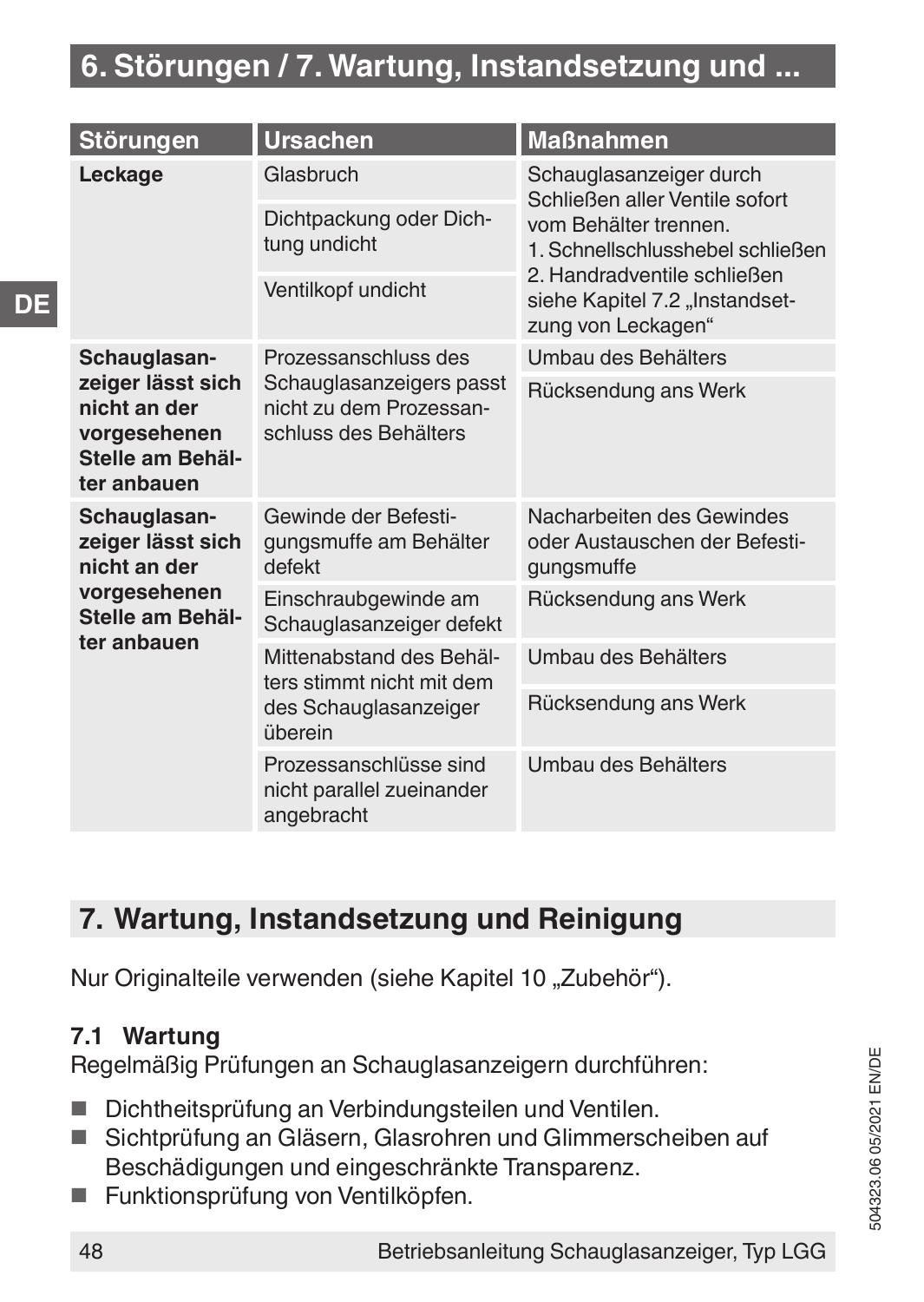## **7.2 Instandsetzung von Leckagen**

Ist die Ursache der Leckage nicht klar ersichtlich, zuerst die Schraubverbindungen wie in Kapitel 5.2.1 "Typen LGG-R, LGG-T, LGG-M" beschrieben prüfen.

Wird durch Nachziehen der Schraubverbindungen die Leckage nicht behoben, den Schauglasanzeiger vorsichtig zerlegen.

Dichtung, Dichtungssitz oder Schauglas auf Beschädigungen prüfen und ggf. ersetzen. Je nach Anwendungsfall Dichtungsband oder Dichtungspaste zur Abdichtung von Stopfen und Gewinden verwenden.

## **7.2.1 Austausch Gläser für Typen LGG-T, LGG-R, LGG-E**

Wir empfehlen beim Glaswechsel eines Segmentes die Gläser und Dichtungen und ggf. Glimmer aller Segmente zu erneuern.



- Behälter drucklos machen.
- Unteren und danach oberen Ventilkopf schließen.
- Ablassventil öffnen und Messstoff abfließen lassen.
- Deckelmuttern lösen und Deckel abheben.
- Gläser, lose Dichtungsteile und Polster entfernen.
- Dichtfläche säubern (keine scharfkantigen Werkzeuge verwenden).
- Neue Dichtung in die Dichtfläche einlegen.
- Polster mit dem Glas in den Deckel einlegen.
- Reflexionsgläser einlegen Rillen zeigen in Richtung Flüssigkeitskanal.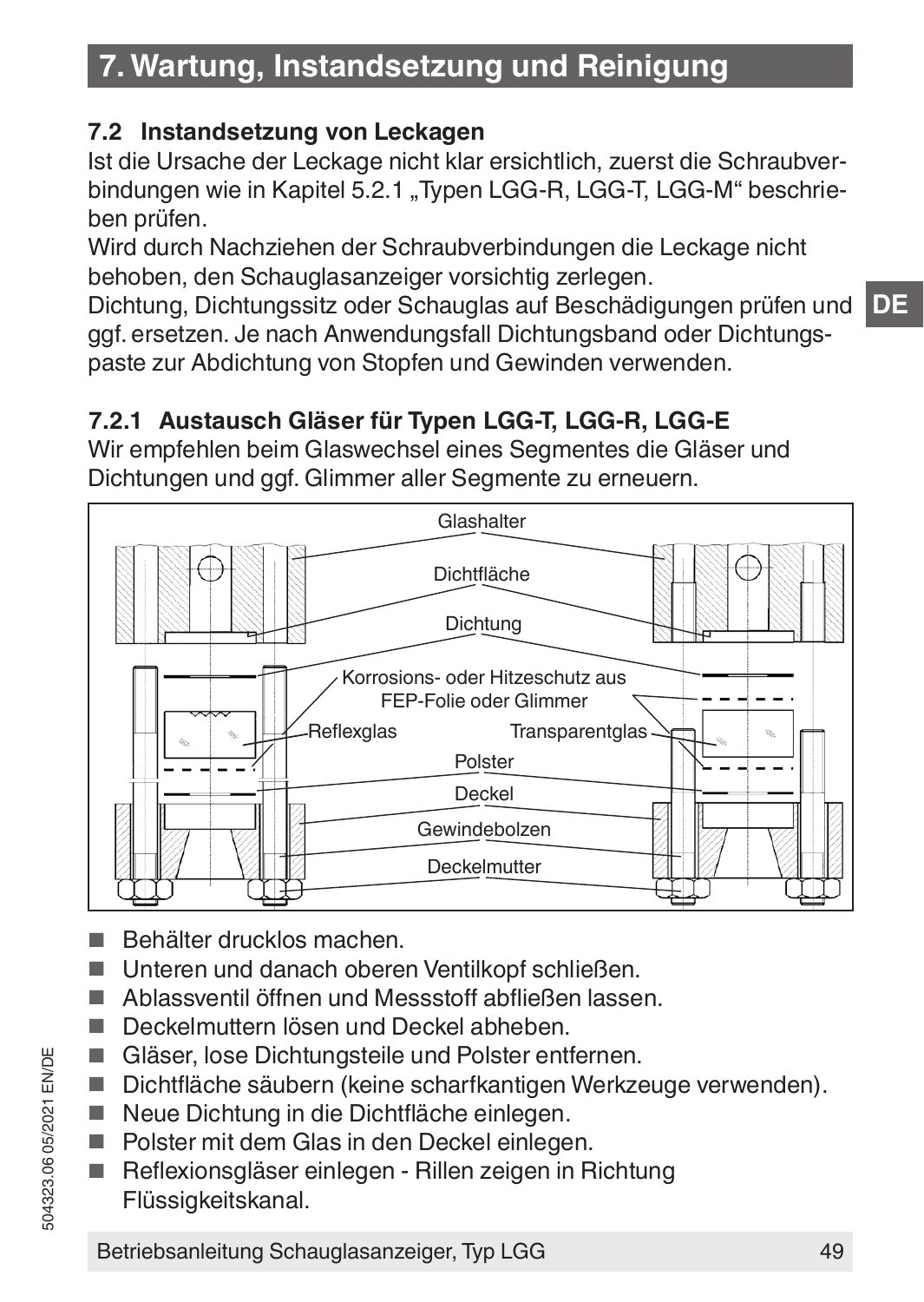- Auf korrekte Ausrichtung der Gläser zur Ausfräsung achten.
- Deckel wieder über die Bolzen aufsetzen.
- Montage wie in Kapitel 5.2.1 "Typen LGG-R, LGG-T, LGG-M" beschrieben durchführen.
- Dichtheitsprüfung durchführen.

**DE** Schauglasanzeiger nach erfolgreicher Instandsetzung wieder in Betrieb nehmen, siehe Kapitel 5.3 "Inbetriebnahme".

Schauglasanzeiger mit Glimmerschutz- oder Korrosionsschutzvorrichtungen (FEP-Folie) müssen je nach Geräteausführung vor bzw. hinter das Glas gelegt werden.

## **7.2.2 Austausch Glimmerscheiben bei Typ LGG-M**



#### **VORSICHT!**

**Körperverletzungen, Sach- und Umweltschäden** Glimmerscheiben sorgfältig montieren.

- ▶ Glimmerscheiben dürfen auf der messstoffberührten Seite keine Splitter oder Risse aufweisen.
- ▶ Ausrichtung des Schriftzuges "Wasserseite" beachten.



- Behälter drucklos machen.
- Unteren und danach oberen Ventilkopf schließen.
- Ablassventil öffnen und Messstoff abfließen lassen.
- Muttern lösen und Druckplatte abheben.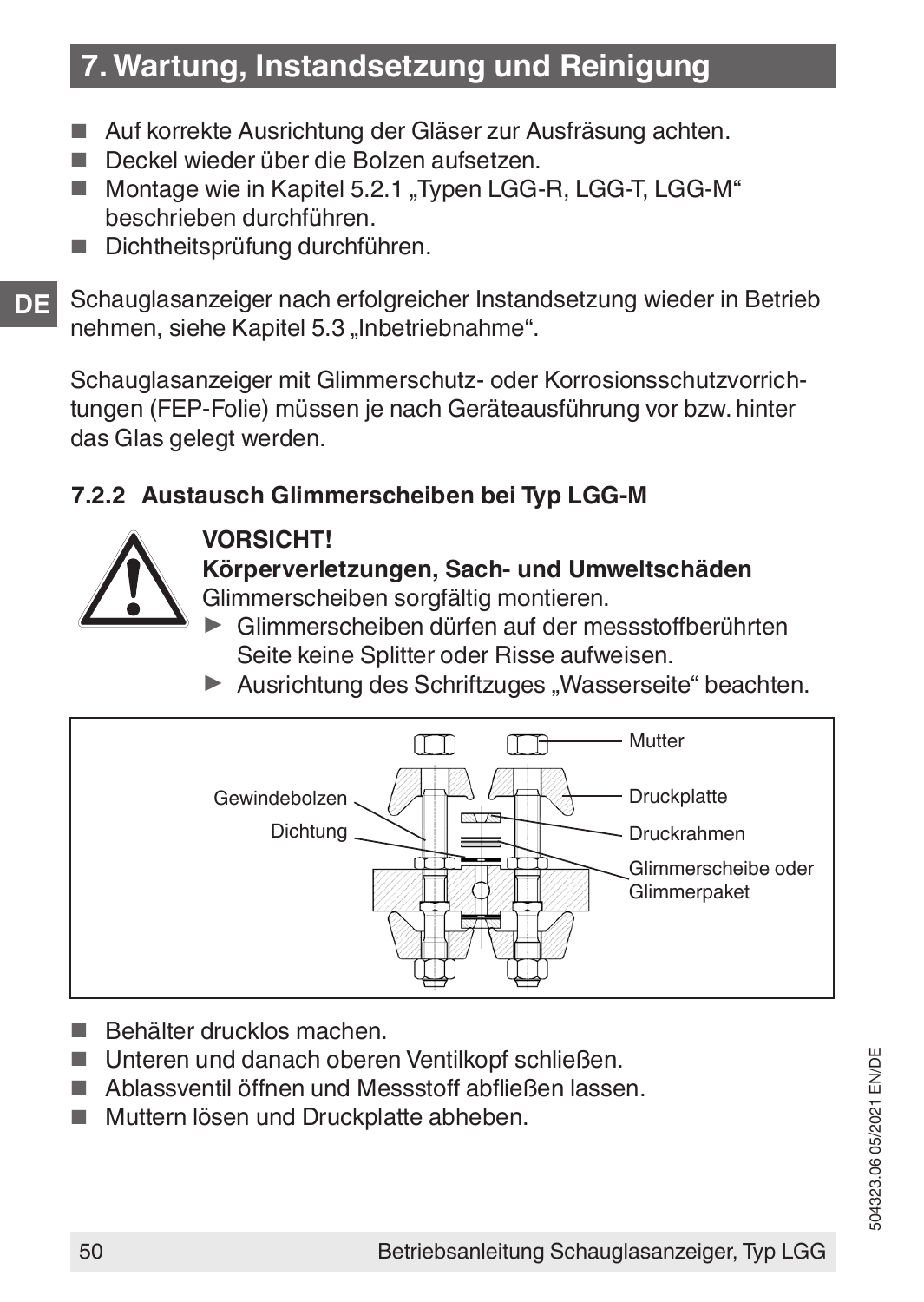- Druckrahmen, Glimmerscheibe, lose Dichtungsteile und Polster entfernen.
- Dichtfläche säubern (keine scharfkantigen Werkzeuge verwenden).
- Falls die Auflageflächen beschädigt sind, müssen an den Hersteller zur Überholung gesendet werden.
- Neue Dichtung in die Dichtfläche einlegen.
- Glimmerscheiben einlegen (Kennzeichnung "Wasserseite" zeigt in Richtung Flüssigkeitskanal). Zum Dickenausgleich eventuell ein Federblech oder Polster auf das Glimmerscheibenpaket legen.
- Druckrahmen über die Glimmerscheibe setzen und zentrieren.
- Deckel wieder über die Gewindebolzen aufsetzen.
- Dichtheitsprüfung durchführen.
- ▶ Montage siehe Kapitel 5.2.1 "Typen LGG-R, LGG-T, LGG-M"

Schauglasanzeiger nach erfolgreicher Instandsetzung wieder in Betrieb nehmen, siehe Kapitel 5.3 "Inbetriebnahme".

#### **7.2.3 Austausch Glasrohr bei Typ LGG-G**

- Behälter drucklos machen.
- Unteren und danach oberen Ventilkopf schließen.
- Ablassventil öffnen und Messstoff abfließen lassen.
- Schutzvorrichtungen, falls vorhanden, abnehmen.
- Beschädigtes Glasrohr und Dichtungen entfernen.
- Neue Dichtringe einlegen.
- Dichtheitsprüfung durchführen.
- ▶ Montage siehe Kapitel 5.2.2 ..Tvp LGG-G"

Schauglasanzeiger nach erfolgreicher Instandsetzung wieder in Betrieb nehmen, siehe Kapitel 5.3 "Inbetriebnahme".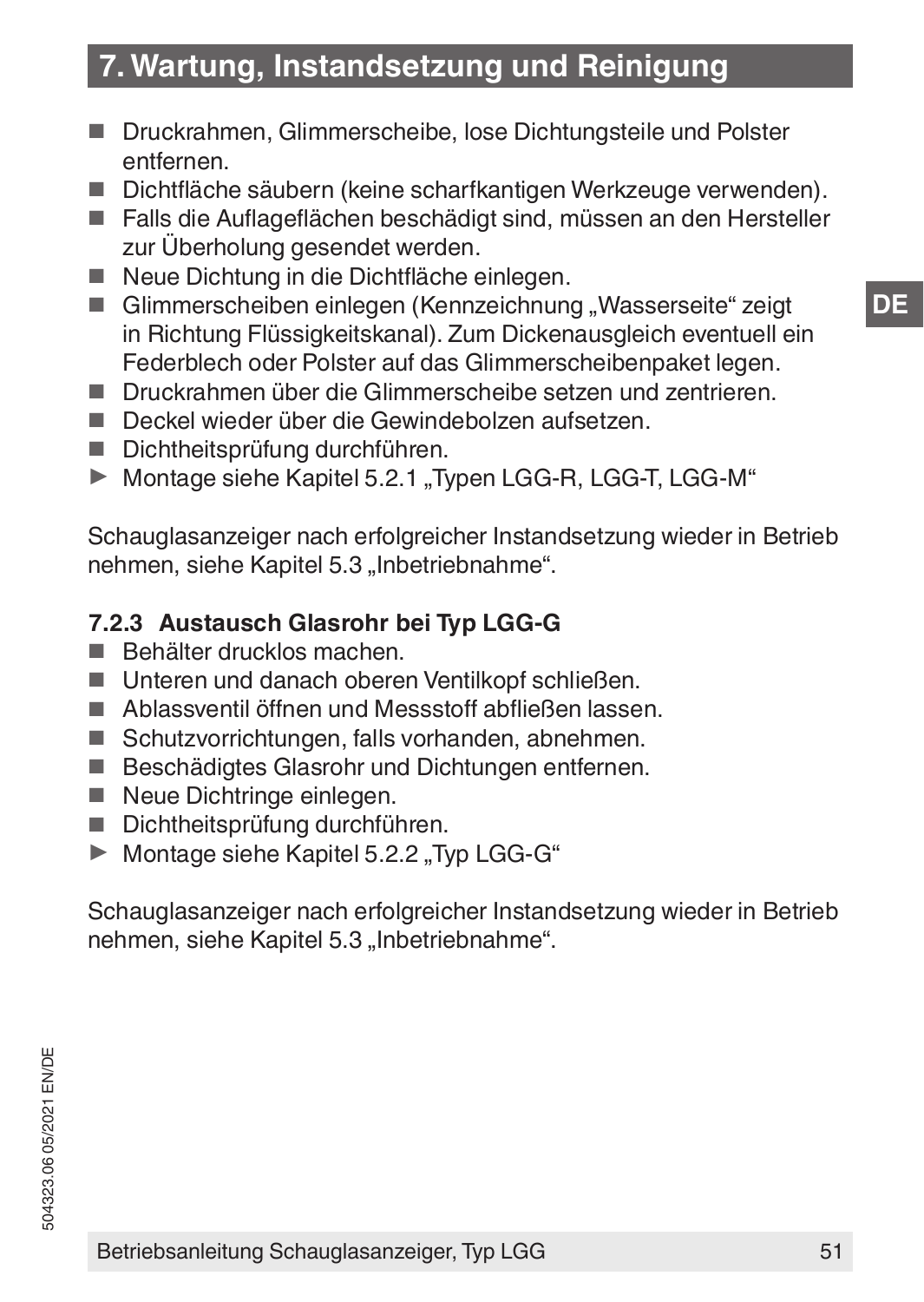#### **7.2.4 Austausch Ventilkopf**

Der Austausch eines Ventilkopfes kann nur erfolgen, nachdem der Glasanzeiger vom Prozess getrennt wurde. Gegebenenfalls muss der Anzeiger vom Behälter abgebaut werden.

Es wird empfohlen die Instandsetzung von Ventilen beim Hersteller durchführen zu lassen.

Reparaturarbeiten durch den Anlagenbetreiber dürfen nur von geschultem Fachpersonal, das nachweislich Erfahrung mit solchen Arbeiten besitzt, durchgeführt werden. Nach Abschluss der Arbeiten muss die funktionelle Sicherheit der Absperreinrichtungen eigenverantwortlich durch den Anlagenbetreiber gewährleistet sein.

#### **7.3 Reinigung**

Vor der Reinigung sind Ventilköpfe, Ablassventil und Entlüftung zu schließen. Bei Doppelventilen bleiben nur die Schnellschlusshebel geöffnet.



**DE**

#### **VORSICHT!**

#### **Körperverletzungen, Sach- und Umweltschäden**

Eine unsachgemäße Reinigung führt zu Körperverletzungen, Sach- und Umweltschäden. Messstoffreste im ausgebauten Gerät können zur Gefährdung von Personen, Umwelt und Einrichtung führen. Ausreichende Vorsichtsmaßnahmen sind zu ergreifen.

- ▶ Reinigungsflüssigkeit auf Verträglichkeit mit Messstoff, Anzeigermaterial, Gläser und Glimmer prüfen
- ▶ Mechanische Reinigung von Glimmerscheiben ist nicht zulässig (z. B. mit Bürste)
- ▶ Keine harten und spitzen Gegenstände zur Reinigung verwenden.
- ▶ Dichtungen nicht mehrfach verwenden

#### **7.3.1 Reinigung mit Spülflüssigkeit**

- Entlüftung vorsichtig und langsam öffnen, bis Druckausgleich mit der Umgebung erfolgt ist.
- Maßnahmen treffen, um Messstoff aufzufangen oder abzuleiten.
- Ablassventil öffnen und Messstoff abfließen lassen.
- Von oben Medium oder anderes zulässiges Reinigungsmittel einfüllen und den Schauglasanzeiger reinigen.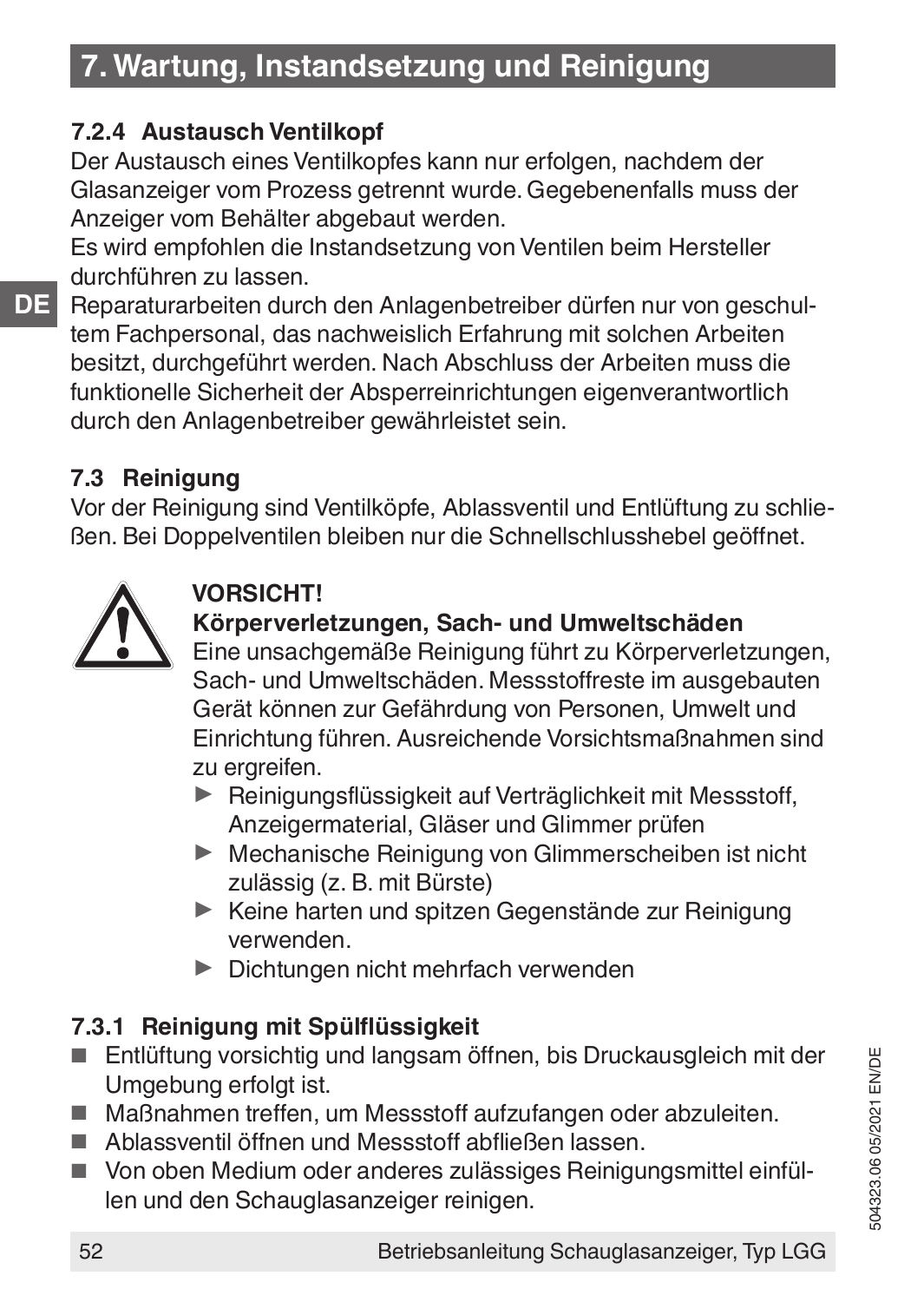# **7. Wartung... / 8. Demontage, Rücksendung und ...**

- Stopfen mit neuen Dichtungen wieder eindrehen und mit 80 ... 100 Nm festziehen bzw. Ablassventil schließen.
- Schauglasanzeiger wieder in Betrieb nehmen wie in Kapitel 5.3 "Inbetriebnahme" beschrieben.

## **7.3.2 Durchblasen mit Dampf (Dampfanwendungen)**

- Ablassventil öffnen.
- Oberen Ventilkopf teilweise öffnen, um Kugelselbstschluss zu verhindern.
- Dampf zur Reinigung durch den Schauglasanzeiger strömen lassen.
- Ablassventil und oberen Ventilkopf schließen.
- Schauglasanzeiger wieder in Betrieb nehmen wie in Kapitel 5.3 "Inbetriebnahme" beschrieben.

#### **7.3.3 Reinigung mit Messstoff (Dampfanwendungen)**

- Entlüftung vorsichtig und langsam öffnen, bis Druckausgleich mit der Umgebung erfolgt ist.
- Unteren Ventilkopf teilweise öffnen, um Kugelselbstschluss zu verhindern.
- Wasser wird nun in den Anzeigekörper hineingedrückt und beseitigt die Verschmutzungen.
- Entlüftung und unteren Ventilkopf schließen.
- Schauglasanzeiger wieder in Betrieb nehmen wie in Kapitel 5.3 "Inbetriebnahme" beschrieben.

## **8. Demontage, Rücksendung und Entsorgung**



# **WARNUNG!**



Messstoffreste im ausgebauten Gerät können zur Gefährdung von Personen, Umwelt und Einrichtung führen.

▶ Ausgebautes Gerät reinigen, um Personen und Umwelt vor Gefährdung durch anhaftende Messstoffreste zu schützen. Siehe Kapitel 7.3 "Reinigung".

Betriebsanleitung Schauglasanzeiger, Typ LGG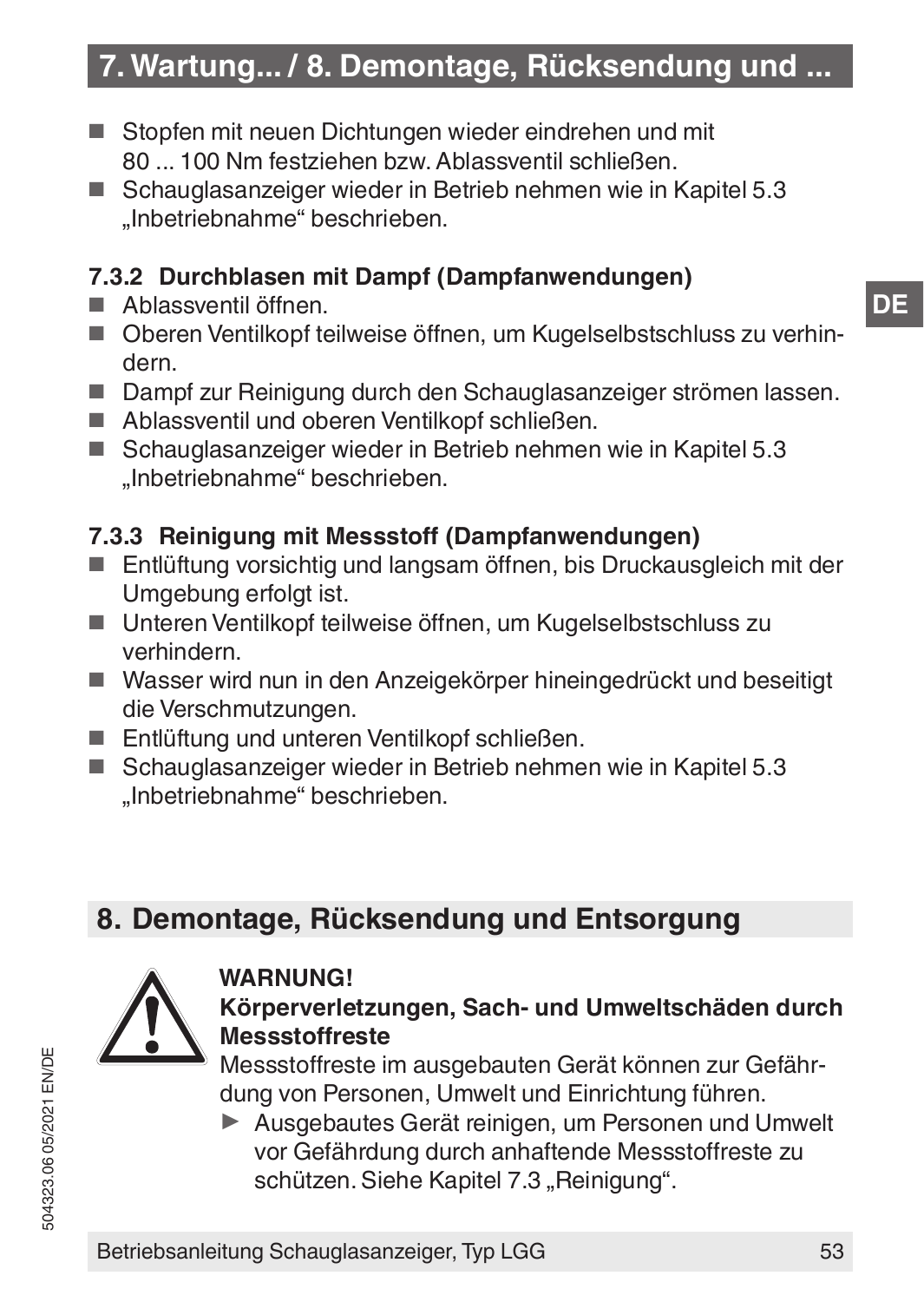## **8. Demontage ... / 9. Technische Daten**

#### **8.1 Demontage**

Messgerät nur im drucklosen Zustand demontieren!

#### **8.2 Rücksendung**



**DE**

Hinweise zur Rücksendung befinden sich in der Rubrik "Service" auf unserer lokalen Internetseite.

#### **8.3 Entsorgung**

Durch falsche Entsorgung können Gefahren für die Umwelt entstehen. Gerätekomponenten und Verpackungsmaterialien entsprechend den landesspezifischen Abfallbehandlungs- und Entsorgungsvorschriften umweltgerecht entsorgen.

## **9. Technische Daten**

| Schauglasanzeiger                                | <b>Werkstoff</b>         | Max.<br><b>Druck</b><br>in bar | Tempera-<br>turbereich<br>in °C |
|--------------------------------------------------|--------------------------|--------------------------------|---------------------------------|
| Reflexanzeiger                                   |                          |                                |                                 |
| Ausführung "Carbon-Line",<br>Typ LGG-RP          | Stahl A350LF2            | 100                            | $-40+300$                       |
| Kompaktausführung mit<br>Seitenteilen, Typ LGG-E | Stahl 1.0460/1.0570      | 40                             | $-10+300$                       |
| Standardausführung,                              | Stahl 1.0570 (A350LF2)   | 160                            | $-10+300$                       |
| Typ LGG-RE                                       | CrNi-Stahl 1.4404 (316L) |                                | $-196+300$                      |
| Hochdruckausführung,                             | Stahl 1.5415 (15Mo3)     | 250                            | $-10+100$                       |
| <b>Typ LGG-RI</b>                                | CrNi-Stahl 1.4404 (316L) |                                | $-196+100$                      |
| Einschweißausführung,                            | Stahl 1.0570 (A350LF2)   | 40                             | $-10+300$                       |
| <b>Typ LGG-WR</b>                                | CrNi-Stahl 1.4404 (316L) |                                | $-196+300$                      |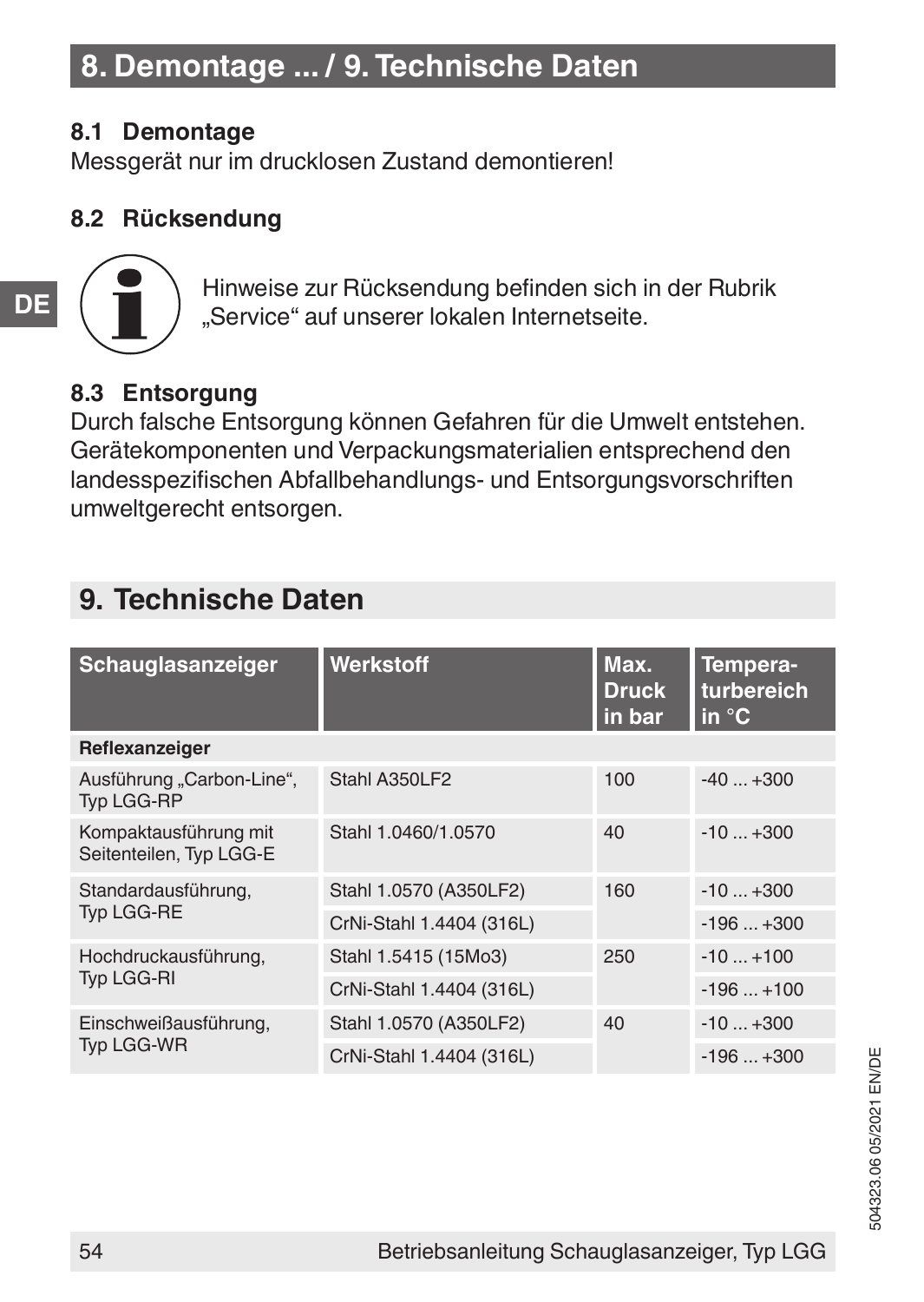# **9. Technische Daten / 10. Zubehör**

| Schauglasanzeiger                                               | Werkstoff                 | Max.<br><b>Druck</b><br>in bar | Tempera-<br>turbereich<br>$\overline{\mathsf{in}}$ °C |  |  |
|-----------------------------------------------------------------|---------------------------|--------------------------------|-------------------------------------------------------|--|--|
| Transparentanzeiger                                             |                           |                                |                                                       |  |  |
| Ausführung "Carbon-Line",<br>Typ LGG-TP                         | Stahl A350LF2             | 100                            | $-40+300$                                             |  |  |
| Standardausführung,                                             | Stahl 1.0570 (A350LF2)    | 160                            | $-10+300$                                             |  |  |
| Typ LGG-TE                                                      | CrNi-Stahl 1.4404 (316L)  |                                | $-196+300$                                            |  |  |
| Hochdruckausführung,                                            | Stahl 1.5415 (15Mo3)      | 250                            | $-10 + 100$                                           |  |  |
| <b>Typ LGG-TI</b>                                               | CrNi-Stahl 1.4404 (316L)  |                                | $-196+100$                                            |  |  |
| Heißdampfausführung,                                            | Stahl 1.5415 (15Mo3)      | 160                            | $-10+100$                                             |  |  |
| Typ LGG-T3                                                      | CrNi-Stahl 1.4404 (316L)  |                                | $-196+300$                                            |  |  |
| Einschweißausführung,                                           | Stahl 1.0570 (A350LF2)    | 40                             | $-10+300$                                             |  |  |
| <b>Typ LGG-WT</b>                                               | CrNi-Stahl 1.4404 (316L)  |                                | $-196+300$                                            |  |  |
| Glasrohr, Standard,                                             | Messing                   | 10                             | $-10+120$                                             |  |  |
| Typ LGG-GA                                                      | CrNi-Stahl 1.4571 (316Ti) |                                | $-10+200$                                             |  |  |
| Glasrohr, für große Längen<br>mit Zwischenhalter,<br>Typ LGG-GB | CrNi-Stahl 1.4404 (316L)  | 25                             | $-10+200$                                             |  |  |
| Refraktionsanzeiger                                             |                           |                                |                                                       |  |  |
| Höchstdruckausführung, Typ<br>LGG-M                             | Stahl 1.5415 (15Mo3)      | 160/250                        | $-10+374$                                             |  |  |

## **10. Zubehör**

#### **Ersatzteile**

| <b>Name</b> | <b>Beschreibung</b>                                                                          | <b>Bestellnummer</b> |
|-------------|----------------------------------------------------------------------------------------------|----------------------|
| Glas-Set Rx | 1 x Schauglas Reflex Borosilikat Größe x<br>1 x Flachdichtung Größe x<br>1 x Polster Größe x |                      |
| Glas-Set R2 | Größe 2 (140 x 34 x 17 mm)                                                                   | 119442               |
| Glas-Set R3 | Größe 3 (165 x 34 x 17 mm)                                                                   | 119444               |
| Glas-Set R4 | Größe 4 (190 x 34 x 17 mm)                                                                   | 119446               |

Betriebsanleitung Schauglasanzeiger, Typ LGG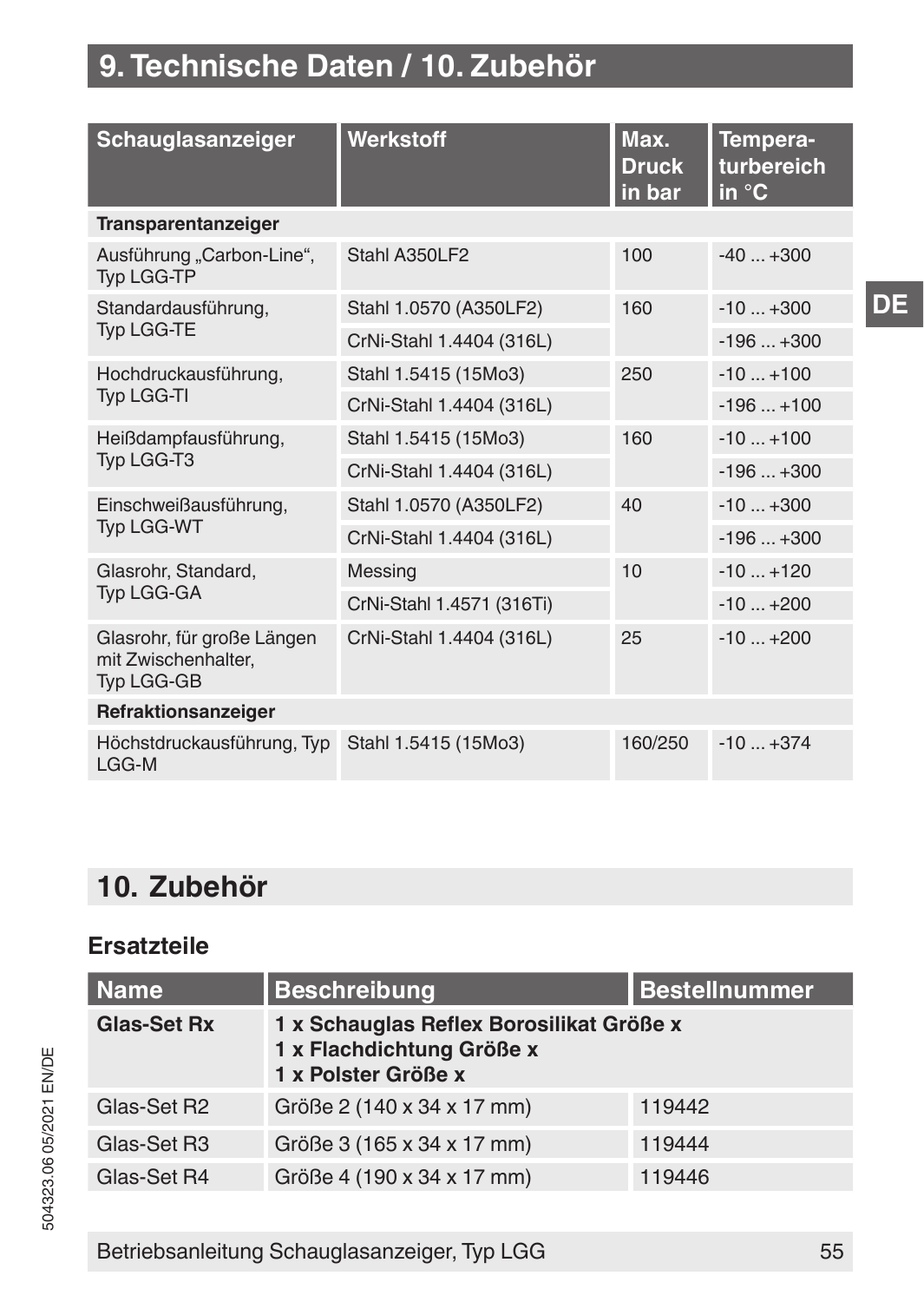# **10. Zubehör**

| <b>Name</b>    | <b>Beschreibung</b>                                                                               | <b>Bestellnummer</b> |
|----------------|---------------------------------------------------------------------------------------------------|----------------------|
| Glas-Set R5    | Größe 5 (220 x 34 x 17 mm)                                                                        | 119447               |
| Glas-Set R6    | Größe 6 (250 x 34 x 17 mm)                                                                        | 119448               |
| Glas-Set R7    | Größe 7 (280 x 34 x 17 mm)                                                                        | 119450               |
| Glas-Set R8    | Größe 8 (320 x 34 x 17 mm)                                                                        | 119451               |
| Glas-Set R9    | Größe 9 (340 x 34 x 17 mm)                                                                        | 119452               |
| Glas-Set R10   | Größe 10 (370 x 34 x 17 mm)                                                                       | 119453               |
| Glas-Set R11   | Größe 11 (400 x 34 x 17 mm)                                                                       | 119454               |
| Glas-Set Tx    | 1 x Schauglas Transparent Borosilikat Größe x<br>1 x Flachdichtung Größe x<br>1 x Polster Größe x |                      |
| Glas-Set T2    | Größe 2 (140 x 34 x 17 mm)                                                                        | 119477               |
| Glas-Set T3    | Größe 3 (165 x 34 x 17 mm)                                                                        | 119476               |
| Glas-Set T4    | Größe 4 (190 x 34 x 17 mm)                                                                        | 119475               |
| Glas-Set T5    | Größe 5 (220 x 34 x 17 mm)                                                                        | 119473               |
| Glas-Set T6    | Größe 6 (250 x 34 x 17 mm)                                                                        | 119472               |
| Glas-Set T7    | Größe 7 (280 x 34 x 17 mm)                                                                        | 119467               |
| Glas-Set T8    | Größe 8 (320 x 34 x 17 mm)                                                                        | 119465               |
| Glas-Set T9    | Größe 9 (340 x 34 x 17 mm)                                                                        | 119462               |
| Glas-Set T10   | Größe 10 (370 x 34 x 17 mm)                                                                       | 119456               |
| Glas-Set T11   | Größe 11 (400 x 34 x 17 mm)                                                                       | 119455               |
| Glasschutz     |                                                                                                   |                      |
| Glasschutz M2  | 1 x Glimmerscheibe Größe 2                                                                        | 501577               |
| Glasschutz M3  | 1 x Glimmerscheibe Größe 3                                                                        | 501578               |
| Glasschutz M4  | 1 x Glimmerscheibe Größe 4                                                                        | 501579               |
| Glasschutz M5  | 1 x Glimmerscheibe Größe 5                                                                        | 501580               |
| Glasschutz M6  | 1 x Glimmerscheibe Größe 6                                                                        | 501581               |
| Glasschutz M7  | 1 x Glimmerscheibe Größe 7                                                                        | 501582               |
| Glasschutz M8  | 1 x Glimmerscheibe Größe 8                                                                        | 501583               |
| Glasschutz M9  | 1 x Glimmerscheibe Größe 9                                                                        | 501585               |
| Glasschutz M10 | 1 x Glimmerscheibe Größe 10                                                                       | 501587               |
| Glasschutz M11 | 1 x Glimmerscheibe Größe 11                                                                       | 501588               |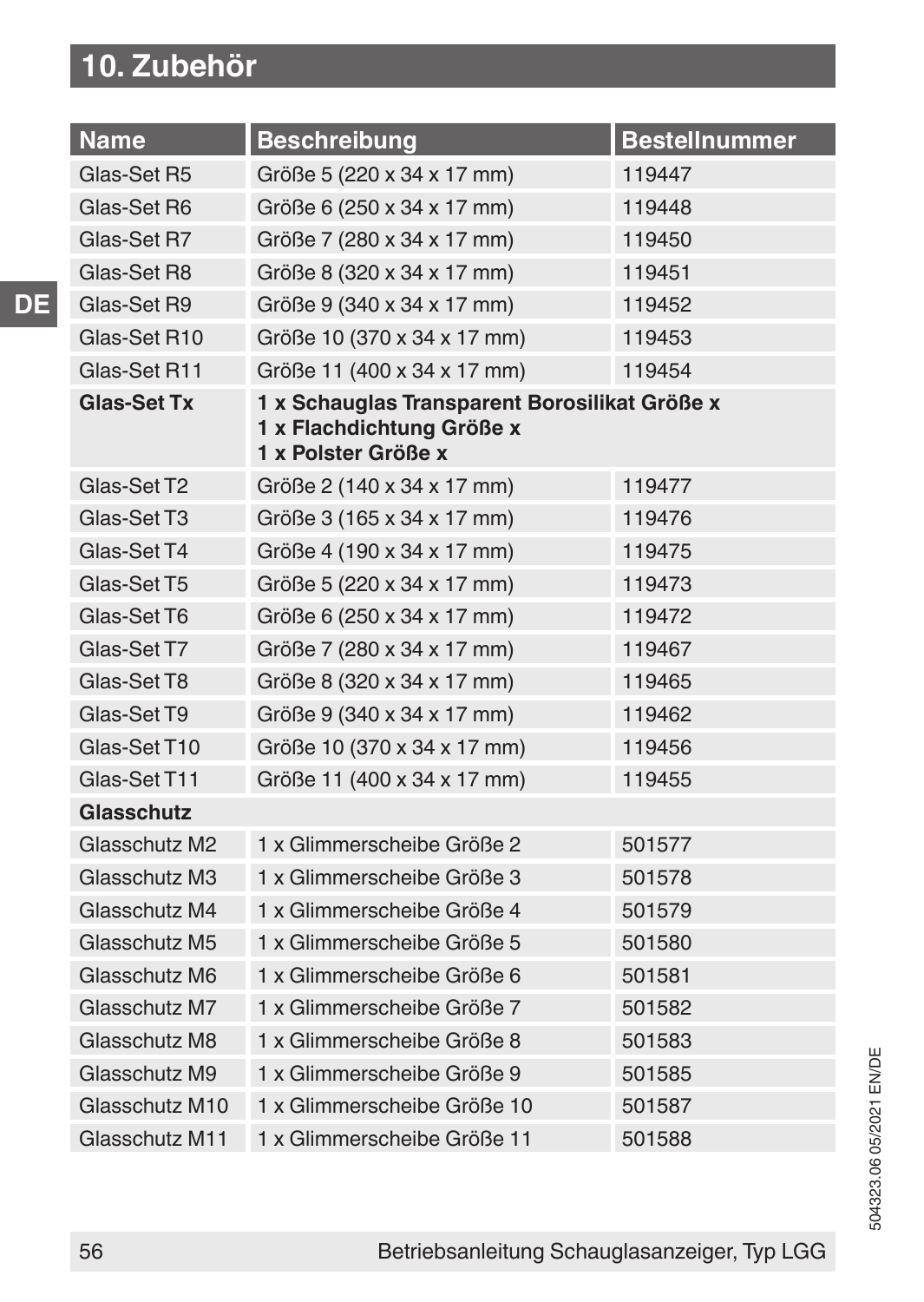# **10. Zubehör**

| <b>Name</b>   | <b>Beschreibung</b>                                            | <b>Bestellnummer</b> |
|---------------|----------------------------------------------------------------|----------------------|
| Kopfstück     |                                                                |                      |
| Kopfstück KS1 | 1 x Kopfstück für LGG-E                                        | 503765               |
| Kopfstück KS2 | 1 x Kopfstück für Ventil Typ LGV-01,<br>LGV-51. LGV-52. LGV-53 | 503923               |
| Kopfstück KS3 | 1 x Kopfstück für Ventil Typ LGV-03,<br>LGV-56. LGV-57. LGV-58 | 503924               |
| Kopfstück KS4 | 1 x Kopfstück für Ventil Typ LGV-18<br>(Handrad)               | 503619               |
| Kopfstück KS5 | 1 x Kopfstück für Ventil Typ LGV-18<br>(Hebel, Kugel)          | 503620               |
| Kopfstück KS6 | 1 x Kopfstück für Ventil Typ LGV-19<br>(Handrad)               | 503621               |
| Kopfstück KS7 | 1 x Kopfstück für Ventil Typ LGV-19<br>(Hebel, Kugel)          | 503622               |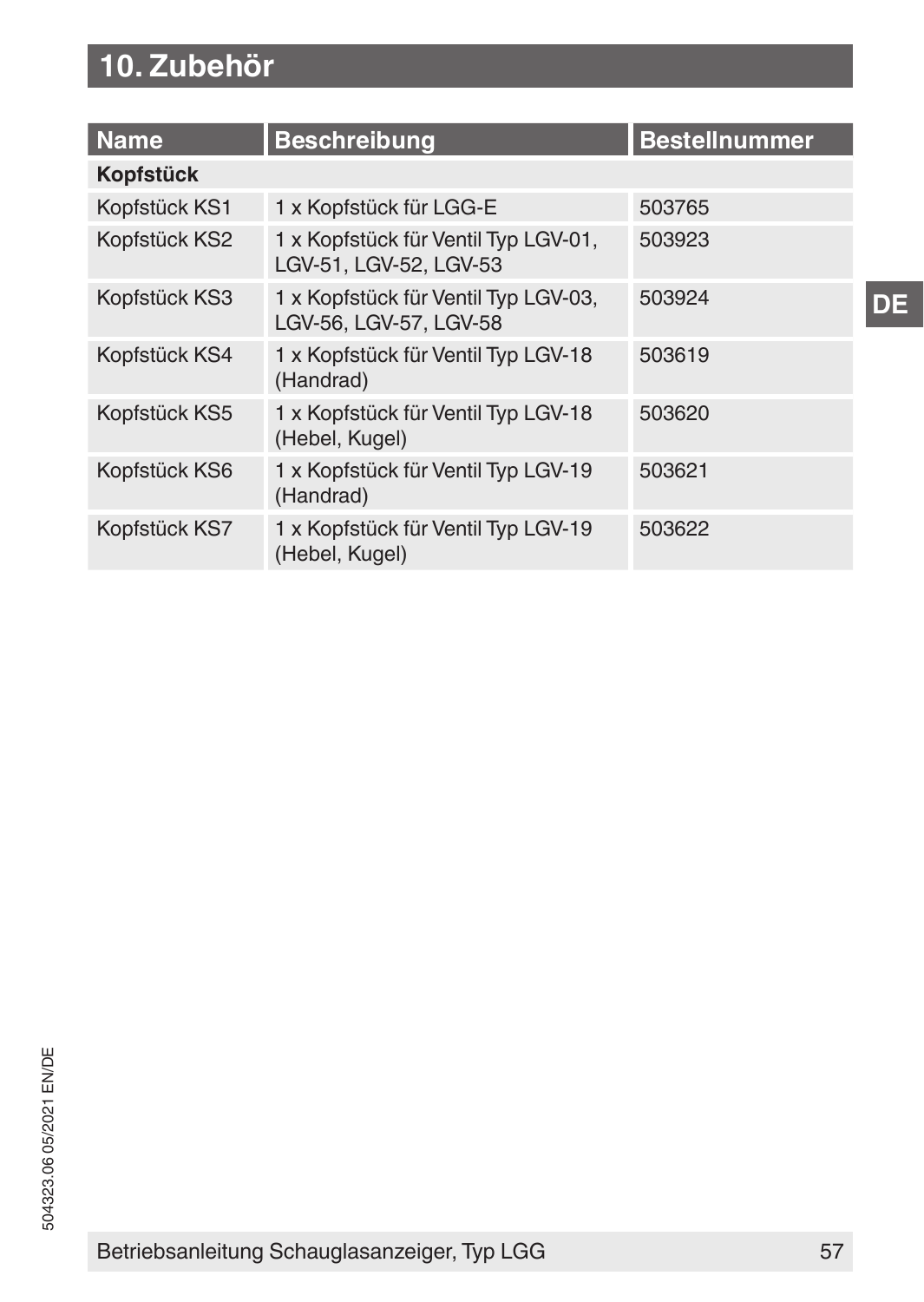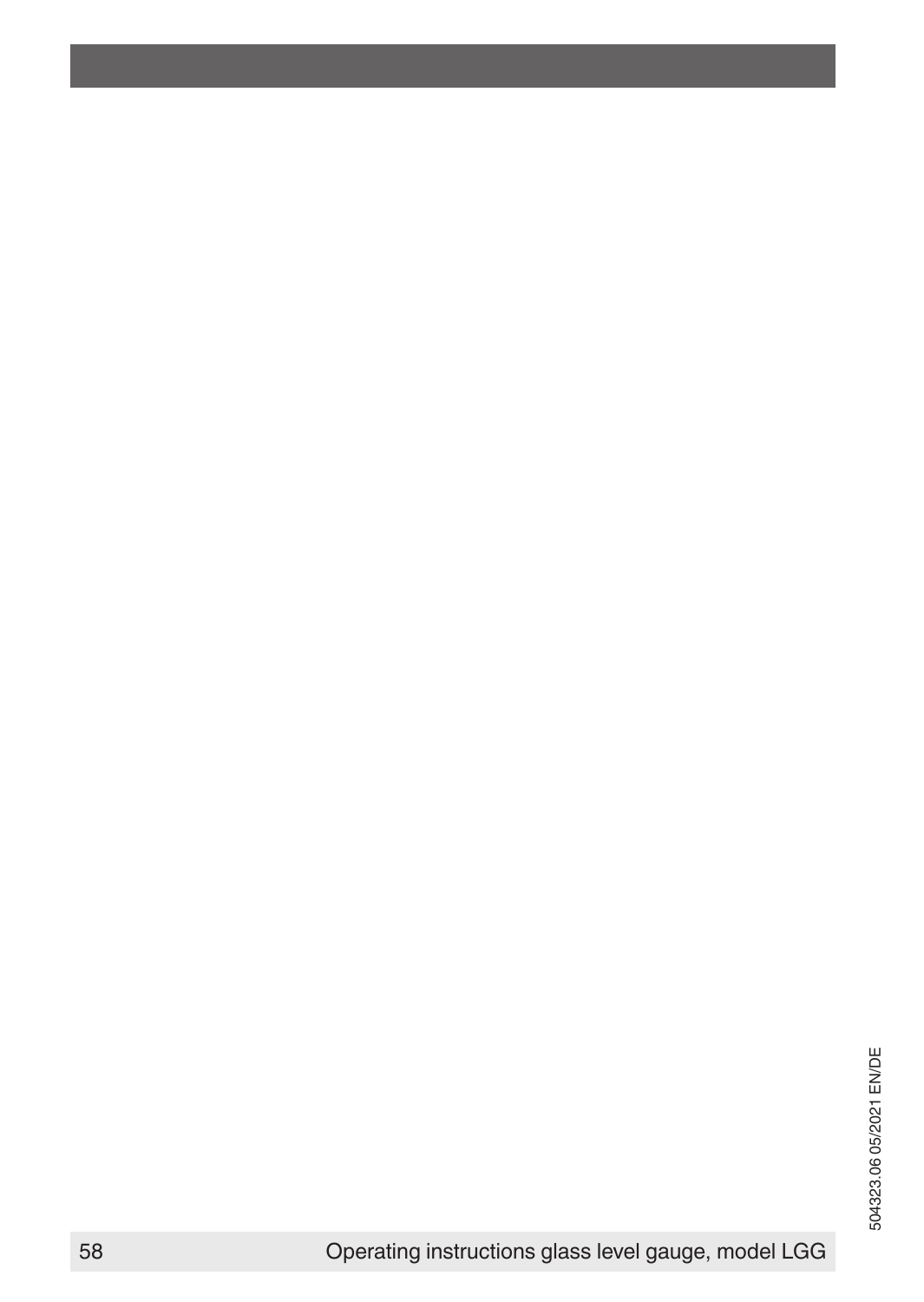Operating instructions glass level gauge, model LGG